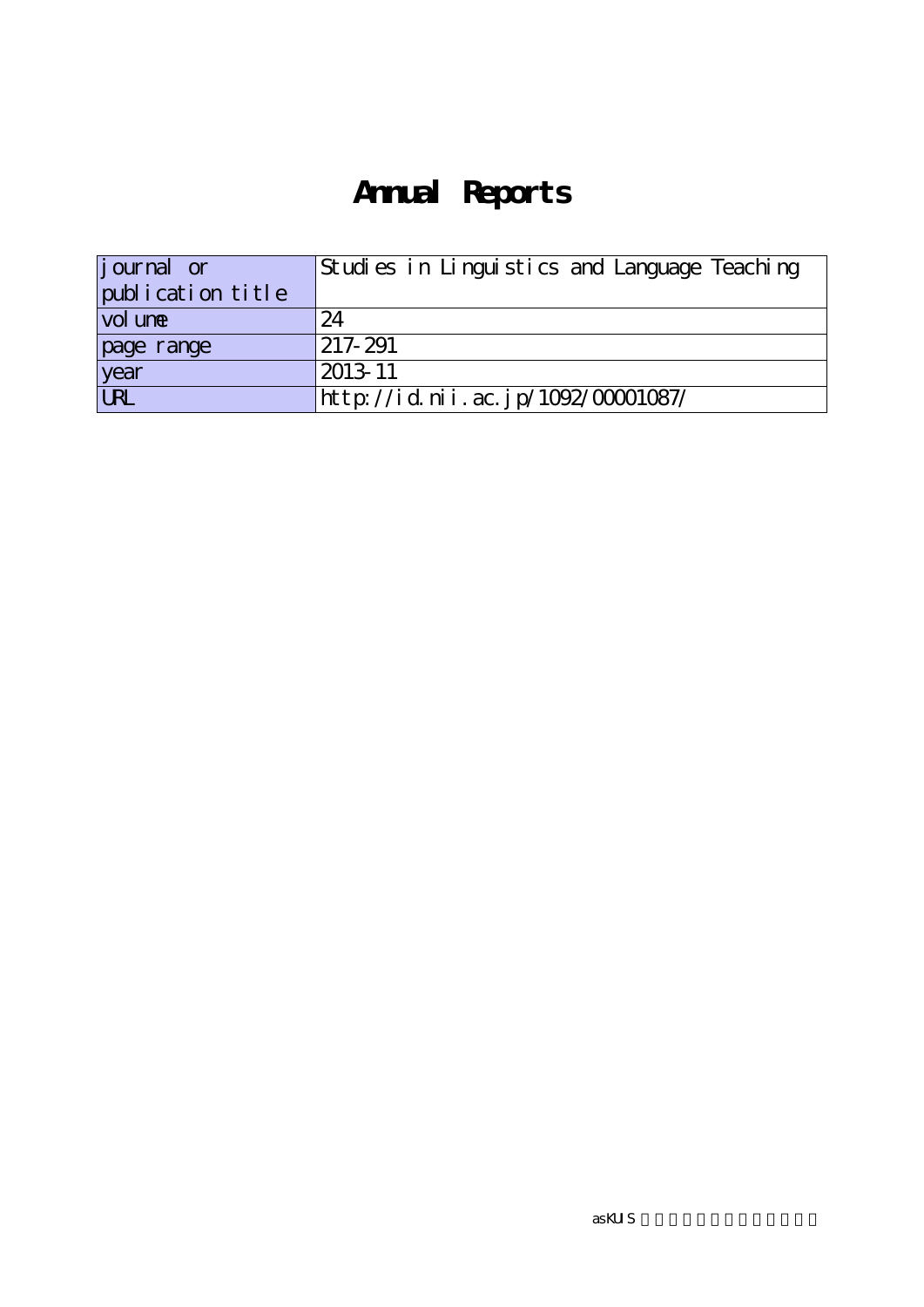# **Annual Reports**

# **A. Academic Literacies (Old project name: Advanced Skill)**

**Project Coordinator:** Luke Rowland **Committee Members:** Will Lingle, Nicholas Canning, David Faulhaber, Bethan Kushida, Tara McIlroy

The Academic Literacies group focused its efforts this year on further assessing the current state of the 2nd year reading and writing courses. Teachers of the courses were contacted for their opinions and fruitful discussions also took place with management. Based upon the input received from various parties, the group then spent a considerable amount of time mapping out ideas for a possible project-based curriculum for the  $2<sup>nd</sup>$  year reading and writing classes. Potential project themes include:

- *Language in society:* An investigation of written language used in public in Japanese society
- *Critical Literacy Short story project:* A critical analysis of a short story
- *Language and learning:* An investigation into learning strategies and wider issues in education
- *Fables & moral dilemmas (old & new):* A look at fables and trickster stories across different cultures, which will be dissected and compared to modern analogues
- *Language in Business:* An exploration of the use of language in business,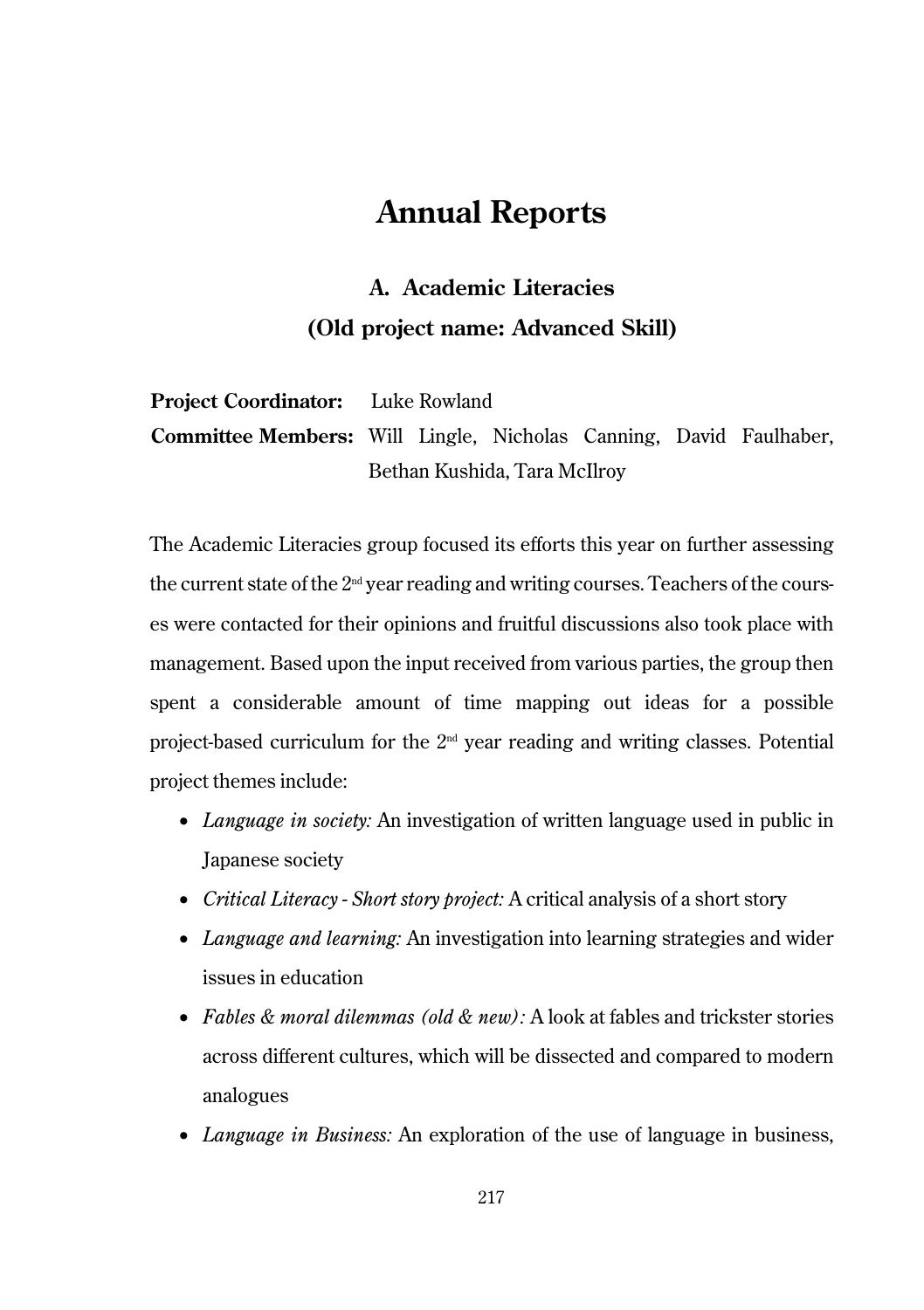culminating in a multimodal pitch for a new business/product idea

• *The art of discourse - Using persuasive language:* A project in identifying, analysing and using rhetorical language

Once the university's plans for the ELI in 2014-15 and beyond are disseminated, the group envisages fleshing out the project themes and aligning them with principles of multiliteracies pedagogy to create a new curriculum.

# **B. Foundational Literacies**

#### **Project Coordinator:** Richard O'Loughlin

**Committee Members:** Stuart Champion, Peter Harrold, Nathan Johnson

The Foundational Literacies group has spent the majority of its time this year on materials development. In the first semester, teachers trialed three new units of work developed by the group last year, which included units on emails, procedural texts and recounts. These text-types are explained further in Feez's (1998) Text-based syllabus design. This year, units on informational texts, persuasive texts and narrative texts have been put together by members of the group and are currently being used with classes in the second semester. Along with the new units of work, the group has also been developing materials for an extensive reading thread which runs throughout the course and a number of award-winning graded readers have been purchased in class sets for use in the classroom by teachers and learners.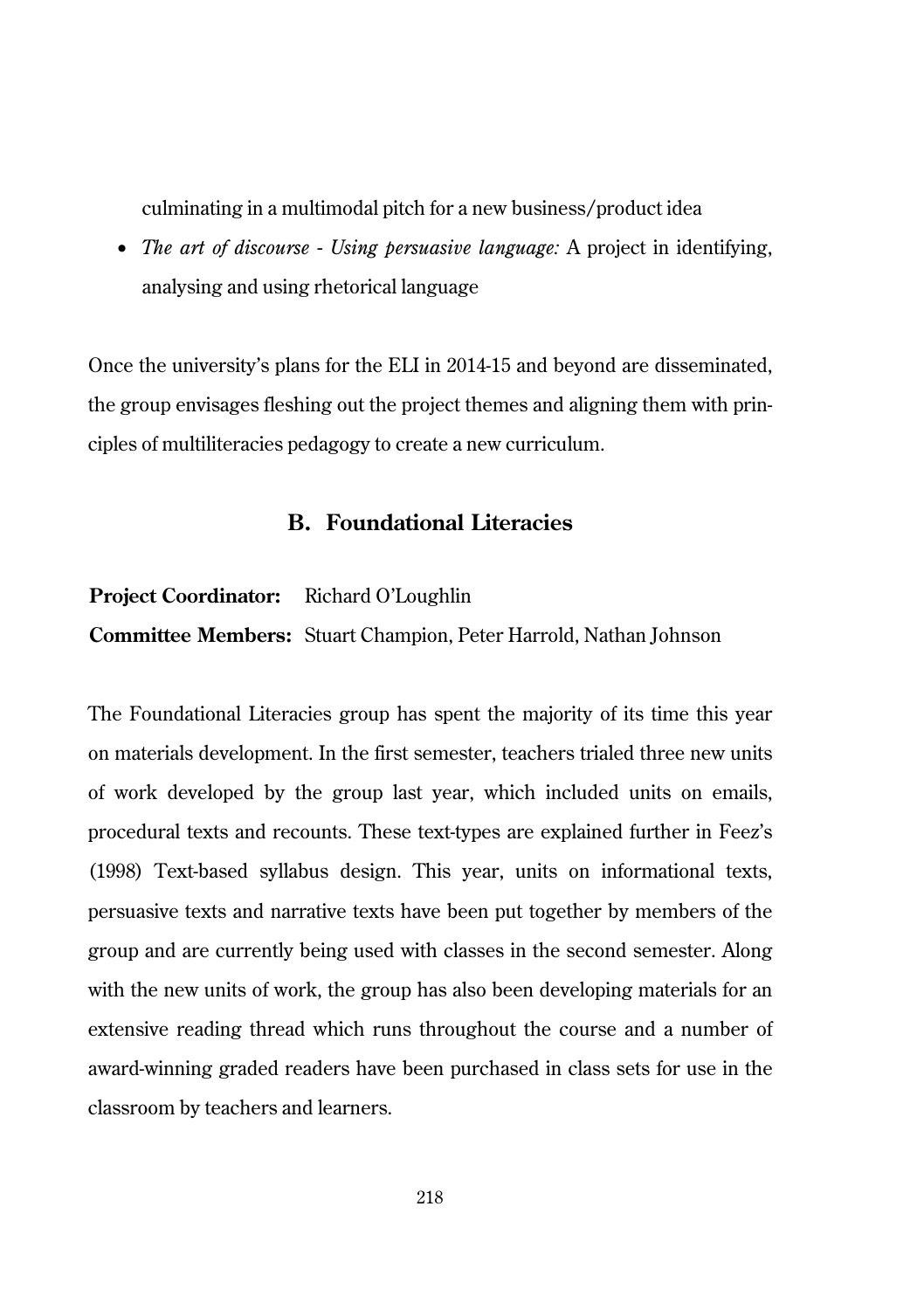## **References**

Feez, S. (1998). Text-based syllabus design. Sydney: National Centre for English Language Teaching and Research/Adult Migrant English Service.

Sub-Committee: Advanced Literacies Project Coordinator: James Owens

The Sub-committee for the Advanced Stream of Foundational Literacies has similarly spent much time developing materials for the new curriculum. The curriculum is a genre-based one, as advocated by Hyland (2007) amongst others, based on a pedagogy of multiliteracies. Genres in the first semester included email, narrative and essay, and in the second semester we are currently trialling units on information report, product review and media.

As we are also trialling the use of iPads in the advanced stream classes, the sub-committee has experimented with the use of both interactive materials using the moodle website and iBooks, and seems to have settled on using a combination of the two.

Alongside the main course, the committee has trialled the use of a standard reading exercise, based loosely in the work of Scott et al. (1984) but adapted for our needs. Students complete as a homework activity answers to the same list of questions as applied to three different types of discourse: primary, blurred and secondary, as described by Byrnes et al. (2006).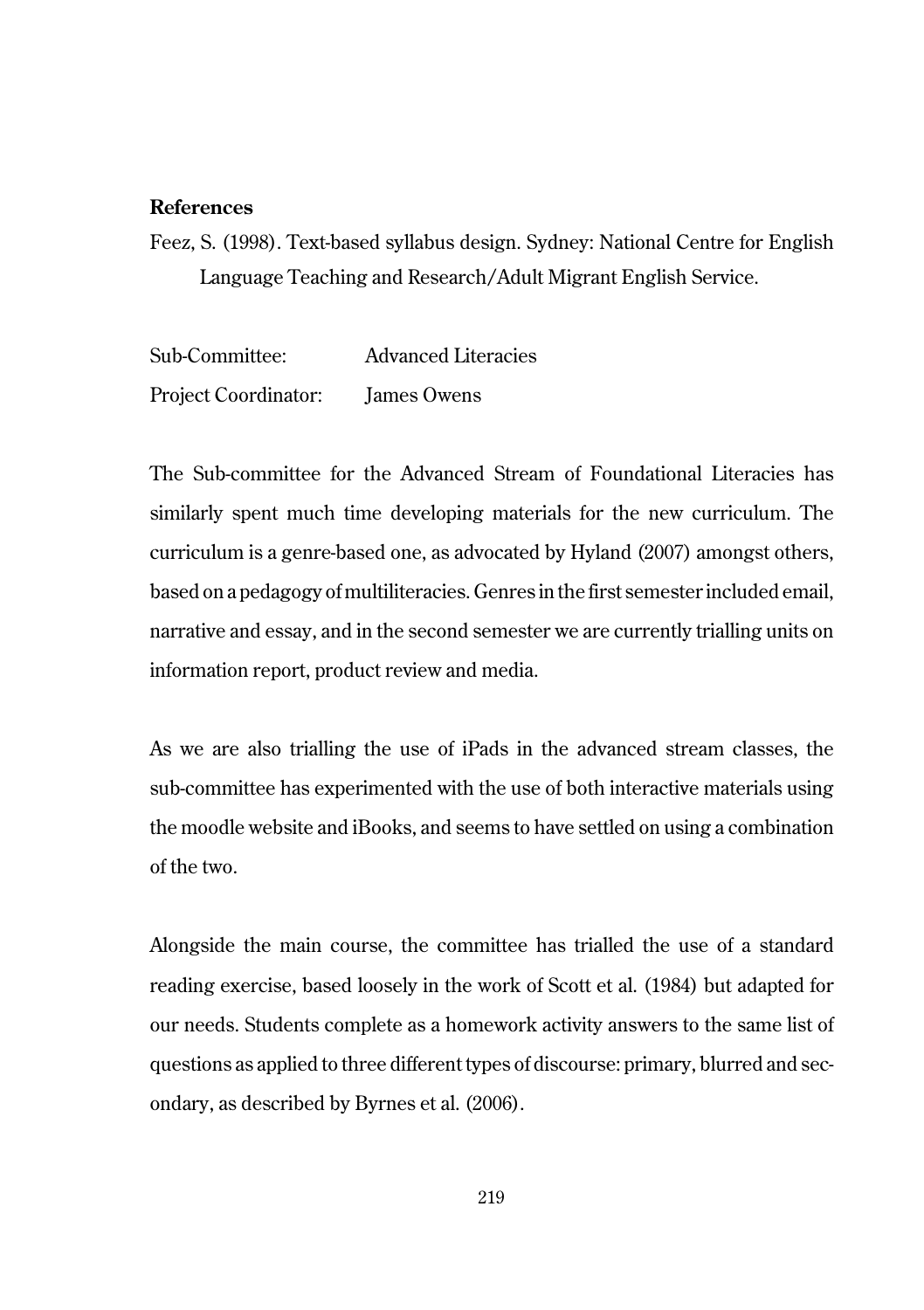The committee made presentations on the ongoing process of curriculum design at CamTesol 2013 (Phnom Penh) in February and also an updated version at ACE2013 (Osaka) in October of this year. Research regarding the use of the standard reading exercise is currently underway and the results will be presented at next year's CamTesol event.

#### **References**

- Byrnes, H., Crane, C., Maxim, H., & Sprang, K. (2006). 'Taking text to task: Issues and choices in curriculum construction'. ITL: International Journal of Applied Linguistics, 152, 85–110.
- Hyland, Ken (2007). 'Genre pedagogy: language, literacy and L2 writing instruction'. *Journal of Second Language Writing 16*: 148-164
- Scott, M., Carioni, L., Zanatta, M., Bayer, E., & Quintanilha, T. (1984). Using a 'standard exercise' in teaching reading comprehension. English Language Teaching Journal, 38(2), 114–120.

# **C-1. Basic English Proficiency Project (BEPP-English Dept.)**

**Project Coordinator:** Rochelle King

**Committee Members:** Erin Hughes, James Atcheson, Caroline Hutchinson, Kristy Welch, and Carla Bridge

# **Introduction**

Even though recent curricular changes resulted in the division of the classes into two groups, the BEPP English committee has continued working on strengthening and improving the core curriculum for the lower tiers. They have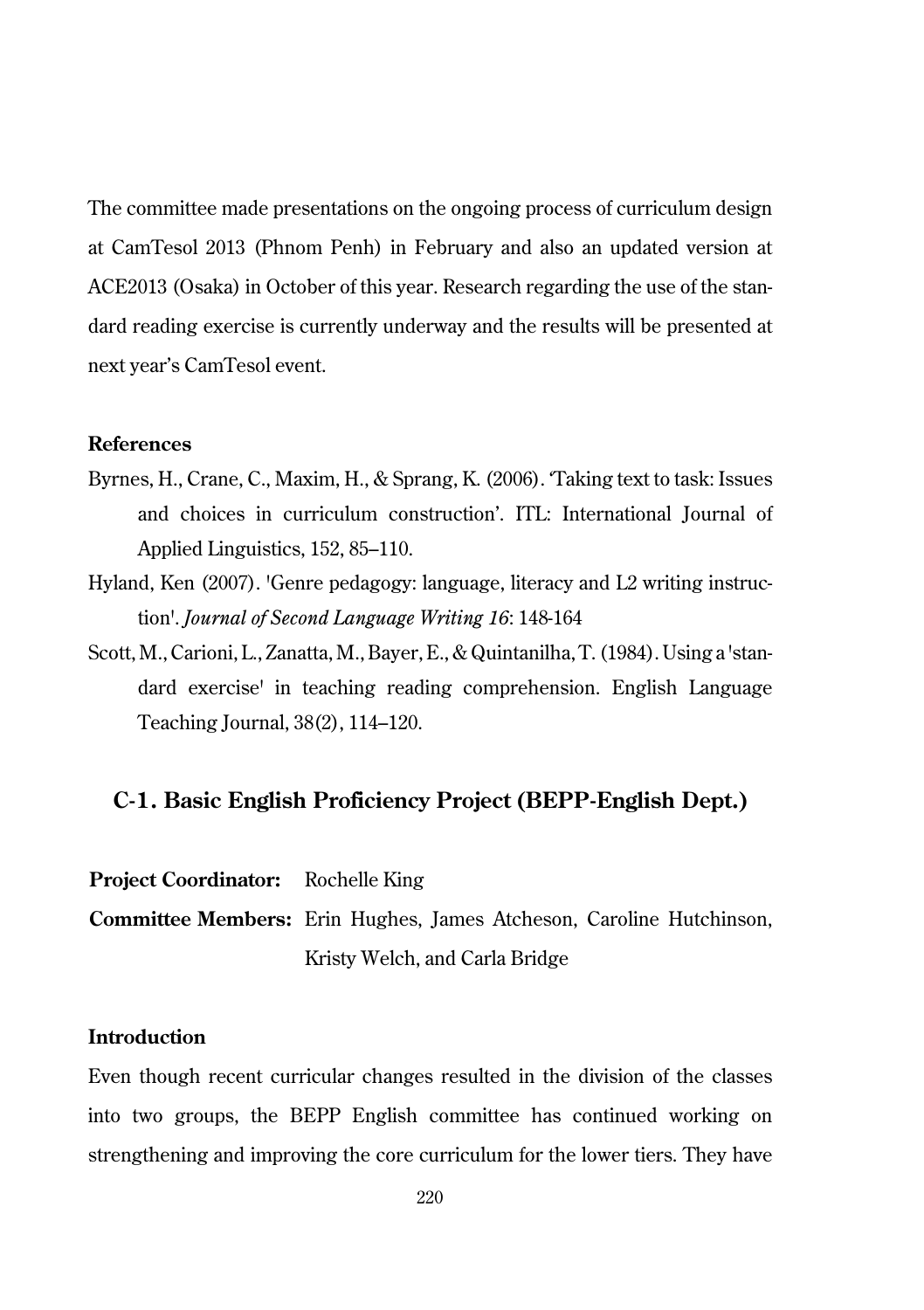sought to do this by updating the Orientation Unit to better meet the needs of the incoming students in these tiers, improving curriculum wide assessments, and working on individual research.

#### **Group Project**

This year the BEPP English committee focused on implementing the updated Orientation Unit developed last year. The committee gathered teacher feedback on the updated materials and is currently working on improving the lessons for next year. Additionally, the committee is looking into new and better ways of introducing and supporting independent learning in the curriculum. They hope to offer teachers and students a wider variety of options and better support in realizing this curriculum aim.

At the end of the first semester, the group also updated the feedback form for the Mid-Year Group Oral exam in order to make it easier for teachers and students to use. The procedures for the test were also simplified based on feedback received from teachers last year.

#### **Individual Research Projects**

Rochelle King, Carla Bridge, and Caroline Hutchinson started a new research project which looks at students' self-assessment of their presentations and how they use teacher feedback in that process. This will be done by comparing students' self-assessments before and after receiving teacher feedback to see if students took teacher feedback into consideration when assessing their own presentation videos. Data collection will be completed by the end of the year.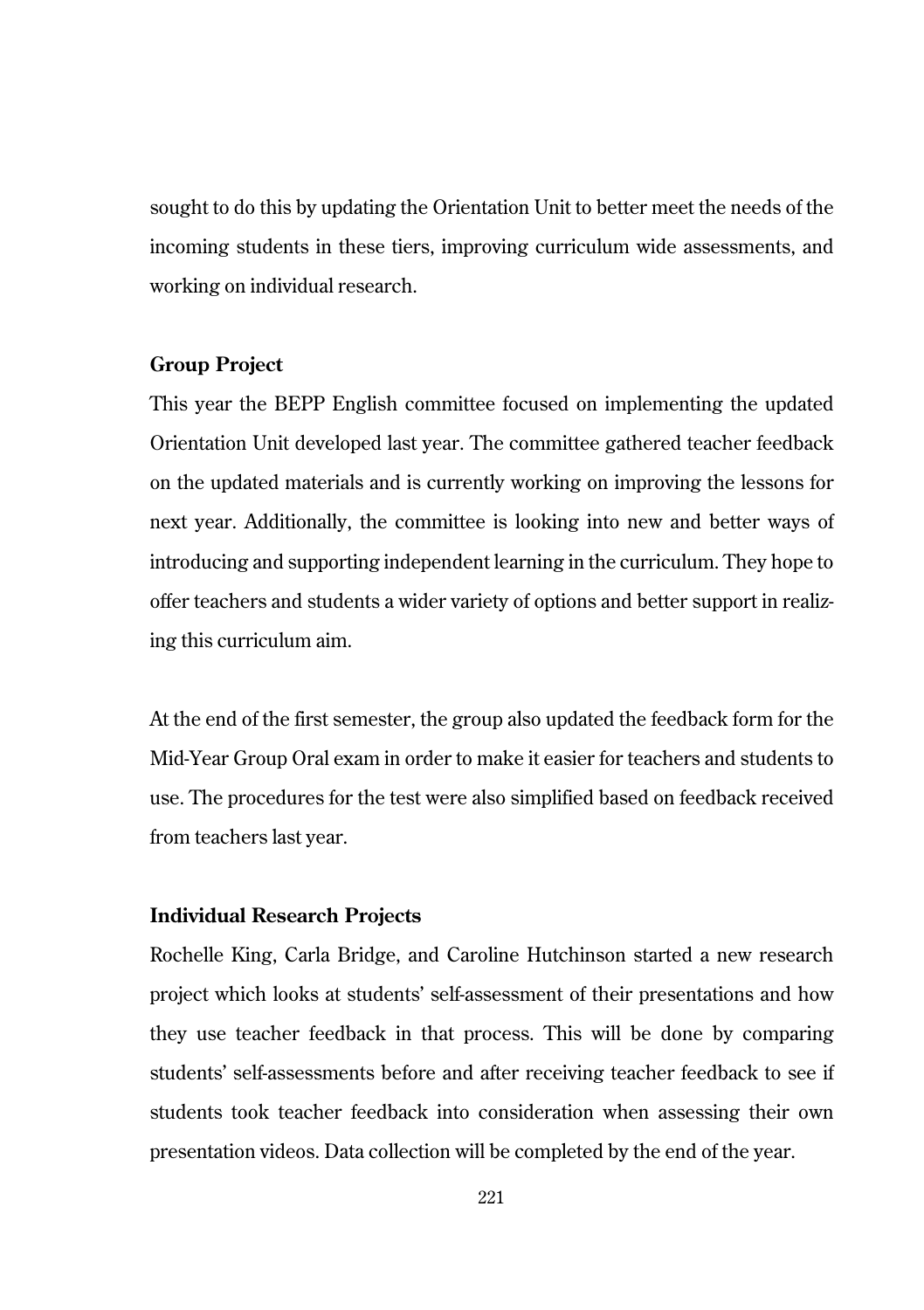In his continued study from last semester, James Atcheson hopes that by focusing on the perceptual mismatches which occur during self-study conferences which are being held individually with Freshman English students throughout the semester, evidence will emerge as to (1) what kinds of perceptual mismatches happen and their sources, and (2) whether and to what extent perceptual mismatches may be used as pedagogical resources to illustrate and raise student awareness of the differing cultural beliefs and attitudes that affect cross-cultural communication. An awareness of these perceptual mismatches might help teachers design more effective means for communicating with their students, as well as anticipate and prepare for potential problems in communication that might arise.

Though Erin Hughes' initial research questions centered on identifying and using listening strategies, progress in data collection and analysis has revealed that listening strategies cannot be analyzed as discrete units, but rather they are integrated into a wider system of interconnected modes of communication. In order to see how meaning is interpreted through mediums involving audio (speech, dialogue, etc.), she is now currently analyzing data in terms of multimodality. Specifically, she has video recorded a conversation with a Japanese native speaker about a 10-minute viewing of a scene from a Japanese movie. They both viewed the film, and discussed the content in Japanese. Erin's role as the non-native speaker is to provide an autoethnographic account of how meaning was constructed in their conversation, how she was able to make sense of what she "heard" using all available modes of communication (gestures, facial expressions, intonation, contextual knowledge of the movie, etc.). In breaking down how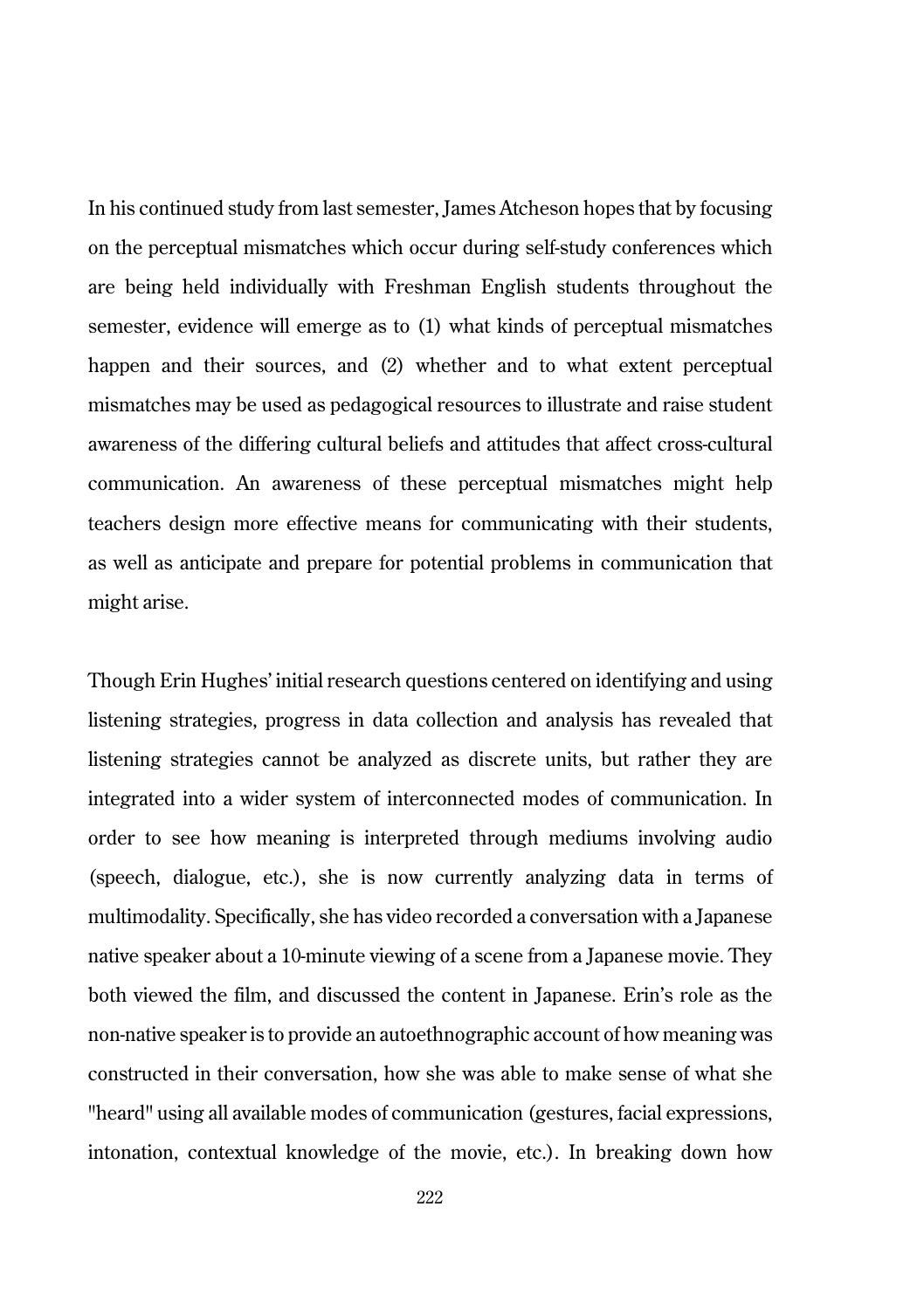exactly these modes contributed to her interpretation of the discussion in her L2 (Japanese), Erin hopes to apply this understanding towards the development of more effective approaches for listening-focused activities in the Freshman English curriculum.

Caroline Hutchinson is continuing her project from last year examining the decisions students make following reflection on their previous independent study activities, with particular focus on what they do when they encounter setbacks. The study uses student reflections and recorded consultations collected over the course of one semester of an independent study and goal-setting project. She collected data during the first semester and is currently working on analyzing it.

# **C-2. The Basic English Proficiency Project (Advanced-track English) 2013-2014 Year End Report**

**Project Coordinator:** Alex Selman **Committee Members:** Alex Worth, Chris Kowalchuk.

# **Introduction**

The BEPP Advanced-track committee continued work on syllabus development building around the concepts of Awareness, Interaction and Multiliteracies (AIM). The new syllabus format was introduced with 6 class groups. Implementation of the use of iPads was conducted simultaneously. Throughout the year, there has been continuous review, development and improvement of materials and concepts.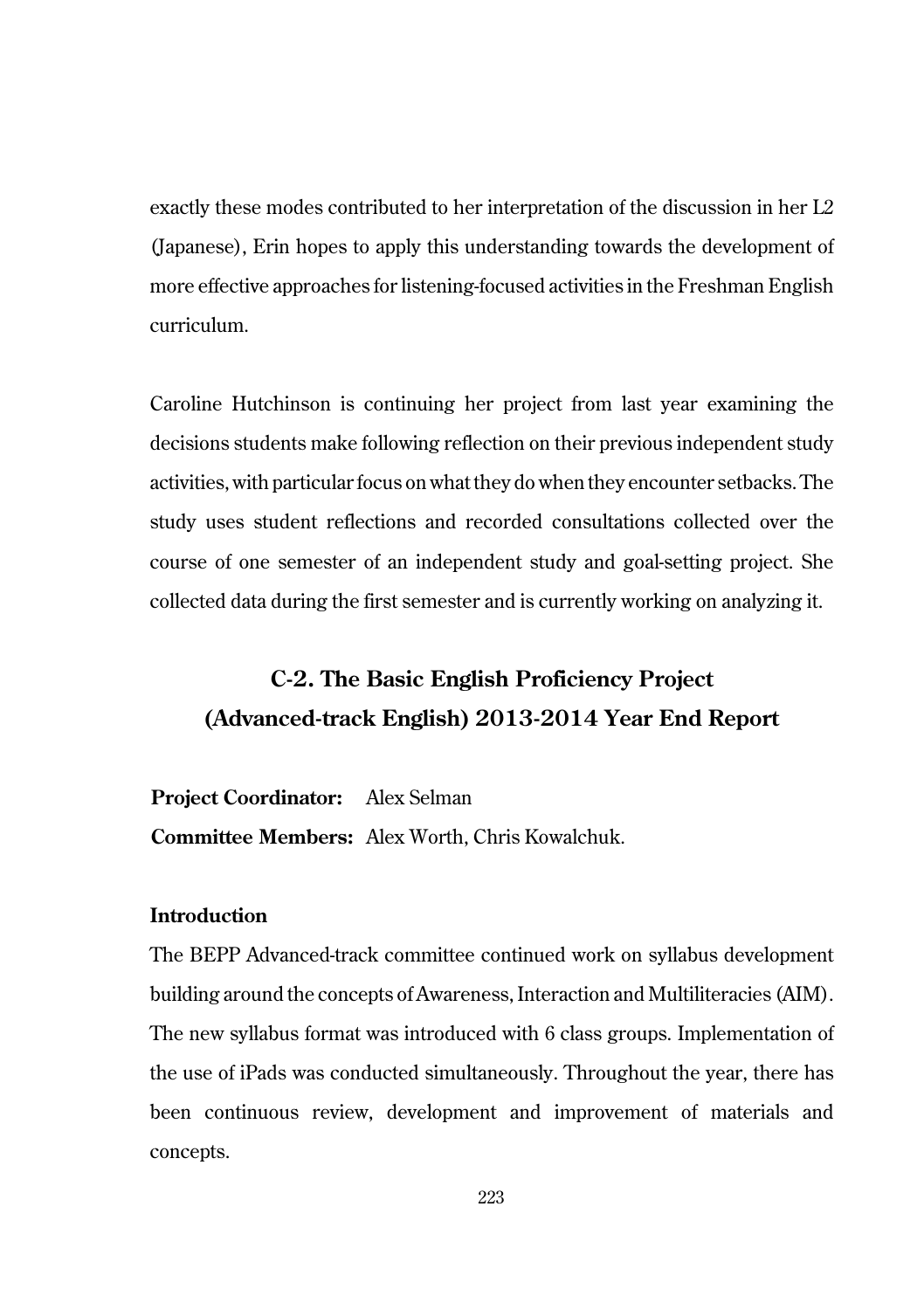## **Group Projects**

AIM Syllabus for Freshman English:

To meet the theoretical format represented by AIM, the syllabus is constructed with a set of core language learning processes which are repeated and reflected upon and developed in each of six learning cycles that make up the Freshman year. The nature and range of these processes have been examined and refined through classroom experience and consideration of theoretical consistency.

The processes are used in the construction of projects designed to allow students to engage in academic and cultural literacies while also connecting issues to their own lives and developing interpersonal communication skills in English. These project are intended, on further development, to become the basis for grading of the course.

Optimal course material formats and submission requirements are being defined to facilitate the implementation of the syllabus format on a wider scale. We are also investigating ways of making the development of learning strategies and skills an integral part of the syllabus to further the synergy between the English Language Institute and the Self-Access Learning Centre.

### iPads for Language Learning:

All students using the new syllabus were required by the university to purchase iPads to support their learning. Affordances and limitations of the devices are being examined and student surveys conducted. We are also taking note of student behaviour with iPads - in particular to identify how tablet use diverges from paper materials, and from desktop computing. The aim is to ensure that the iPads are exploited with efficacy - maximising the benefits of portability and connectivity,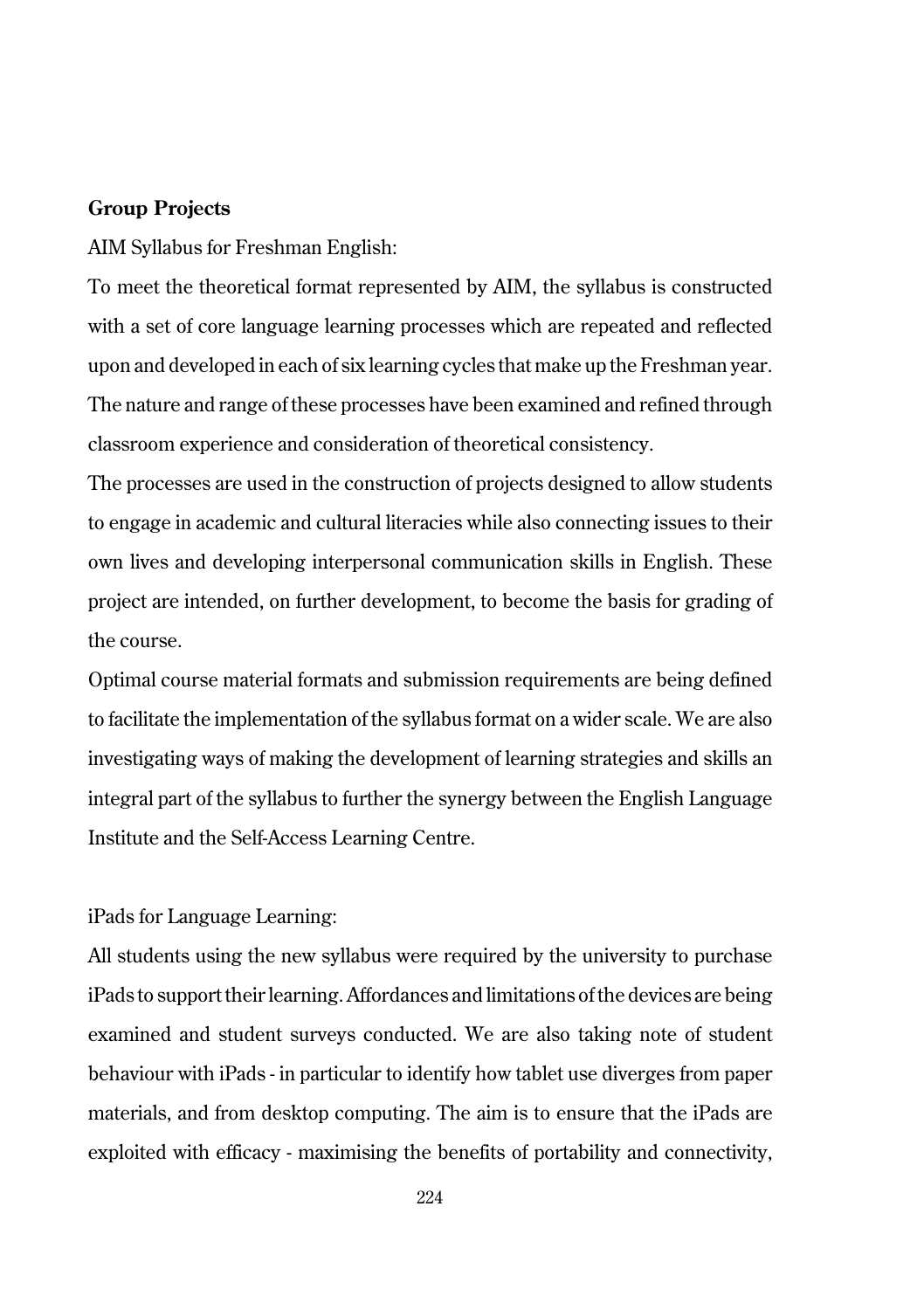and minimizing potential issues such as distraction or time lost through technical problems. Work is continuing with the analysis of best use of applications and workflows in conjunction with the CALL research group.

# **Individual Research**

Alexander Worth is continuing to work on his research into the self-analysis core activity. Currently he is coding the students' responses to their own performance in the activity as well as examining authors' work on related topics for his literature review. Alex has targeted December for the completion of the literature review and will carry out interviews with selected students in January as a follow up to the narrative analysis he undertakes.

Chris Kowalchuk is working on integrating reflections with the core activities, unit projects, and unit reports. Additionally, he is developing templates for iBooks that incorporate an entire unit, comprised of core activities, unit projects, and unit reports. These templates are designed to be user-friendly and intuitive.

Alex Selman is investigating theoretical and practical issues in multiliteracies for language learners. This is focussed around two principal concepts - enabling students to access multiple literacies, delving into academic and cultural issues and making connections with their own lifeworlds; and developing awareness of communication as multimodal, interpreted through the interplay of culturally-constructed modes. For the purposes of syllabus implementation, these theoretical concepts need to be shared with students and teachers in a way that complements their prior experience and encourages innovation.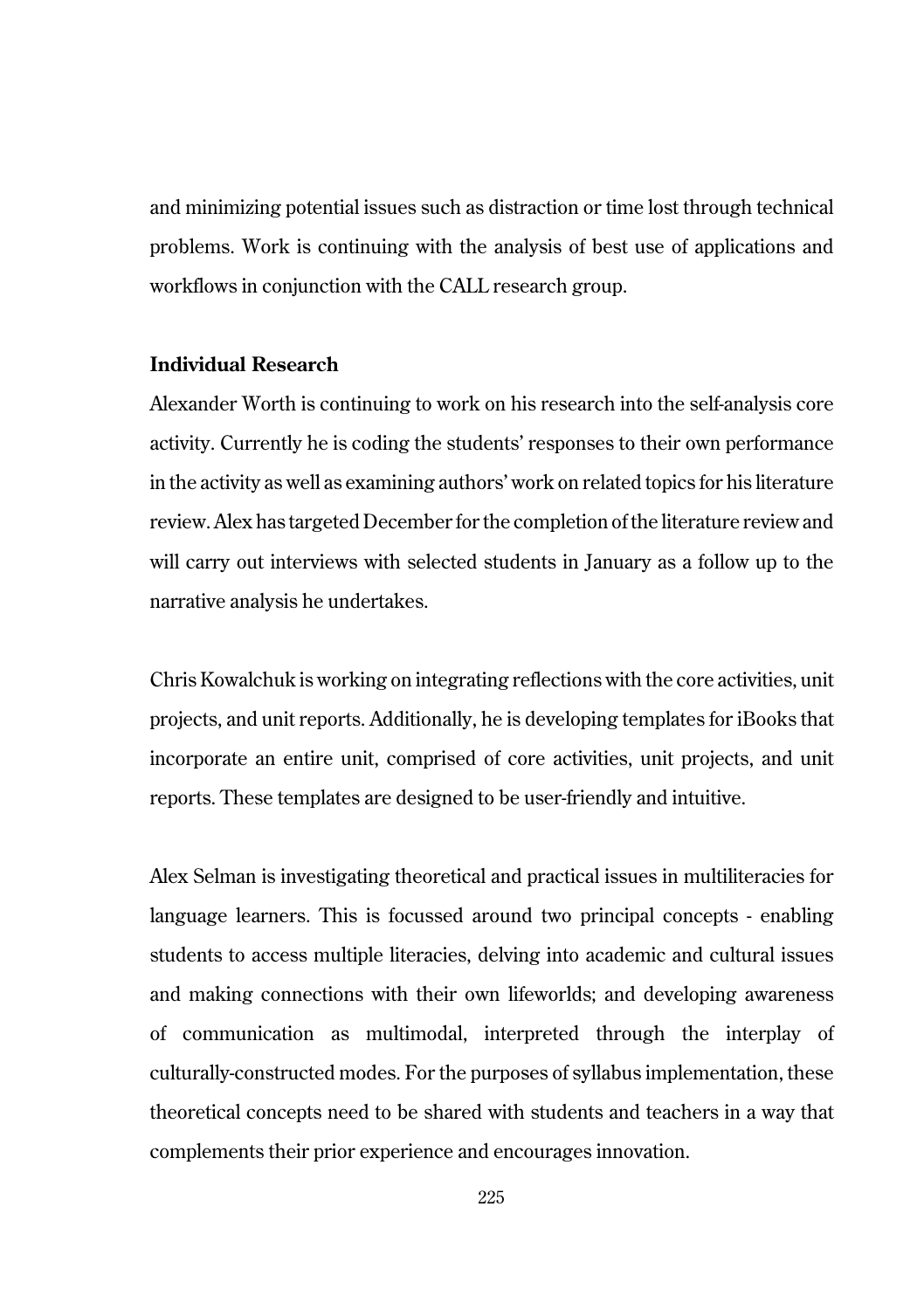# **D. The Basic English Proficiency Project: Department of International Communication – BEPP (IC)**

**Project Coordinators:** Danielle Fischer, Donald Patterson

**Committee Members:** Allan Nicholas, Amber Barr, Andrzej Szeib, Chad Miles, Clinton Milroy, Jared Baierschmidt, Joe Geluso, Li-hsin Tu, Stuart Benson

#### **Introduction**

For the 2013-14 academic year, BEPP IC welcomed back seven returning members and welcomed four new members to the team (Amber Barr, Chad Miles, Clinton Milroy, and Li-hsin Tu).

At the beginning of the academic year, the coordinators sent a survey to all ELI lecturers who had previously taught in the Department of International Communications (IC), via Google docs. The survey requested feedback for each core proficiency course in the IC curriculum separately in relation to materials that needed to be added, revised, and or replaced. Based on this information, the BEPP IC project members broke off into three smaller subgroups, took the feedback results for their assigned course and used the information to establish their own subgroup foci for the academic year. Three subgroups were formed: English for International Communication I (EIC1), IC Reading & Writing, and sophomore IC Media English. Summaries of each subgroup's activities may be found in the next section entitled **Subgroup Work**.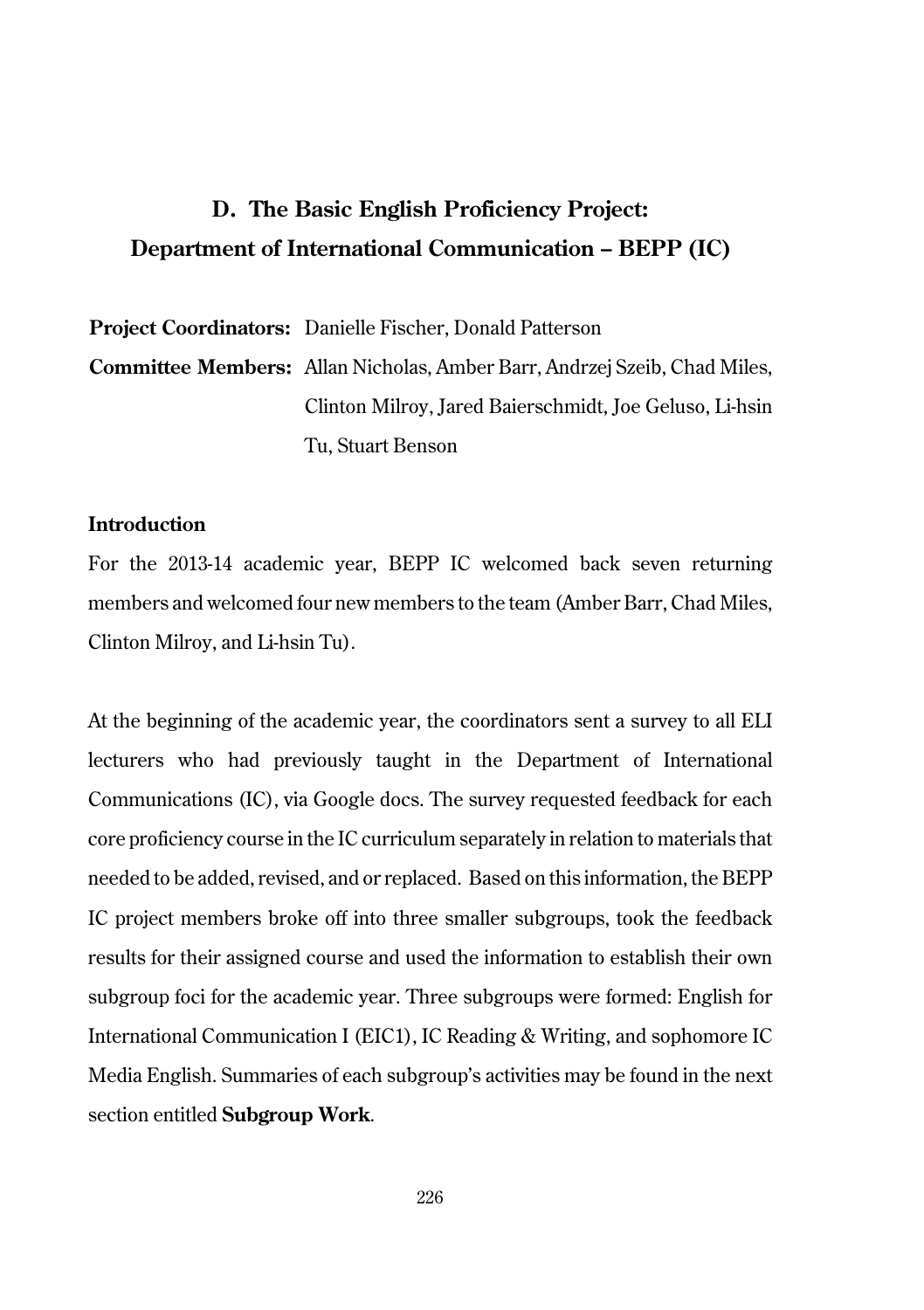In June, in anticipation of future technology developments on campus and within the department, the group conducted an anonymous survey via a Google Form of ELI lecturers in the IC Department on the subject of tablet computers. The main purpose of the survey was to gain a clearer picture of teachers' personal and institutional experience with tablets, and their interest in using them in the classroom. The results were then communicated to ELI management and the IC Department chair. See **Subgroup Work** for more details.

At the beginning of this semester, members of last year's EIC1 sub-group (Stuart Benson, Danielle Fischer, Lucius Von Joo, and Joe Geluso) published their research on communication strategies in *Studies in Second Language Learning and Teaching Journal (SSLLT).*

# **Subgroup Work**

## **English for International Communication I** *(Andrzej, Allan, Joe, Stuart)*

The subgroup decided to concentrate this year on the vocabulary unit in EIC1. It was decided that in order to ascertain what changes needed to be made, the first priority would be to do a needs analysis. The subgroup established a Google doc so that after every class in the unit, the members could write their thoughts and opinions on the class and discuss what aspects of the unit needed to be modified. In the second semester, the subgroup's focus shifted to implementing the necessary changes to the unit.

The group bid farewell to Joe in July who returned to the United States to pursue PhD studies in Applied Linguistics and Technology at Iowa State University.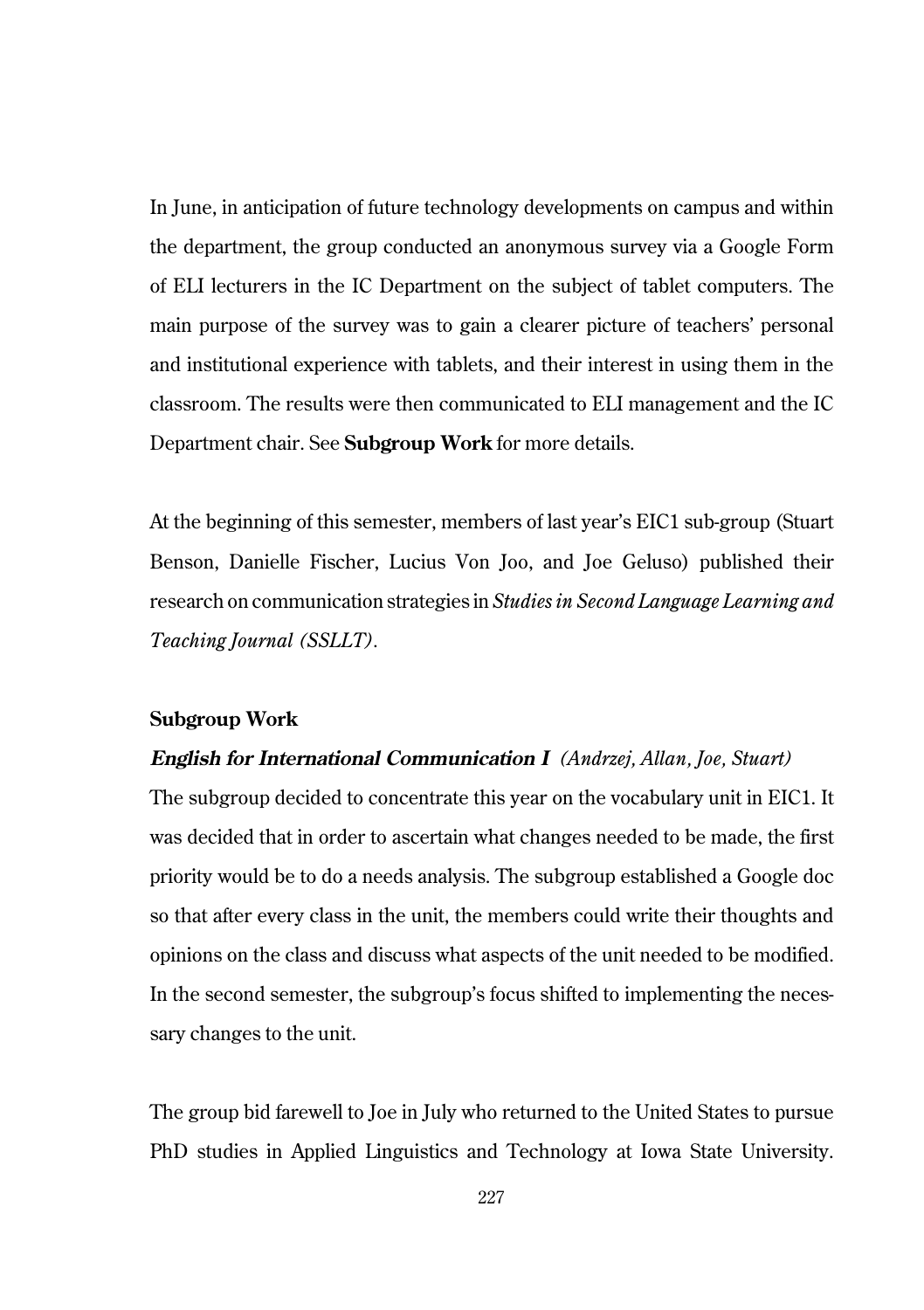Fortunately, the group intends to maintain connections with Joe and collaborate on revising the vocabulary unit as an iBook for use with the iPad. The revised unit would draw on corpus linguistics and Construction Grammar theory (or possibly Pattern Grammar theory) to provide learners with more of a focus on form. It is hoped that this type of input would implicitly guide learners to frequent structures or constructions around verbs, so that they subconsciously generalize these patterns onto novel usage. The unit in iBook form would be integrated with the Corpus of Contemporary American English (COCA); contain ideas and videos for using Google searches for frequency checks of phrases on the Internet, and integrate a word card application.

In September, the group met with Self-Access Learning Centre (SALC) Director Dr. Jo Mynard and the IC-SALC representative, Elizabeth Lammons, to discuss ways of integrating SALC activities for learner training and building learner autonomy into the freshman EIC1 course. The group intends to work closely with the SALC on the integration of the First Steps Module, which is currently a standalone, optional SALC course, into the first semester orientation unit as part of a pilot programme next year.

Most recently, prompted by Stuart Benson, the group took note of the special needs International Business Course (IBC) students may have in EIC1. Needs analysis questions were sent to the head of the IBC curriculum and we are awaiting the results. The team will use the information gathered to determine if any supplemental activities should be added to the IBC group's coursework to better serve their language and career goals after they complete their single year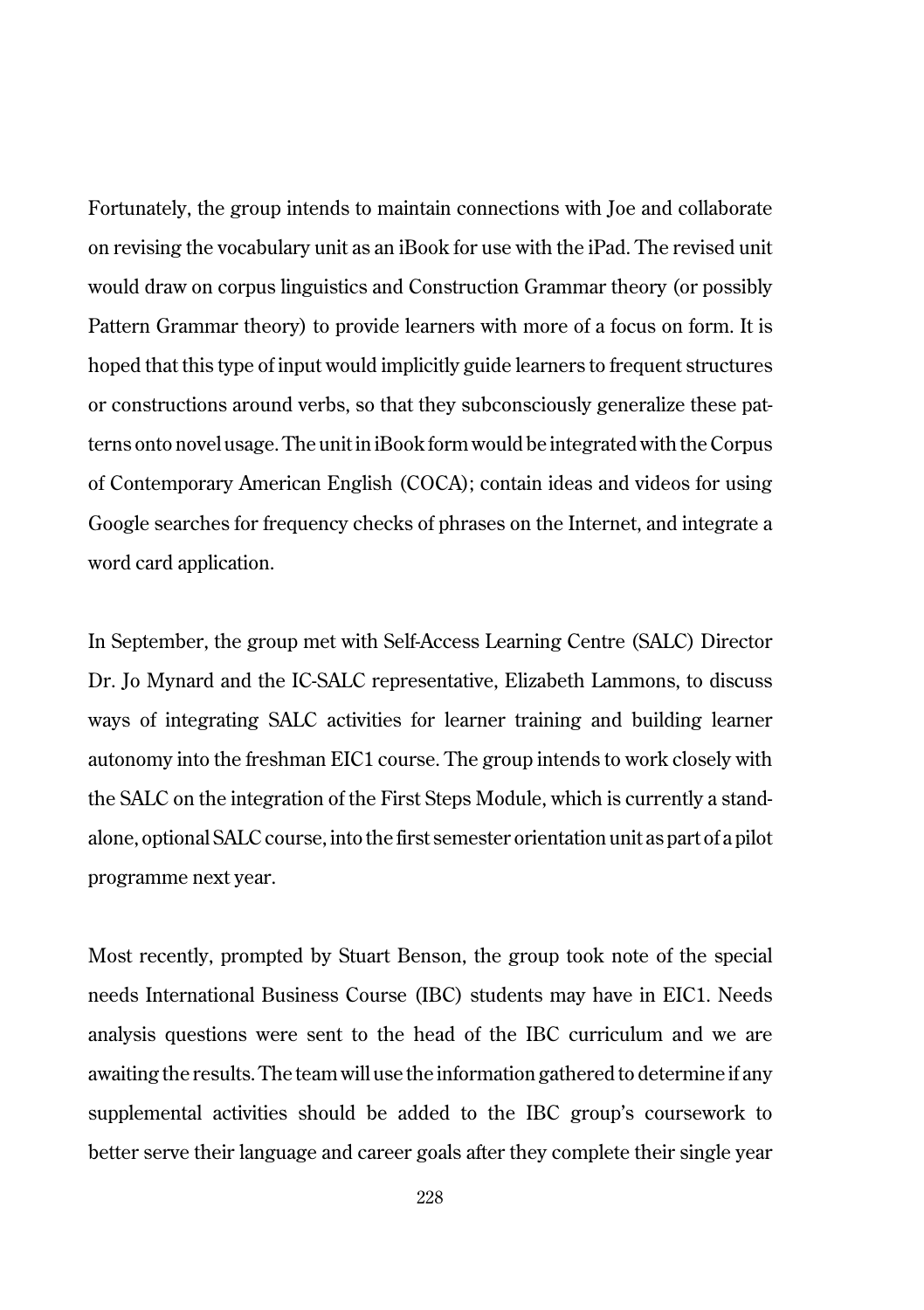of study in the ELI IC courses.

# **IC Reading and Writing** *(Amber, Chad, Clinton, Dani)*

Although the combined IC Reading and Writing course was piloted by Neil Johnson and Joe Geluso in the 2012-2013 academic year, it is now being worked through for the first time on a larger scale in the IC department. Next year, all sections of reading and writing will be combined into a four koma per week course. The BEPP IC subgroup is in the ongoing process of organizing unit materials, expanding materials for each unit, adding a computer-technology component to each of the final writing assignments, collecting classroom feedback from students, researching about and training students in peer feedback, and solidifying rubrics for each unit project.

As computer skills are a major component of the IC curriculum as a whole, the group made a decision to modify all unit projects to include an online computer-technology component. For example, the describing-a-process writing assignment was converted to designing a subtitled i-Movie that teaches a skill; and the narratives unit projects were uploaded onto an online website called SoundCloud with audio recordings of students reading their own narratives.

In relation to classroom and materials feedback, the team is collecting ongoing feedback from students in the form of emails and unit reflections. Feedback topics include what students perceived as review or new information; what they wanted to spend more time learning; and any other suggestions they had to improve the course in the future. Teacher feedback on how the materials worked and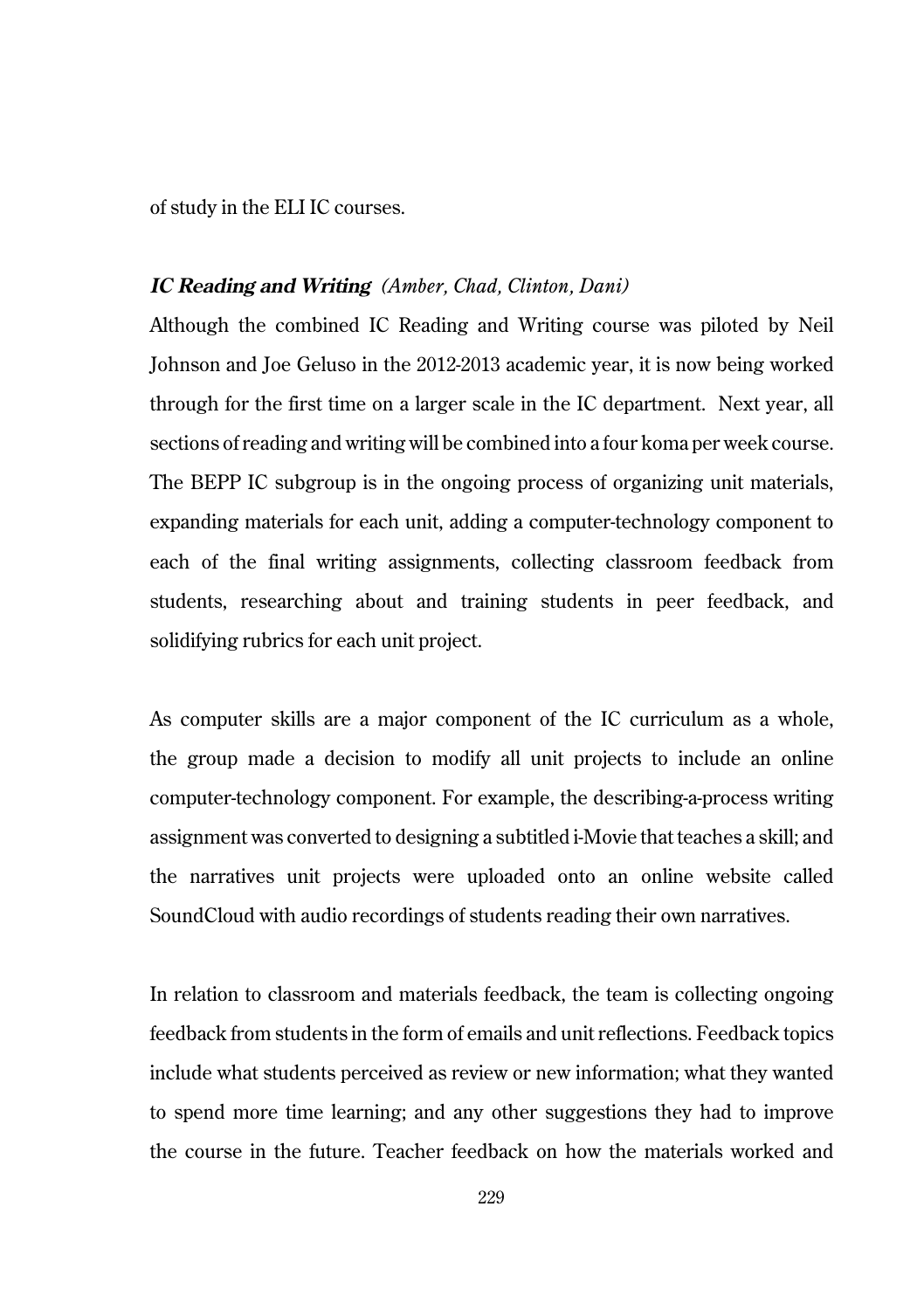suggestions for revisions are being recorded in another Google document.

The team has officially integrated peer feedback sessions into each unit. The first semester includes a training session along with an informational video from the Massachusetts Institute of Technology (MIT) website. Peer feedback guidance sheets are being designed and tailored for each individual unit assignment.

In terms of grading, current rubrics have undergone edits so that the language is easy for students to understand and follow. Original rubrics are also being created for new unit projects. The rubrics will be trialed and discussed before the numerical values applied to each item on the rubrics are finalized across the board.

In addition to the group research plan, there are also some experimental unit components that each member of the group is trialing independently. Chad piloted a student 'Zine' project where students compiled their work as a portfolio in the form of a group zine and added some original written components. These Zines were sent to a library in Salt Lake City, Utah, with permission from the students, and are currently on display for visitors to read. Clinton is developing a series of lessons based around *The Hunger Game*s and the theme of dystopian societies. Dani trialed a series of semester 2 lessons on study abroad that include a review of the semester 1 topics: emails, narratives, describing a process, and news articles. She is also collecting free short stories from the internet, piloting them with students, and storing them in a folder on the server.

By the end of this academic year, materials development for the Reading and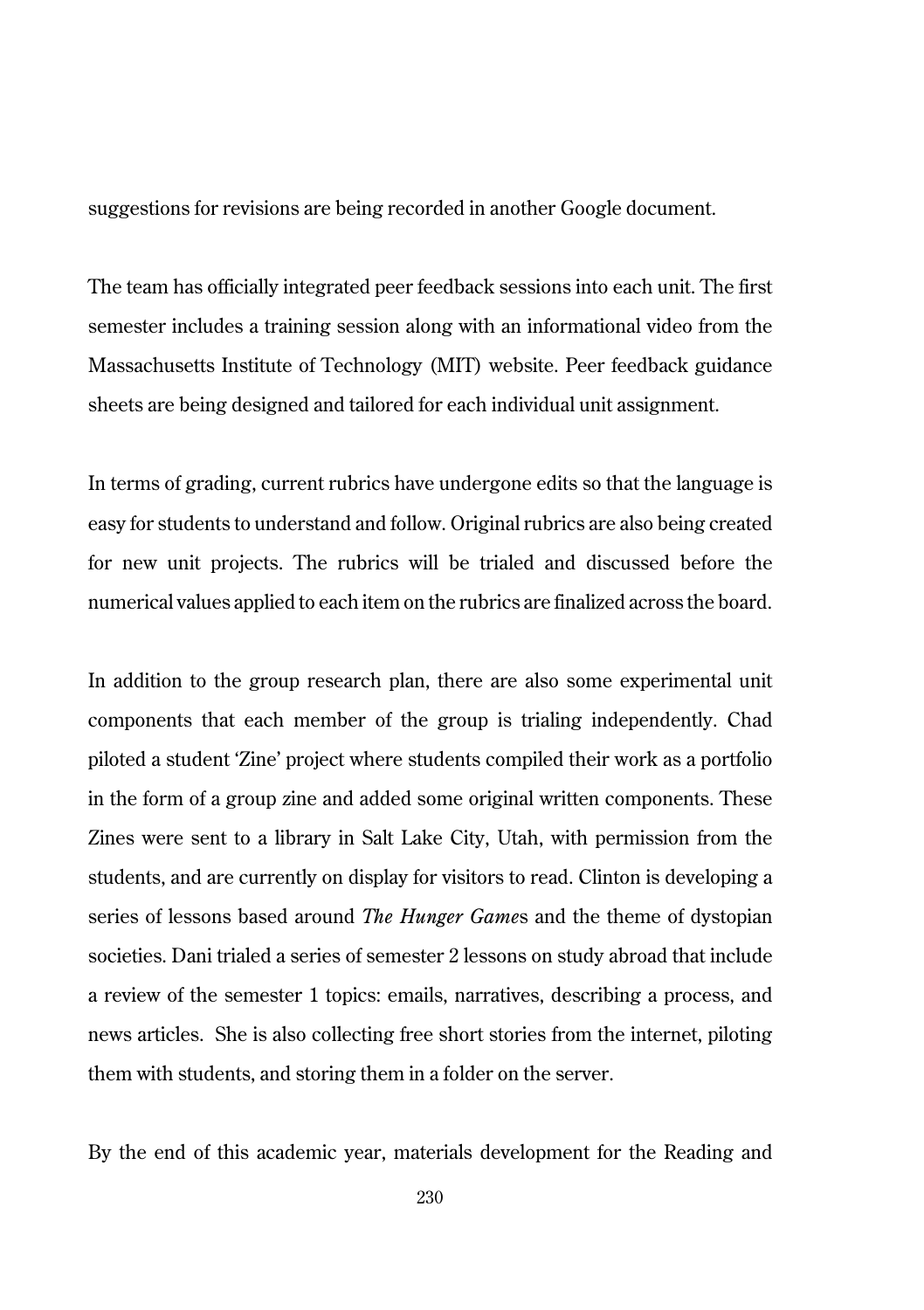Writing course will be complete and chronologically organized within the unit files on the shared server. The goal for next year is to edit the materials for best pedagogical results.

# **IC Media English** *(Donald, Jared, Li-hsin)*

The Media subgroup had two main goals this year: 1) Maintenance of current materials and resources and 2) laying the foundation for future developments.

In terms of maintenance, the members:

- Revised the first semester newspaper lessons so that they were no longer reliant on a specific day's newspaper.
- Began trialing first semester newspaper lessons in a new order.
- Revised other lessons so as to include a critical literacies component to encourage students to analyze texts in terms of author, purpose, and audience.
- Contributed to the upkeep of current Media English materials by adding teacher's notes, updating links and information, and organizing shared server materials.

For future groundwork, the group began the semester by discussing the importance of re-defining "media" in relation to the course. Currently, media is synonymous in the course with current events and news reporting; however with the new focus on multiliteracies vis-à-vis the New London Group we have begun to conceive of it in more encompassing terms. Rather than simply focusing on content, we have begun to consider how the medium shapes the message.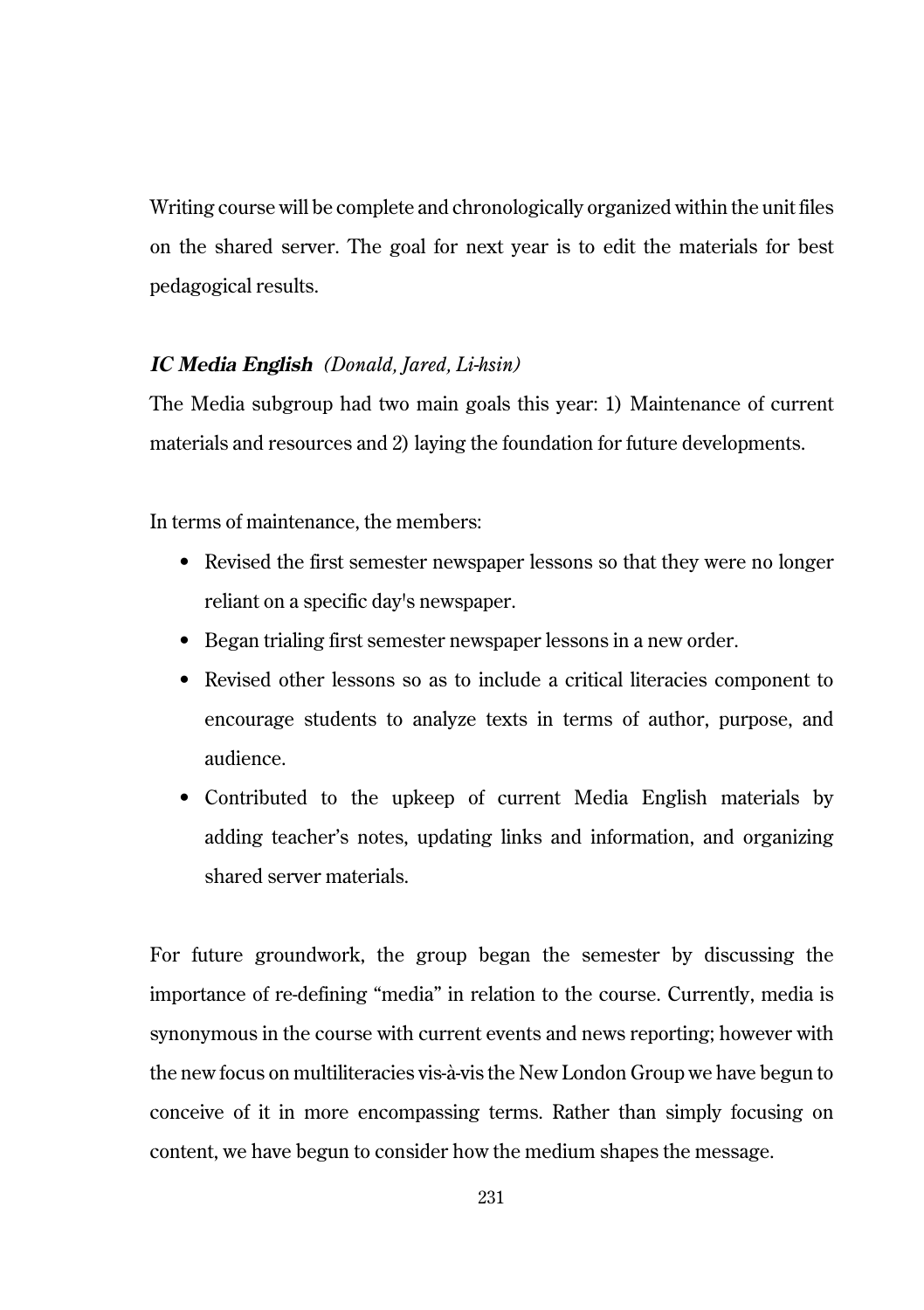The group also discussed the current course structure and how it could be adapted to accommodate new lessons or units on different media (e.g. advertisements, social media). Under the present course structure, the first semester focuses solely on newspapers while the second semester focuses on Internet news. Considering the recent relative decline in the importance of newspapers, it was agreed that space could be made in the first semester to allow for the examination of other forms of media.

In order to familiarize ourselves with current issues in media education, the group established a collection of articles and online resources on the shared server. Several media-related texts were also added to the IC library, such as *Media Education: Literacy, Learning and Contemporary Culture* by D. Buckingham and *The Teacher's Guide to Media Literacy: Critical Thinking in a Multimedia World* by C. Scheibe and F. Rogow.

In addition, a new lesson on media bias was created to introduce the students to the concepts of objectivity, subjectivity, denotation, and connotation. The lesson includes exercises with different types of bias: bias through selection and omission, word connotation, bias in headlines, and bias through statistics. It also contains an activity in which students critically examine the journalism of tabloids and broadsheets by comparing various news sites.

Finally, group members attended semi-regular meetings hosted by the Media English Project Group in order to collaborate cross-departmentally. Several of the above issues were discussed and lesson plans were shared.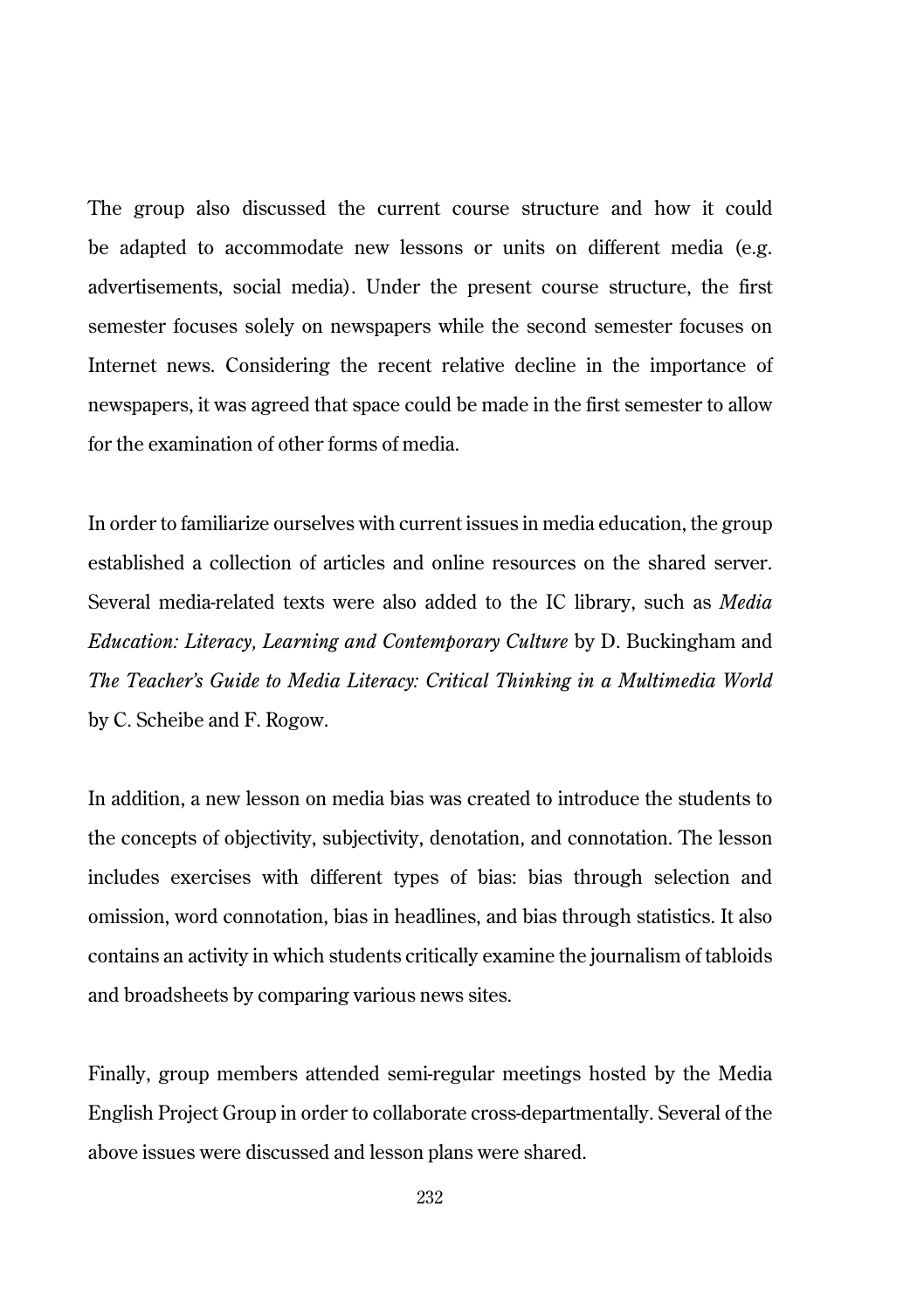# **Tablet Survey**

In anticipation of the adoption of tablet computers in a greater number of ELI courses, BEPP-IC conducted an intra-departmental survey on tablet computer use. The main aim of the survey was to gauge ELI-IC lecturers' personal experience, institutional experience, and interest in using tablet computers in the classroom. The survey was conducted via a Google Form between June 17-26, 2013 and was sent to all 16 current ELI lecturers in the IC Department. All responses were anonymous.

# A. Questions

The survey employed skip logic, meaning respondents were directed down different paths of relevant questions depending on their answers. A mix of Likert-scale, multiple-choice, and open-ended questions was used.

The following questions were asked:

- Do you have your own tablet computer?
- What kind of tablet(s) do you have?
- What were the deciding factors in selecting your tablet(s)?
- Have you ever used your own tablet in your classes at KUIS?
- Please describe how you have used your own tablet in class.
- Have you used KUIS's iPads from Building 4 in your classes?
- In which classes have you used KUIS's iPads?
- Please briefly describe your experience.
- How interested are you in using tablets with your students in class?
- In which courses are you interested in using tablets?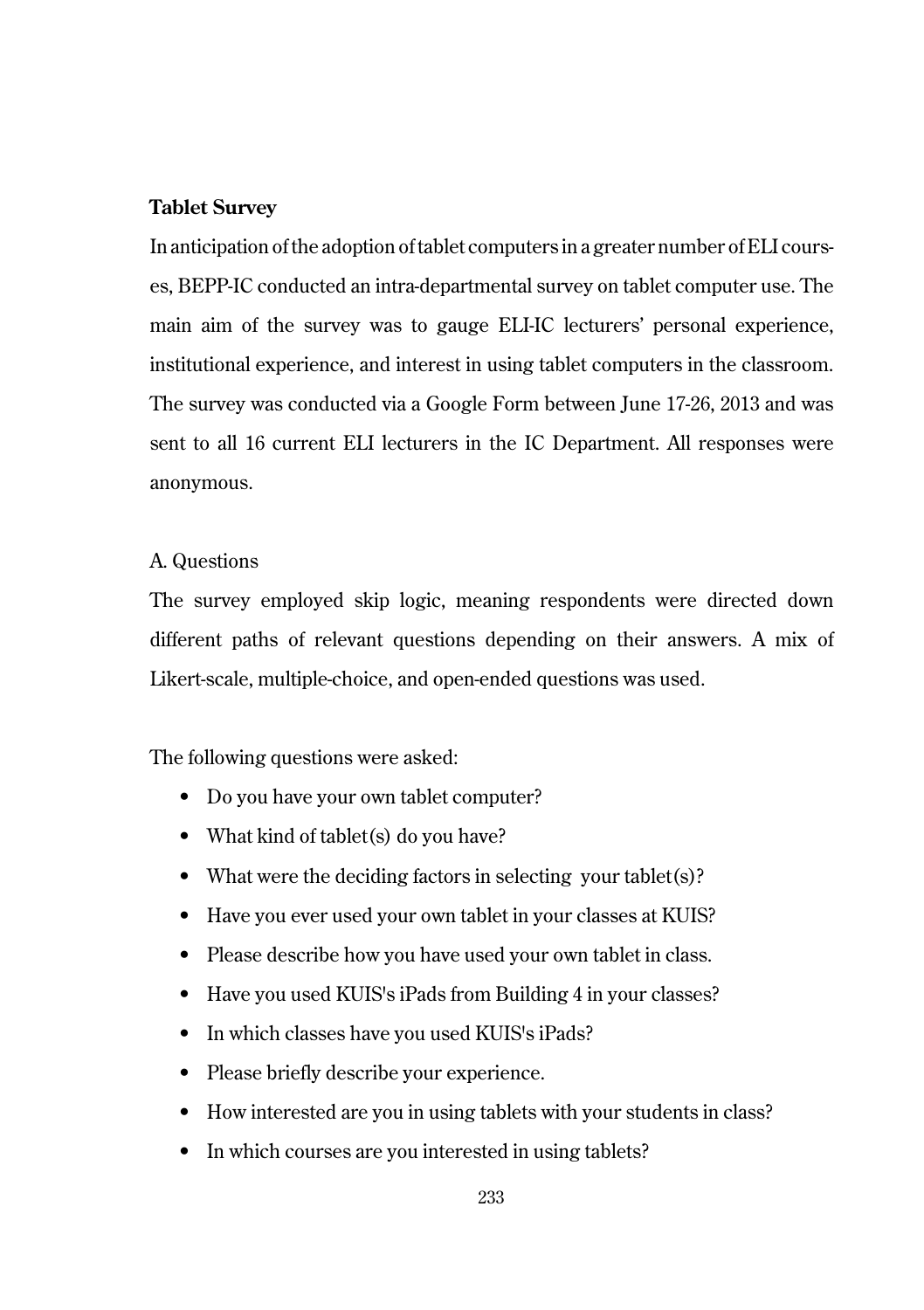- Which tablet do you think would be the most appropriate for your students?
- To what extent do you agree with the following statements?
	- The school should provide class sets of tablets (as laptops are now made available to the students).
	- Students should be required to purchase their own tablets.
	- If students supply their own tablets, each student should be free to choose the model he/she purchases.
	- ° I would like to go paperless in my courses.
	- ° Even if my students had regular access to tablets, I would still want access to PCs in my classes.

# B. Results

As the survey was conducted for internal use, the results were communicated directly to interested parties. Those interested in a broad outline of the results and conclusions drawn from the data are encouraged to contact the survey author, Donald.

# **Going Forward**

Many positive steps have been made this year with regard to the core proficiency courses of the IC curriculum. Unfortunately, we do not have the personnel to give the sophomore EIC2 course the attention it deserves. It is hoped that future incarnations of the group will be able to devote more attention to this course. Future groups may find the following suggestions from the April needs analysis useful:

• Update the units with more contemporary material.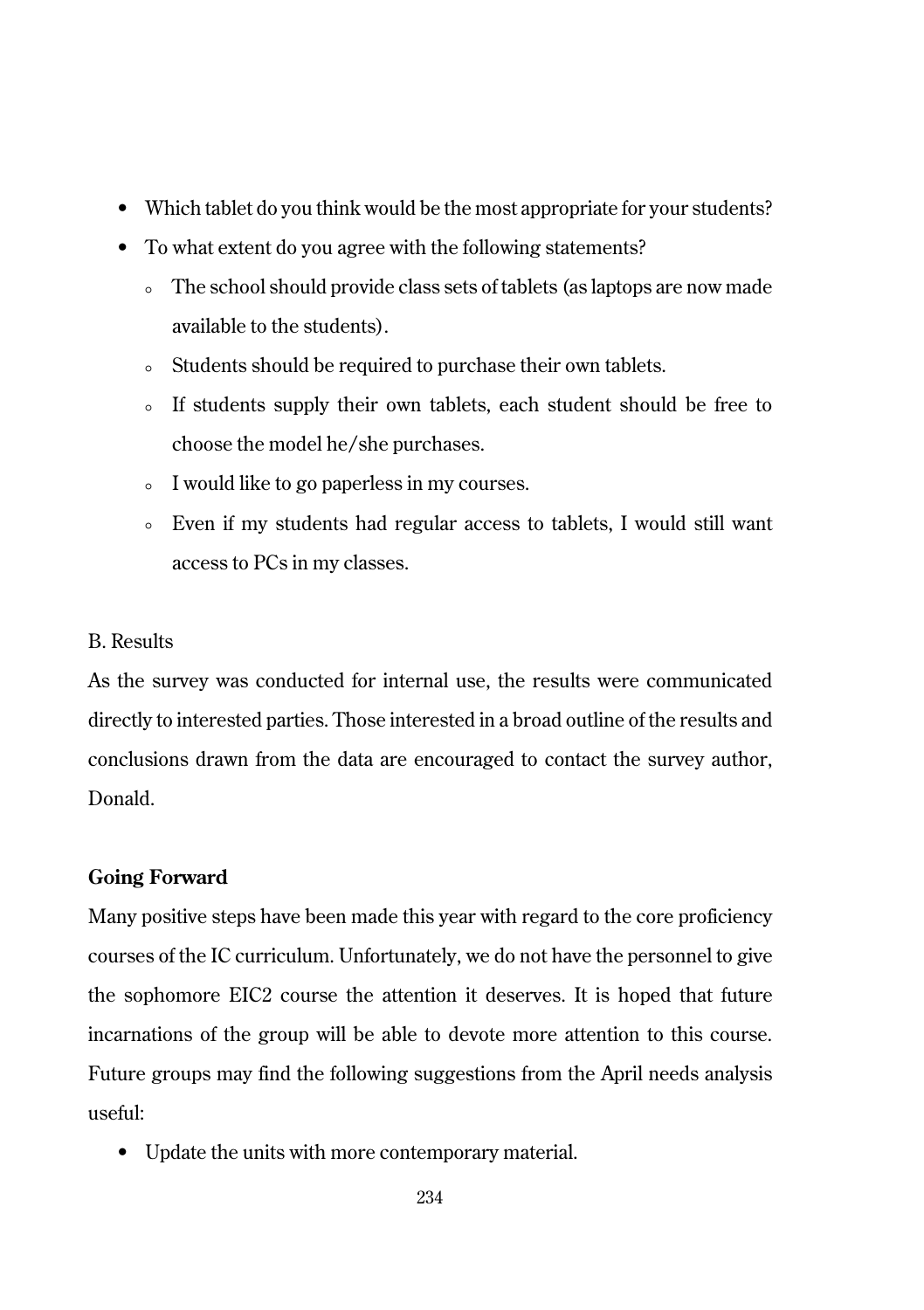- Include reviews of email writing (e.g. a request for information from an NPO) and presentation skills.
- Create an additional pack for KIFL transfer students to help with the adjustment to KUIS.
- Develop a greater variety of options for the Model UN project.
- Revise speaking journals so as to include more reflection, listening back, extension activities, and relevance to IC topics.
- The course has formal written reports, but is light on reflective/personal writing. As there are many heavy topics covered in the course, it might be beneficial to give students an outlet for expression such as blogging (introduced in Freshman Reading/Writing) or journal writing.
- Create opportunities for students to communicate/collaborate with schools/people in other countries.

There have been many exciting developments this year in BEPP IC and there are certainly many more to come. Great strides have been made to integrate multiliteracies into our courses, and we hope to continue with this work, particularly in the newly-integrated Reading/Writing course. With greater opportunities to use technology in the classroom (e.g. iPads, campus Wi-Fi, and Google Drive), we also anticipate a shift to the digitization of materials development. Further, we look forward to greater collaboration with the SALC, particularly as we make the transition to Building 8.

# **Reference:**

Benson, S., Fischer, D., Geluso, J., & Von Joo, L. (2013). Effects of communication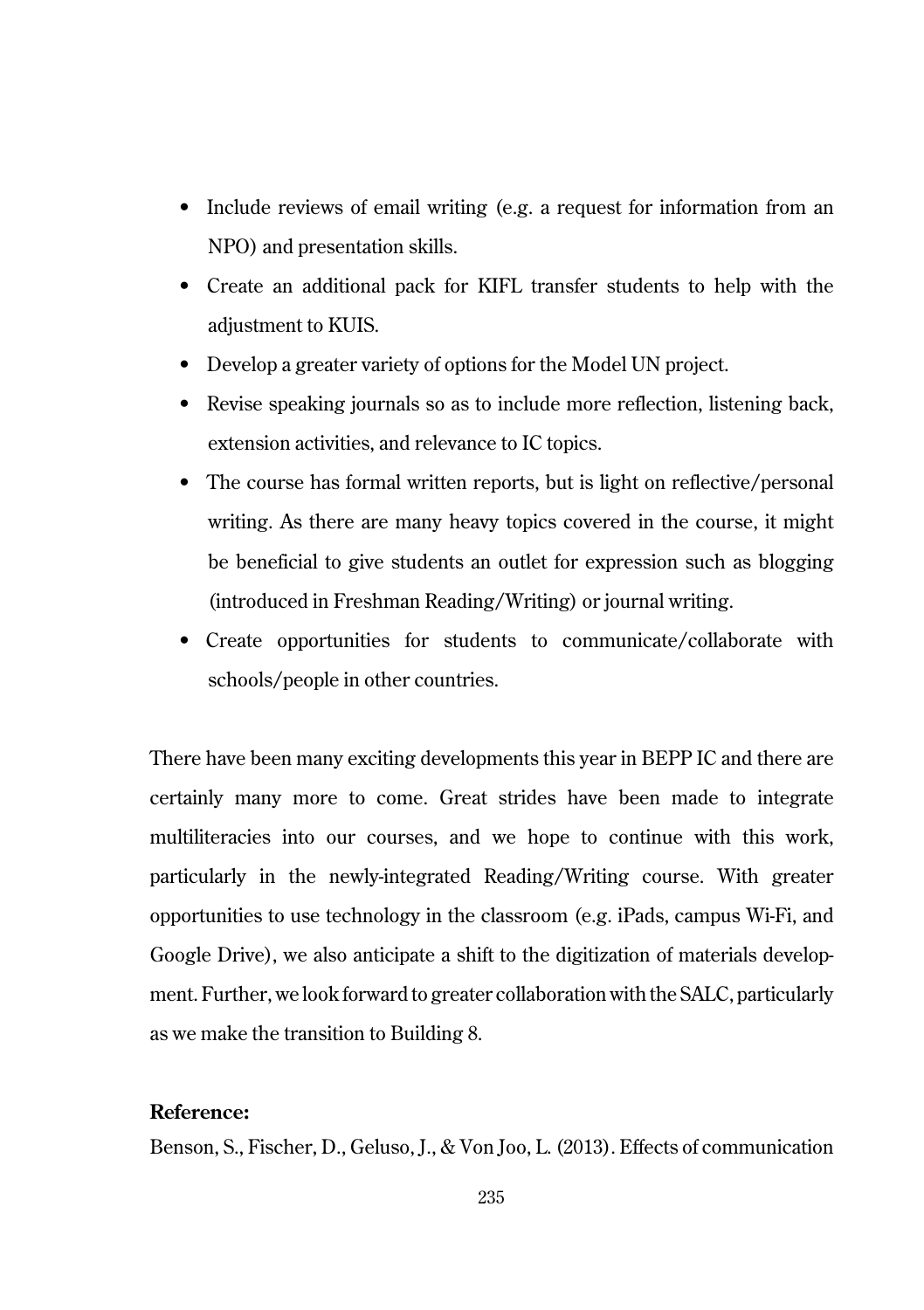strategy training on EFL students' performance in small-group discussions. *Studies in Second Language Learning and Teaching. 3*(2), 245-259.

# **E. The Basic English Proficiency Project Department of International Languages and Culture (BEPP-ILC)**

**Project Coordinators:** Jake Breaux and Carol Begg

**Committee Members:** Glichelle Pereyra, Eric Hall, Tetsuko Fukawa, and Robert Smith

# **Introduction**

The 2013-2014 academic year welcomed the addition of Tomoko Fujimura to the department. It also raised a number of new challenges in the form of departmental changes, curriculum overhaul, and proposed structural amendments to the ILC and the ELI as a whole. As a department level project group, much of the ILC Coordinators' work this year has revolved around these changes, which have also dominated the committee agenda.

## **Class sizes and sogo issues**

Class sizes for new freshmen in the Freshman English courses unexpectedly rose more than 33% this year, prompting meetings with ELI management and members of the administration to ensure that the 2013-2014 intake would not suffer the same fate. Measures were agreed upon, and new policies enacted by the administration to cap new classes at 20 students, a return to 2012-2013 numbers.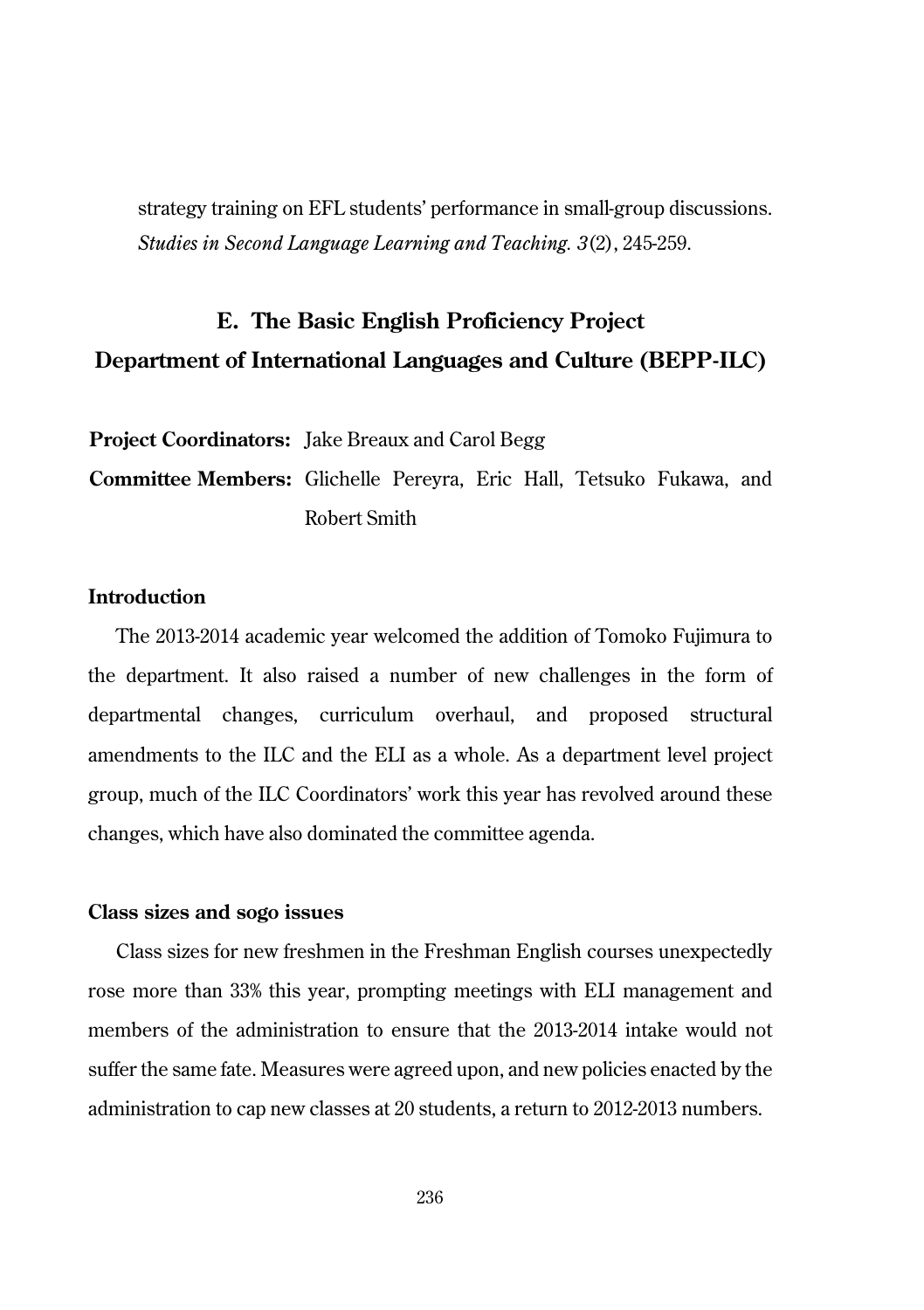Sogo scheduling clashes with the Asian Languages and Ibero-Amercia Departments also led to unprecedented demand for sogos and electives in limited time slots available to some students. Some courses saw up to 60 students attempt to enroll at the start of the first semester. Courses were capped at 30, though some classes eventually ran with more than that. These issues were discussed at several meetings with ELI management and the administration, and proposals were made to mitigate such scenarios in the future.

## **English course requirements**

This year has been one of discussion and debate. A number of possible changes were discussed, including: unifying the ELI by dissolving the IC and ILC/ML departments, homogenising the English curriculum across the ELI, changes to the courses offered to freshmen students, and the introduction of iPads for all freshmen, from next year.

In response to these proposed changes a number of issues were raised. The primary concern being how to incorporate the much needed 'Literacies' course into ML students' timetable when only 4 koma per week are allocated for English study. Other concerns about the dissolving of the ILC/ML group and curricula have centered on worries about failing to meet the student body's unique needs and abilities, maintaining ties with the RL teachers, and providing a diverse programme for KUIS students.

Due to a large number of ILC/ML students undertaking study abroad trips and teaching placements, the ILC/ML group has also discussed how flexible instructors can or cannot be with regard to excused and unexcused absences. This is an on-going discussion and as with all decisions made in the department, will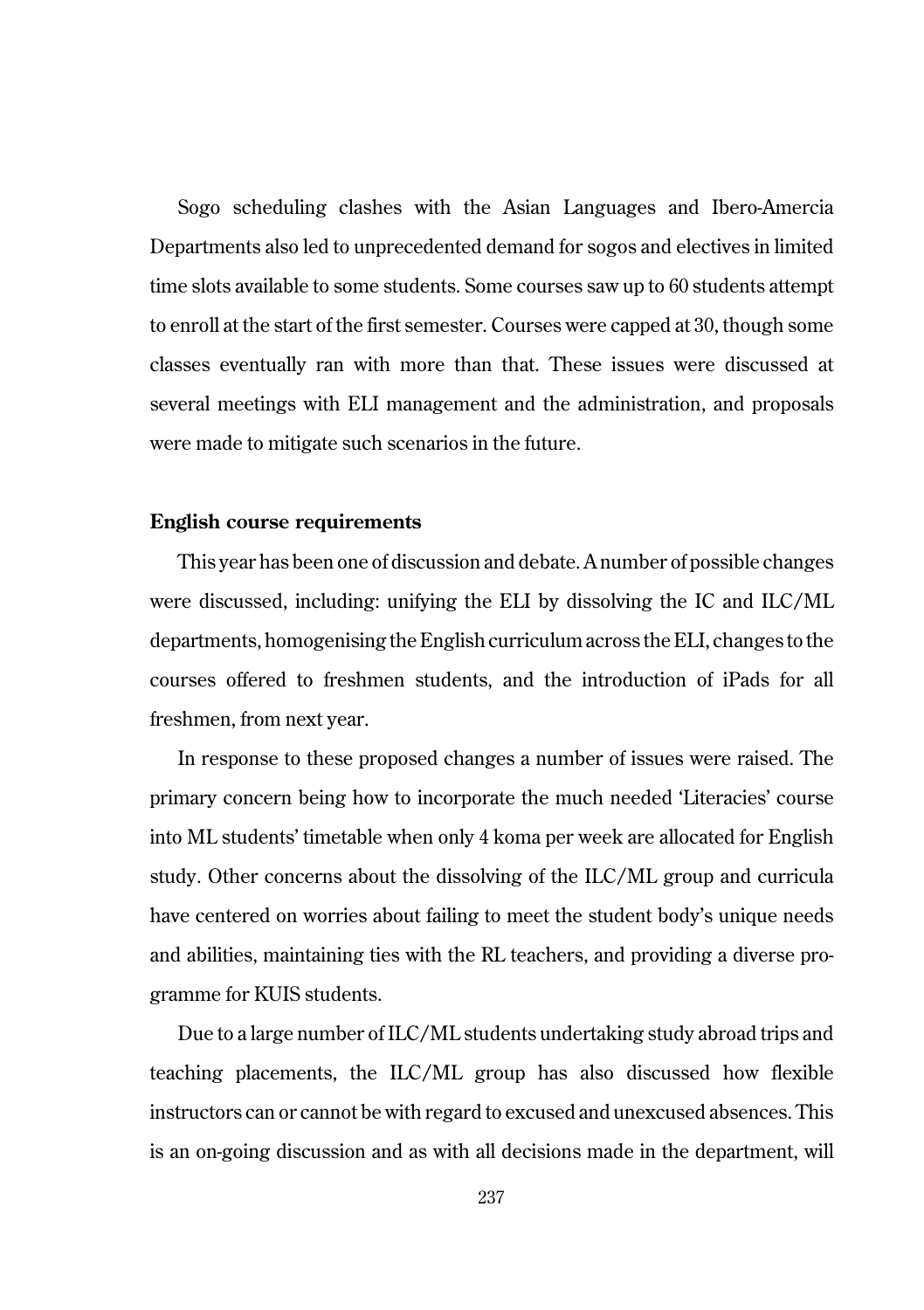need to be approved by the RL teachers' committee.

#### **Curriculum development**

In preparation for the implementation of the A.I.M. curriculum, and following on from group meetings and discussions with the management team in 2012-2013, the committee proceeded with needs analyses focussing on specific inequities and the development of more robust course outlines for each of our core course (Freshman English, Sophomore English, and Media English). Instructors were tasked with completing an analysis for use by the materials development teams for each of the courses. Teams were then to be tasked with implementing broader curriculum changes whilst maintaining ILC core course values as follows:

- the World Englishes paradigm;
- Cross-cultural communication and competence;
- Multicultural studies; and
- Global citizenship.

The aim was to ensure that, in the move towards a new curriculum, the ILC identity was not lost, and that the unique needs of our double major students were accounted for in the development of any new curriculum.

At the start of the Spring semester, Jake and Carol attended numerous meetings with members of the ELI management team to discuss curriculum matters and potential fundamental changes to the structure of the ELI. It became apparent that continued systematic curriculum development by the committee was untenable, and materials development teams were put on hold by the relevant directors pending further instruction.

The seven committee members in the  $IL$  are still responsible for managing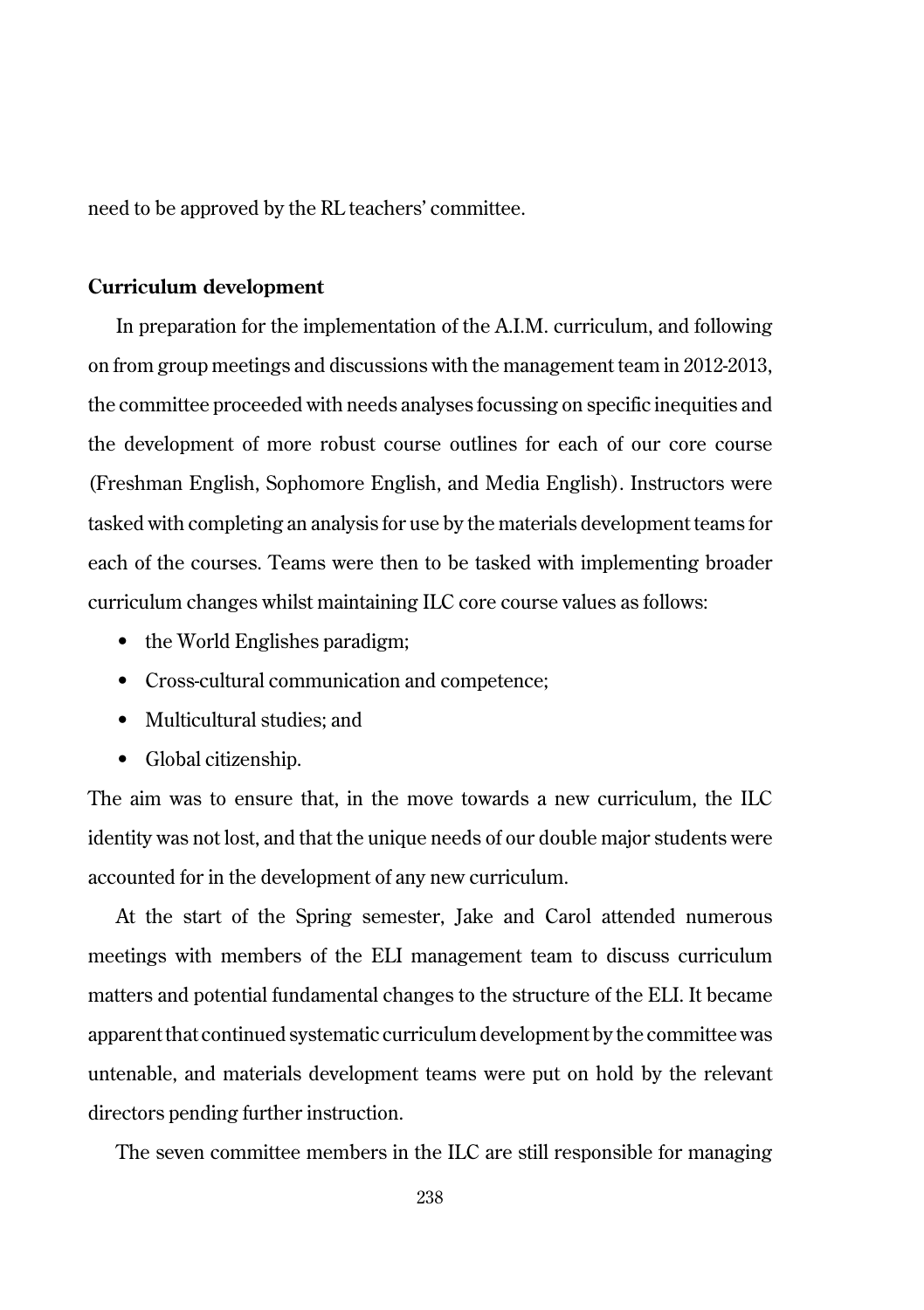their courses as and when necessary in order to suit their own teaching styles and the needs of their students. They run nine core and elective courses and four sogos.

#### **Testing**

In previous years, the ILC has collaborated closely with KAP on projects directly related to the KEPT and ILC specific KACE tests, including the drafting and implementation of key test components. Current members of the committee were under the impression that these projects were being undertaken at the behest of the KAP committee and the Assistant Director of Assessment. Consequently, KACE specific task preparation was a key component of the ILC curriculum, such that materials development teams were previously required to ensure its implementation in course units.

Meetings with Paul Lyddon throughout the year revealed that the current KAP committee believed that KACE development was required by the ILC department. Discussions with members of the administration and other stakeholders concluded that some sections of the test were unnecessary and/or lacking efficacy. A full review of the test was conducted and, in collaboration with Paul, the committee elected to make sweeping changes to bring the testing of ILC students into line with the rest of the university. New measures will include TOEIC requirements as prescribed by the administration, and continued use of the KAP Group Oral for placement purposes.

# **Regional language instructors**

The ML teachers have continued to build relations with the RL teachers. A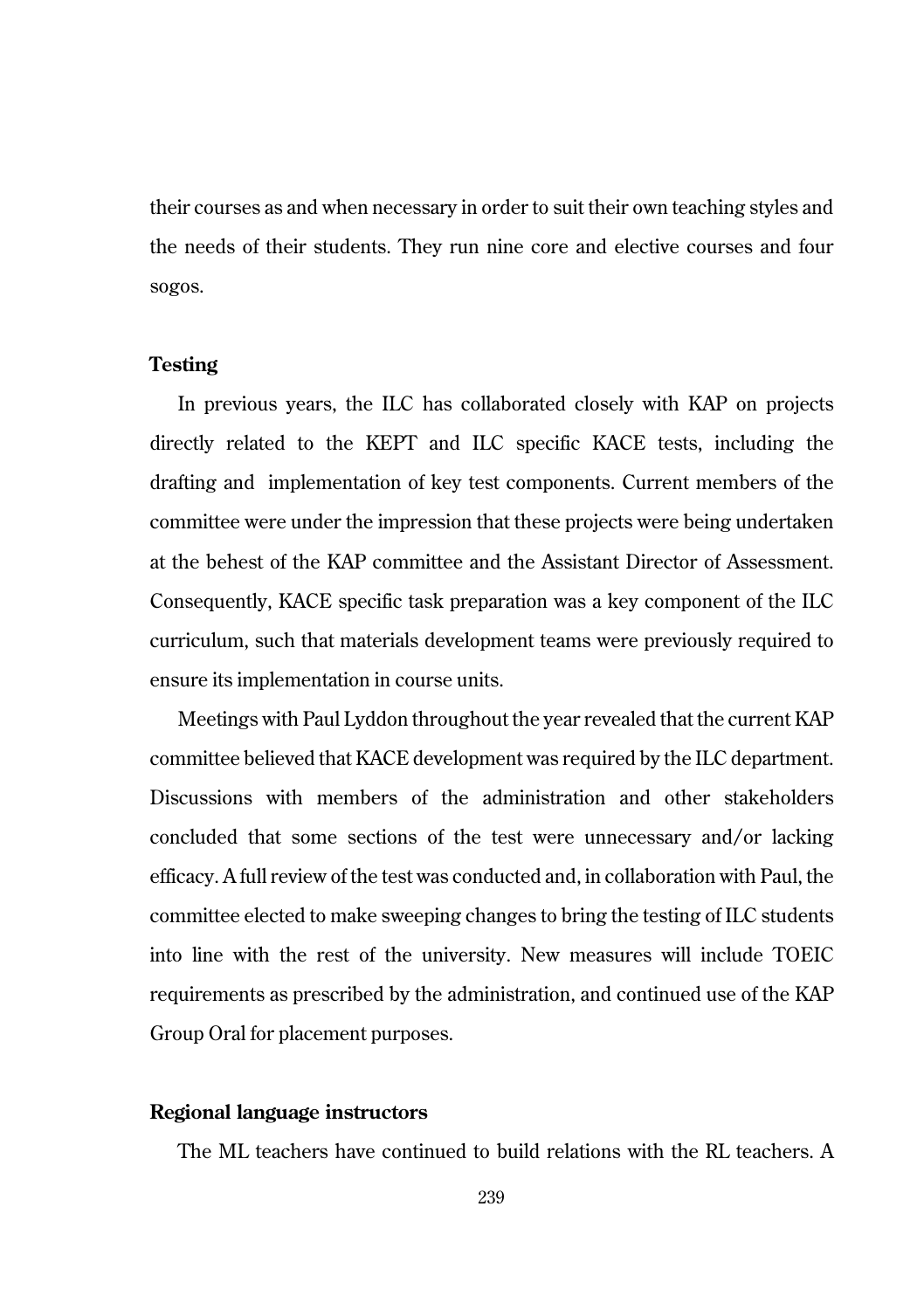mixer party was held, but not well attended due to a large faculty meeting earlier in the day. As usual the MULC Festa was a good opportunity to strengthen ties with the MULC and RL teachers. Carol, Glichelle and Jake spent much of the Festa in the MULC working with the Indonesian, Vietnamese and Thai teachers in their respective areas.

The group will continue to strengthen individual ties with RL teachers with whom students are shared, to address (potential) issues and improve the way lessons are delivered. Collectively, the ILC group will again hold a pre-Golden Week lunch to facilitate discussion and improve relations between teachers.

# **Public relations**

The committee continued its work with regional language instructors and the public relations department at KUIS in conducting PR lessons at KUIS and throughout Japan as a part of the Kanda Summer Caravan program.

There were some issues relating to how the teachers were referenced in the promotional literature. After negotiation with the KUIS and KIFL PR departments an errata was produced with the ILC/ML teachers' names included in place of the previous "native English teacher" or "international teacher."

#### **Research**

#### Jake Breaux

In an ongoing RILS funded study focusing on MLA, Jake has been investigating multilingual learners' attitudes towards, and expectations of, foreign language instructors across the multilanguage programs at KUIS. Participants completed an initial multi sectional survey investigating linguistic and cultural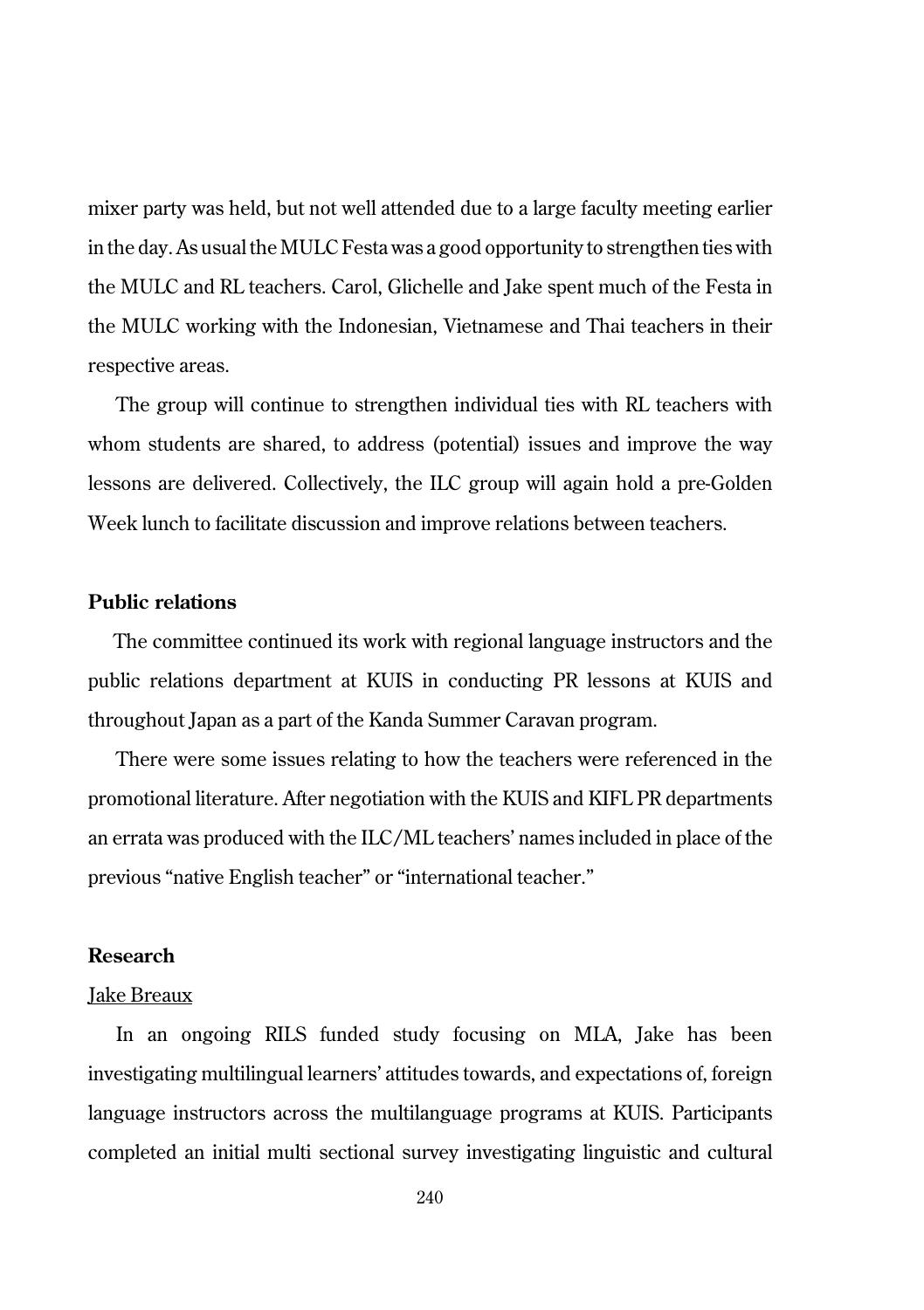competence, pedagogical skills and styles, and behavioural and attitudinal traits. Attitudes were measured through a variation of the Fishbein Model (Fishbein, 1967; Fishbein & Azjen, 1975), a weighted additive design, and compared using inferential statistics. Results of the pilot study were presented to the faculty in October. Jake will also be presenting the findings at the International Conference on Language and Communication in Bangkok, Thailand in December. This project served as the pilot for a much larger, more complex investigation slated for 2014. He is also in the process of compiling another RILS study with members of the ELI which will focus on technology and language learning in the new curriculum framework at Kanda.

# Carol Begg

Carol is continuing to look at ML students' relationship with and interest in their L2/3, in connection with their study abroad experiences. Her RILS funded study is focused on the current cohort of Portuguese majors spending one year in Brazil. In conjunction with the Portuguese department, she conducted stimulated focus groups and administered a refined version of the previously used questionnaire (2011), before the group left for Brazil. She will repeat the process in the new year when the cohort returns.

## Glichelle Pereyra

In addition to her RILS research, Glichelle is investigating the experiences of women faculty of color in the TESOL field, based on the socio-historically constructed notions of a female, a person of colour and a non-native English speaker. The aim of the research is to encourage a transformation of people's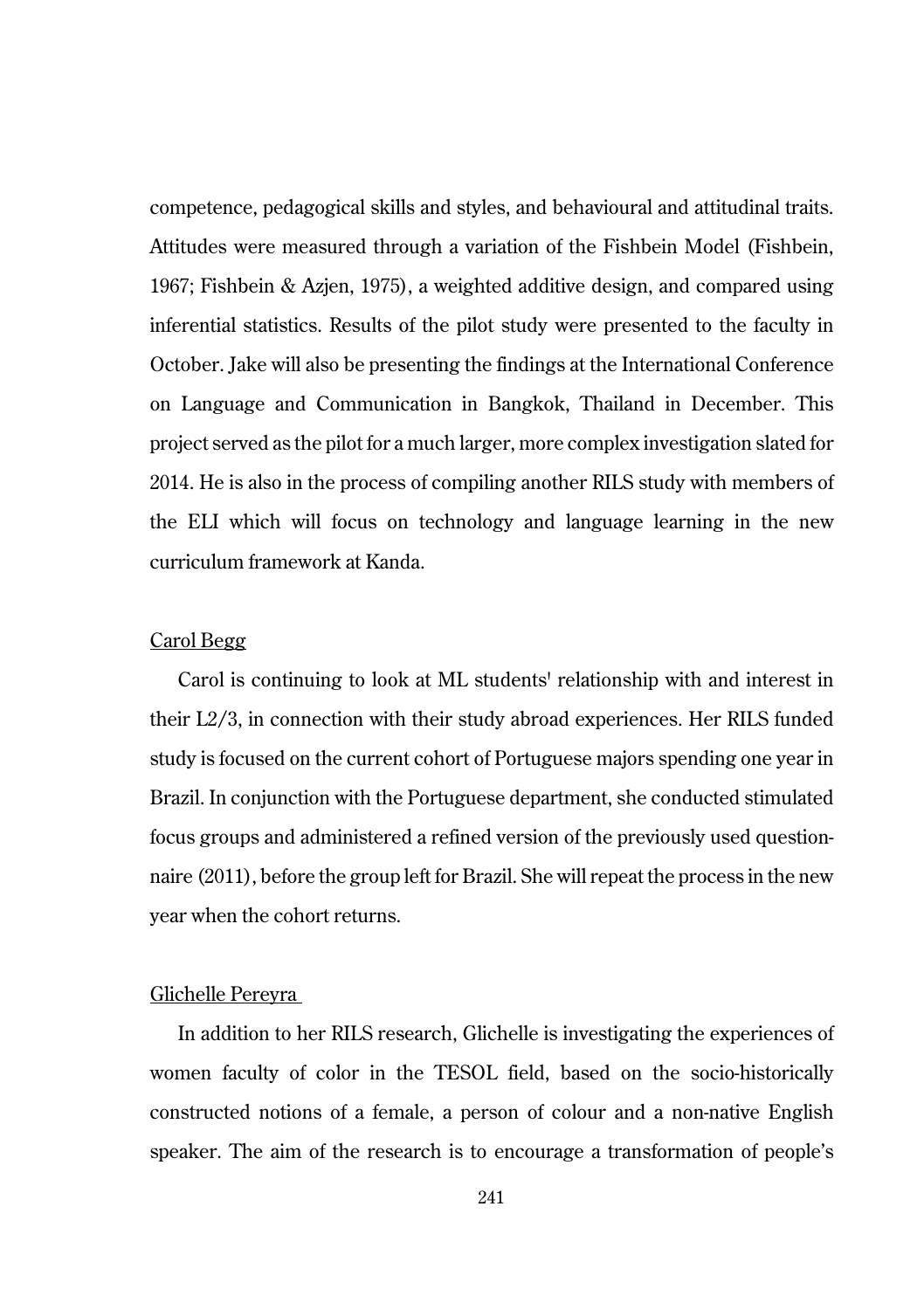perceptions of ethnic and gender identities from deficits to strengths that will hopefully provide distinct advantages in pursuing professional practice. This is a continuation of previous research she has done in her first year with former ELI members. She has presented on this topic in Chile and Korea, and has been accepted for publication and presentation in Sydney Australia.

#### Eric Hall

Eric is focusing on the development of methods by which students can be offered the opportunity to experiment with adapting language they already know to unfamiliar and abstract subject matter. He will use student-generated photographs and video because the personal connection each student has to the photographs and video they have produced themselves causes them to be more invested in the process. He is interested in the concepts of multimodality in how texts (both spoken and written) can be incorporated with visual imagery (photo and video) by students into their studies. He will utilize student projects where photographic and video themes are pre-conceptualized and planned by the students, goals are set, and photographs and videos are taken and reflected upon through post-conceptualization.

#### Tetsuko Fukawa

Tetsuko is focusing on double-major students' attitudes and motivation towards learning English. She seeks to accommodate students' needs into the ILC/ML curriculum and encourage students to become language users capable of having meaningful language exchange with other speakers of English. In addition to this research, she presented at CamTESOL 2013. In the presentation, she shared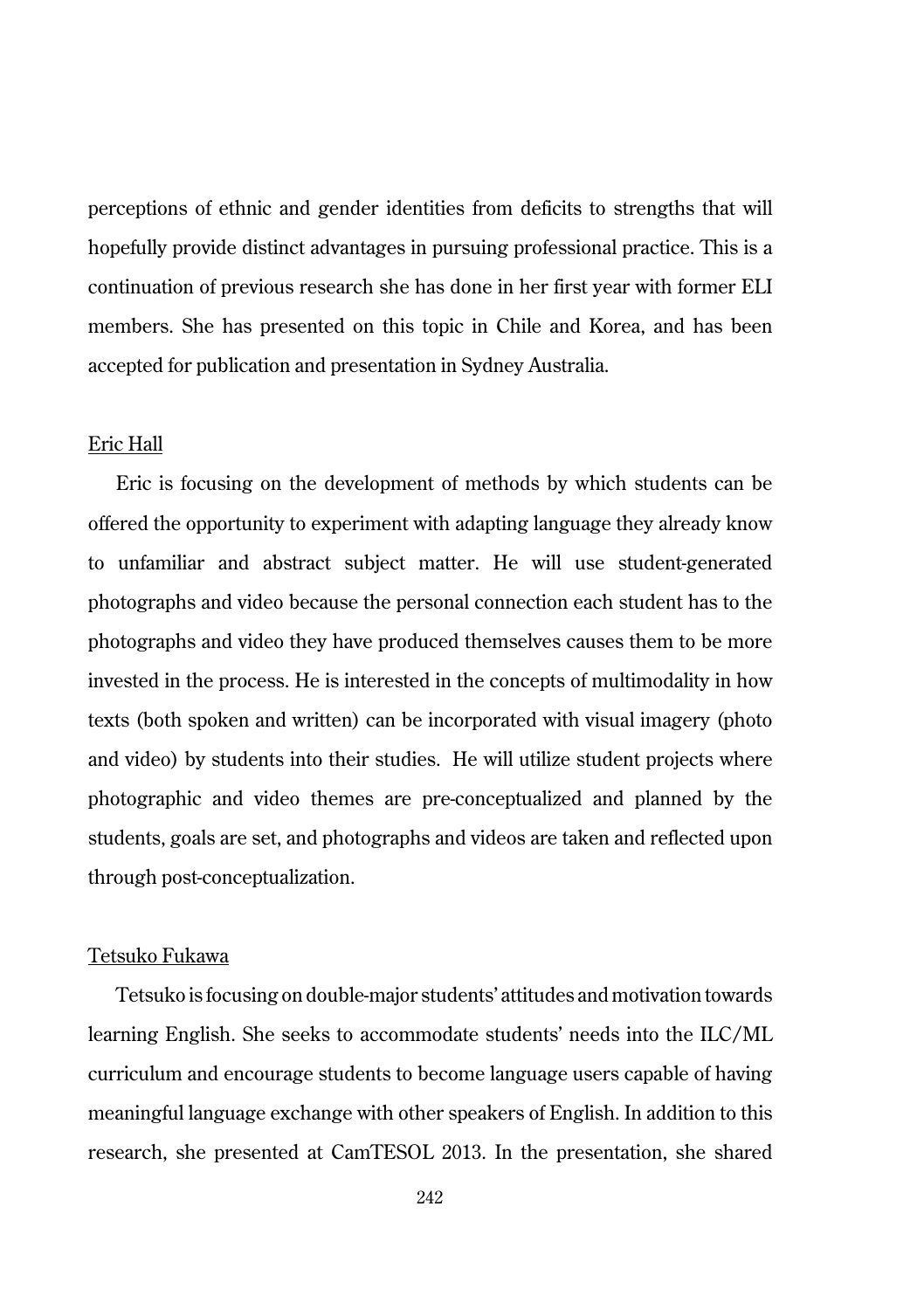practical lesson ideas on how to build lessons upon students' prior knowledge of their own culture. She is currently developing an additional research project for possible RILS funding, focusing on learners' motivation and attitude during their time at KUIS.

#### Robert Smith

Robert is referencing Simon Cooke's (former ILC/ML member) research paper that focuses on *noticing* and how this may improve L2 acquisition. The initial study dealt with the uptake of communication strategies through a transcription and reflection process. In this study, the communicative strategies were not explicitly taught and what to *notice* was left up to the learner.

After consultation with other ELI faculty, the proposed research has changed slightly from last year's proposal. The initial study will be adapted in three ways. Firstly, a language point will be taught explicitly to enhance learner awareness of the language. Secondly, an experimental group will receive training in noticing, in an effort to find out if these techniques have any effect on language competence. Thirdly, student interviews will be conducted after the transcription/reflection process to find out what mistakes students noticed and why students noticed them. The proposed study will run for approximately 10 months.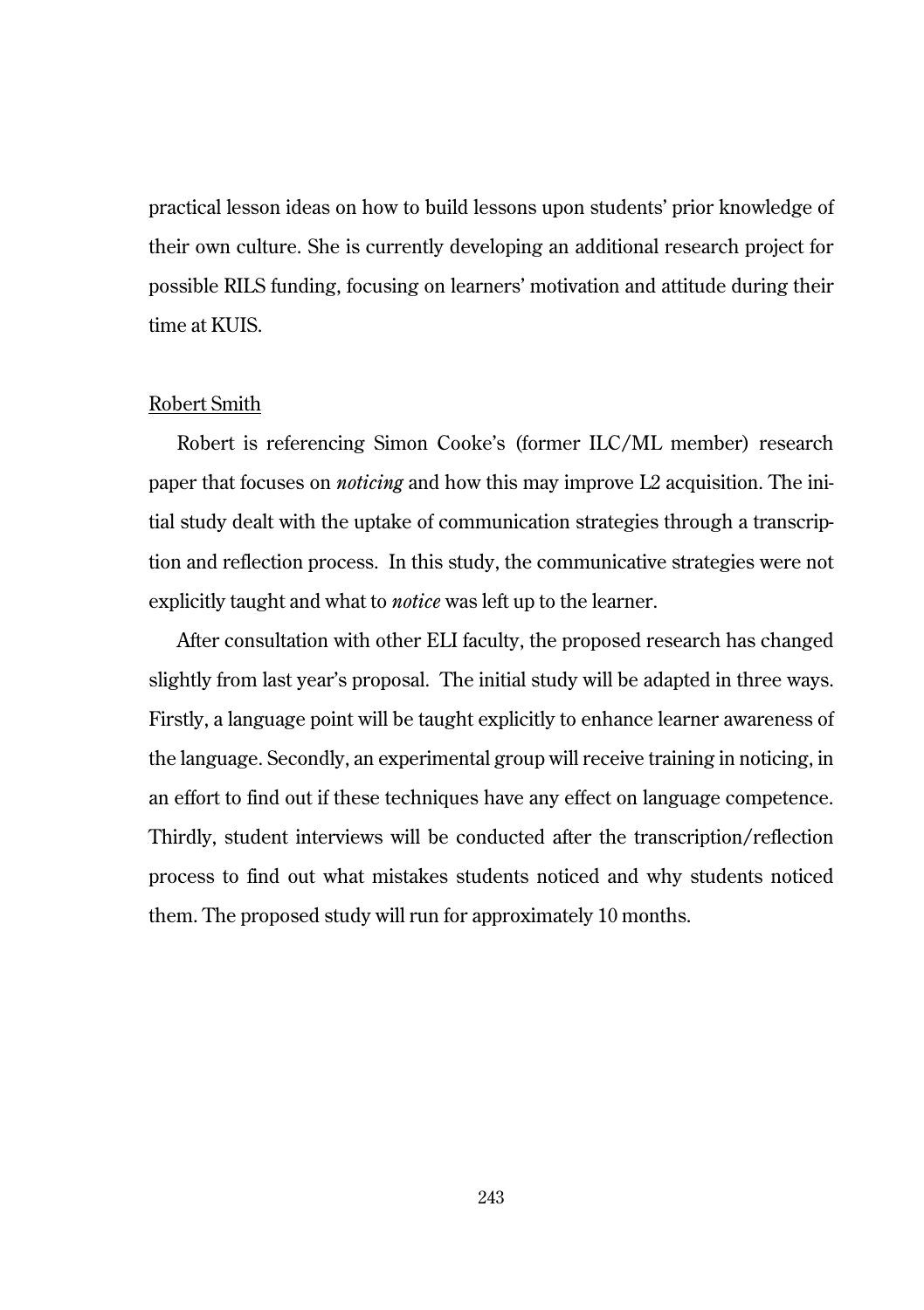# **F. CALL Project Group 2013-14 RILS Report**

**Project Coordinator:** Jason Ropitini

**Committee Members:** Anton Lloyd-Williams, Jeremy Eades, Lucius Von Joo, Marnie Brown, Raswan Sockol

#### **Year in Summary**

2013 saw a significant reorganization of the CALL group with Jason Ropitini assuming the coordinatorship upon the departure of Joachim Castellano. Incumbent CALL members are Marnie Brown (English) and Raswan Sockol (International Communication). New to the CALL group for 2013 are Anton Lloyd Williams (English), Jeremy Eades (International Communication), and Lucius Von Joo (International Communication).

The CALL group made a considerable shift in focus in order to align itself with the new curriculum vision for the KUIS English Language Institute (ELI). This has seen the CALL group transition from a largely research-based model toward an action-based model more suited toward supporting the development and implementation of the new curricula. Thus, the CALL group has endeavored to reprioritize its efforts to ensure that educational technologies are standardized, integrated, and effective.

Furthermore, the decision to implement an iPad program that would ensure all incoming 2014 freshman students be equipped with a tablet computer and, concomitantly, each ELI instructor, has necessitated CALL members be familiar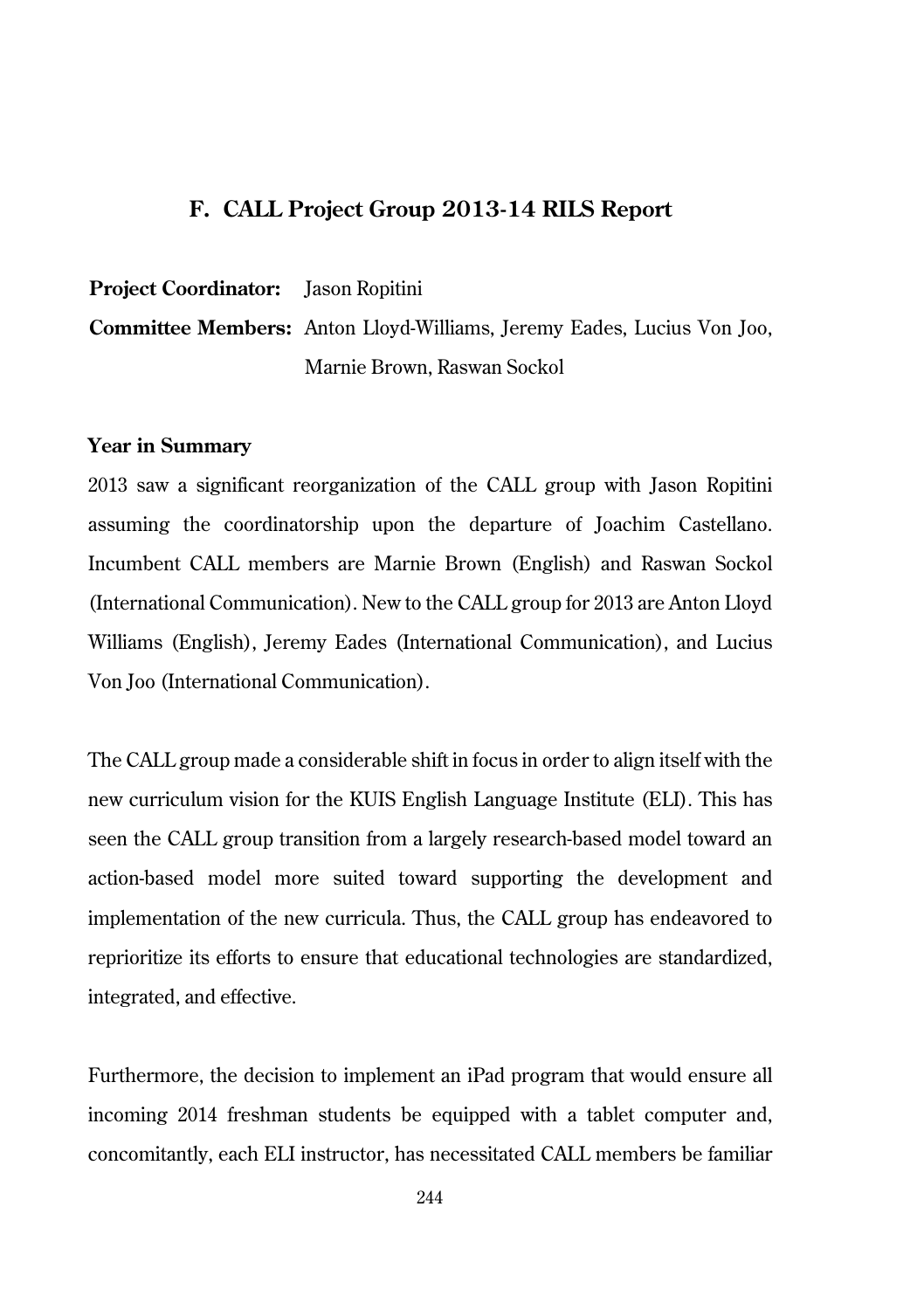with the operation and application of tablets for educational purposes.

Also, with news that KUIS intends to expand the campus with a proposed new building, CALL members have been reading and discussing literature on educational technology trends regarding tech-enhanced spaces that facilitate the learning process.

Finally, the CALL group are involved in a number of smaller projects designed to facilitate positive interactions between teachers and technology. The results of these various efforts by the CALL group are discussed at length below.

## **ELI Support**

Each CALL group member is tasked with liaising with another project group. This outreach program was established to ensure that educational technology systems are discussed in a coordinated manner in order to avoid the issue of divergent technologies and practices thereof, which is apt to occur in a large environment undergoing significant transformation, as is the case here within the ELI and its various curricula. The table below lists the ELI project groups and the affiliated CALL representatives.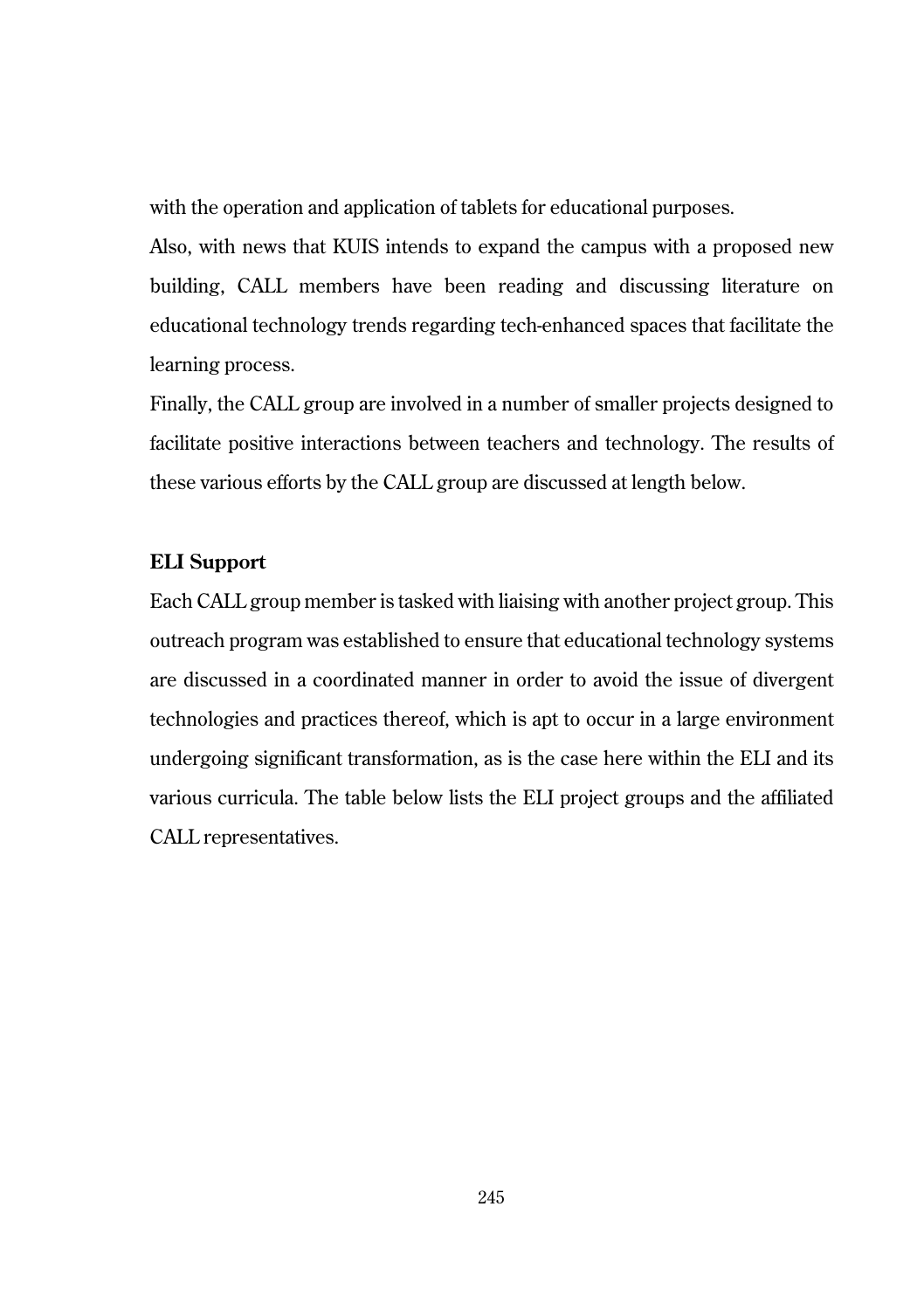| Table 1: CALL Representatives |  |
|-------------------------------|--|
|-------------------------------|--|

| Project                        | <b>CALL Representative</b>          |
|--------------------------------|-------------------------------------|
| Academic Literacies            | Anton Lloyd-Williams                |
| CSK Curriculum                 | Raswan Sockol                       |
| <b>Foundational Literacies</b> | Jason Ropitini                      |
| Foundational Literacies (Adv.) | Jason Ropitini                      |
| Freshman English               | Marnie Brown                        |
| Freshman English (Adv.)        | Marnie Brown & Jeremy Eades         |
| IC Curriculum                  | Lucius Von Joo                      |
| <b>ILC</b> Curriculum          | Lucius Von Joo                      |
| Media English                  | Raswan Sockol                       |
| <b>SALC</b>                    | Anton Lloyd-Williams & Jeremy Eades |
| <b>KAP</b>                     | Lucius Von Joo                      |

Additionally, the CALL group are looking at ways to support teachers who encounter issues when using technology. One solution has been the creation of an online form to simplify and expedite the process of logging tech-issues. An additional benefit of the form is that the data points represented graphically highlight trending issues, which might otherwise remain undetected. This form has been trialled and the CALL group is confident that it will be implemented beginning the 2014 academic year.

#### **Moodle**

With improved bandwidth speeds, greater internet accessibility, and falling hardware costs comes the increasing viability of software-based learning management systems (LMSs), eLearning solutions that both complement conventional classroom-based learning and serve as a platform for stand-alone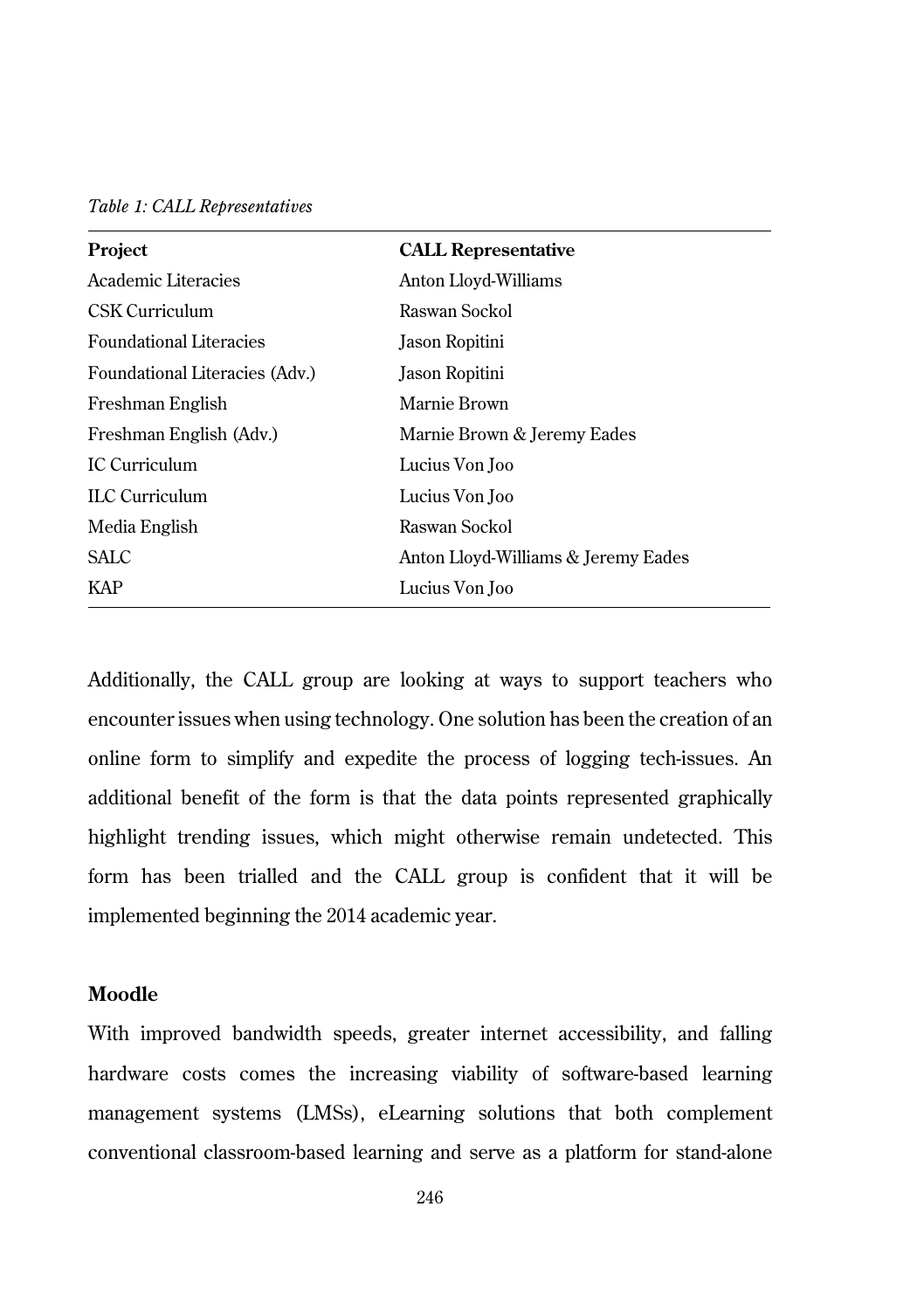courses. One such LMS is Moodle, which is open source and operates across multiple platforms. Moodle supports a social constructionist educational framework, which espouses a collaborative learning environment (Brandl, 2005; Dougiamas, 1998; Dougiamas & Taylor, 2003). Using Moodle as a virtual learning environment (VLE) teachers are able to create entire courses complemented by an array of synchronous and asynchronous student-centred activities.

Moodle, the established LMS at KUIS, has been actively used by teachers and students at this university for more than seven years and, as of November 2013, has over 13,000 users enrolled in one or more of the almost seven hundred courses developed to date. Because of its popularity at KUIS, Moodle has amassed a large user base accessing and creating content over an extended timeframe with little oversight regarding the active status of courses and users. Consequently, the LMS is not being used as efficiently as possible. Furthermore, some teachers have stated that the Moodle interface does not accurately represent design conventions that students might encounter online in interactive spaces such as social networking sites and the like. Finally, anecdotally, it would seem that the potential of Moodle to be used as a transformative teaching-learning tool is not being fully realized - perhaps because of a perceived steep learning curve for novices of the LMS. To this end, the CALL group is currently working on a multi-stage project addressing these concerns.

• De-cluttering: This involves looking over courses and users, and determining which have been inactive for a significant period of time. Inactive student accounts are terminated and past instructor accounts suspended. Inactive courses are shifted into a holding section (currently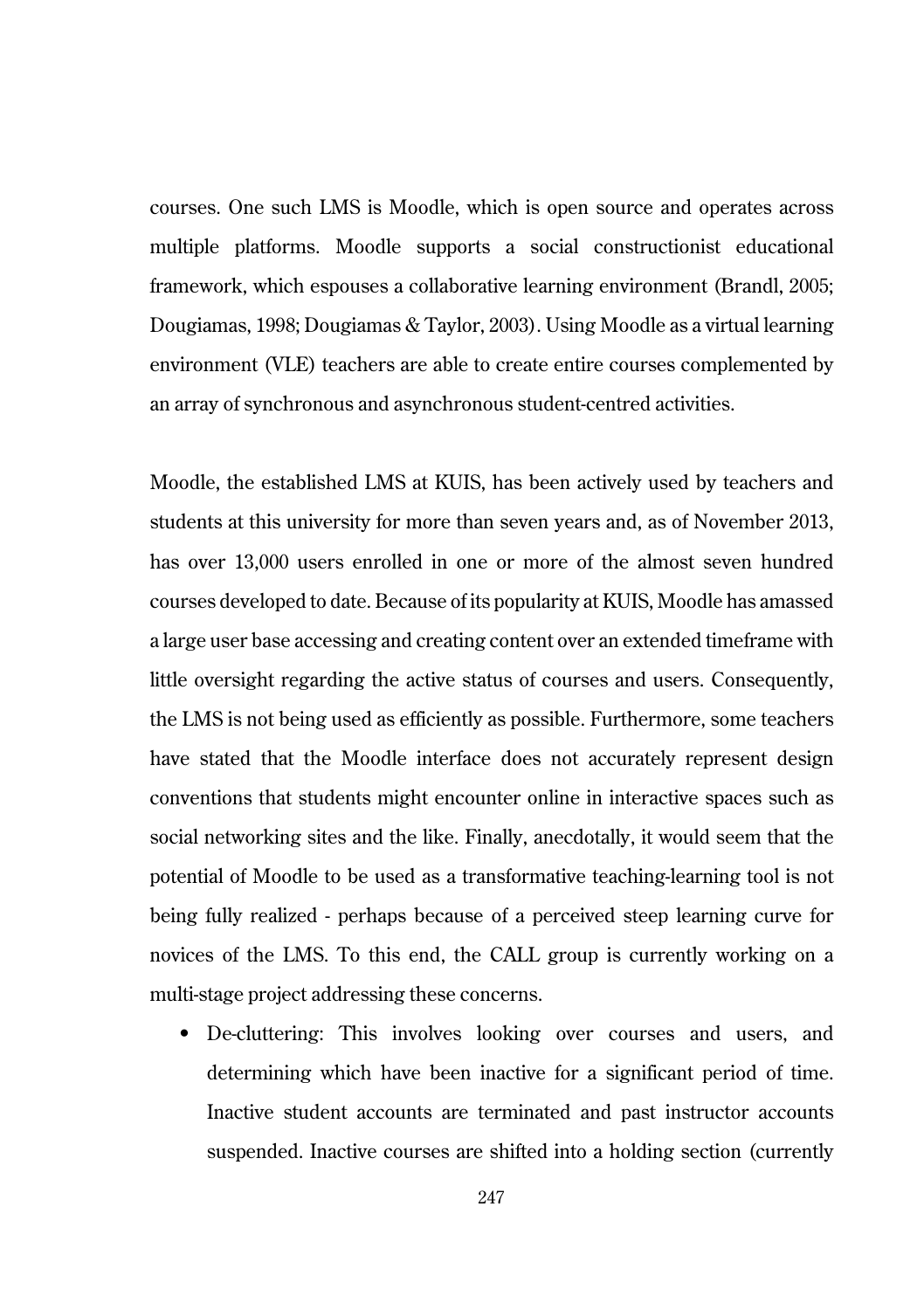ongoing).

- Redesign: This involves looking at current web-design practices and implementing current design-principles (currently ongoing).
- Work-shops: This involved offering to current ELI instructors workshops on course design and Moodle functionality.
- Induction training: This involves designing a series of workshops that will be offered to incoming teachers (currently ongoing).
- Responsive Design: This involves ensuring that Moodle is a satisfying experience across all devices (e.g., computer, tablet, smartphone).

In short, it is the aim of CALL to reinstate Moodle as a viable eLearning system that enhances the teaching-learning experience.

# **iPads**

Recently, there has been the drive among tech-evangelists to advance the use of tablet computers in an educational context, proponents of tablets in education lauding the transformative benefits that tablets offer learners in a variety of educational settings (McFarlane, 2013; Melhuish & Falloon, 2010; Murray & Olcese, 2011). The current generation of university undergraduates are digital natives (Prensky, 2012) - for them mobile technology platforms are an integrated part of their lives; therefore, one could argue that availing learners of tablets in their learning environment is simply a logical progression.

In the conversation regarding the role tablets might play in educational institutions, the iPad, in particular, has been given a prominent position. Stakeholders at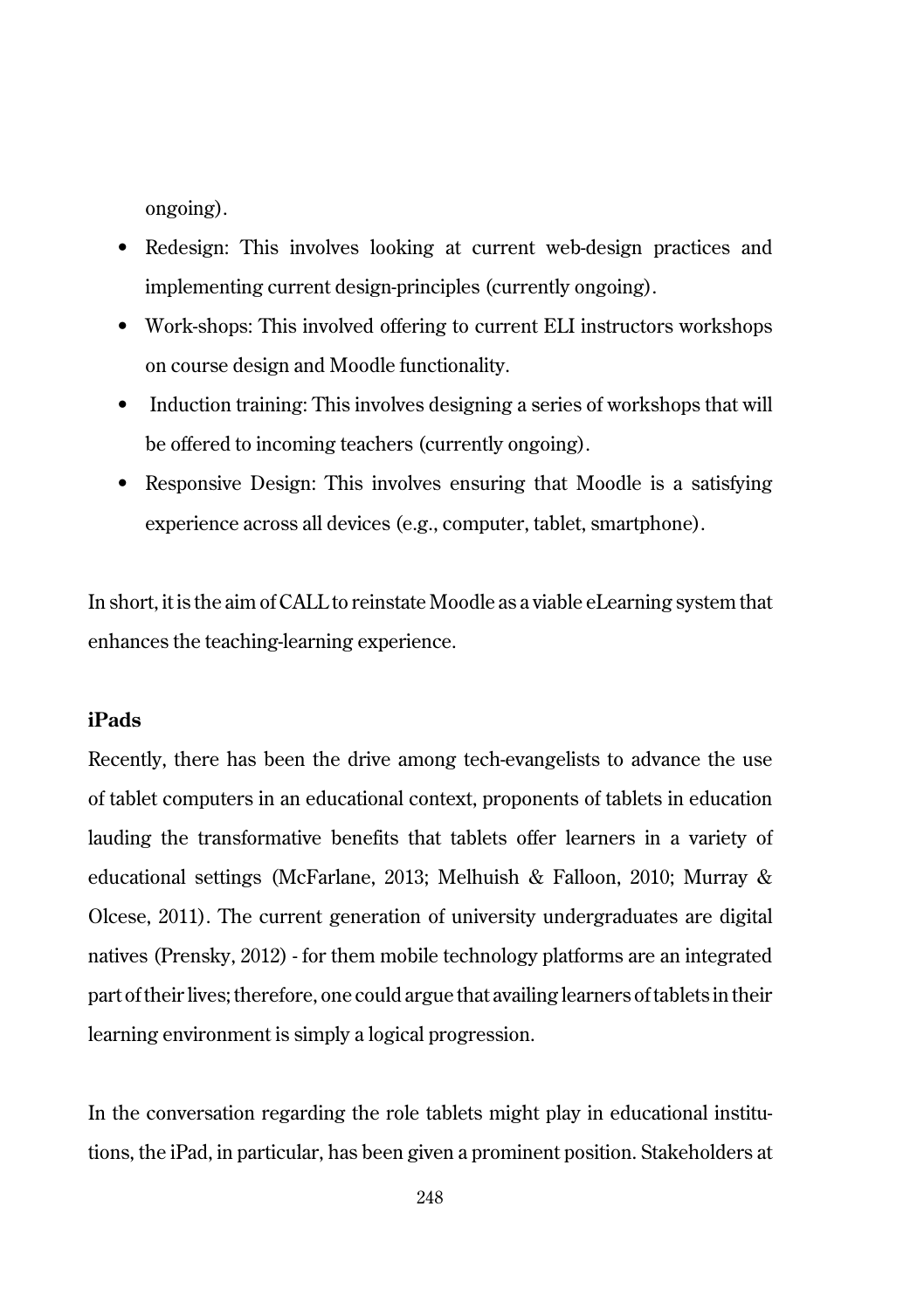KUIS supported a proposal of a yearlong pilot program trialing iPads for freshman students over the 2013 academic year. This trial has involved approximately 120 students over six classes, each student required to purchase an iPad. Based on positive feedback thus far, the university has decided to implement iPads on a one-to-one basis for all incoming 2014 freshman students. This important decision has, in part, directed the focus of the CALL group, which is tasked with ensuring that the transition to tablet-enhanced learning is carried out both efficiently and effectively. The CALL group is looking to achieve this through (i) research on iPads in education, and (ii) engaging with KUIS staff through a series of workshops.

# (i) iPads-in-Education Research

Since the beginning of the iPad trial program, CALL members have been reviewing the literature on tablet-use in education. In particular, the CALL group is looking at:

- tablet pedagogy
- deployment and implementation strategies
- implications regarding curriculum design
- practicalities of a tablet-based teaching-learning paradigm

With the findings, individual CALL members are reporting back to their respective liaison coordinators, particularly those coordinators directly involved in the iPad trial program.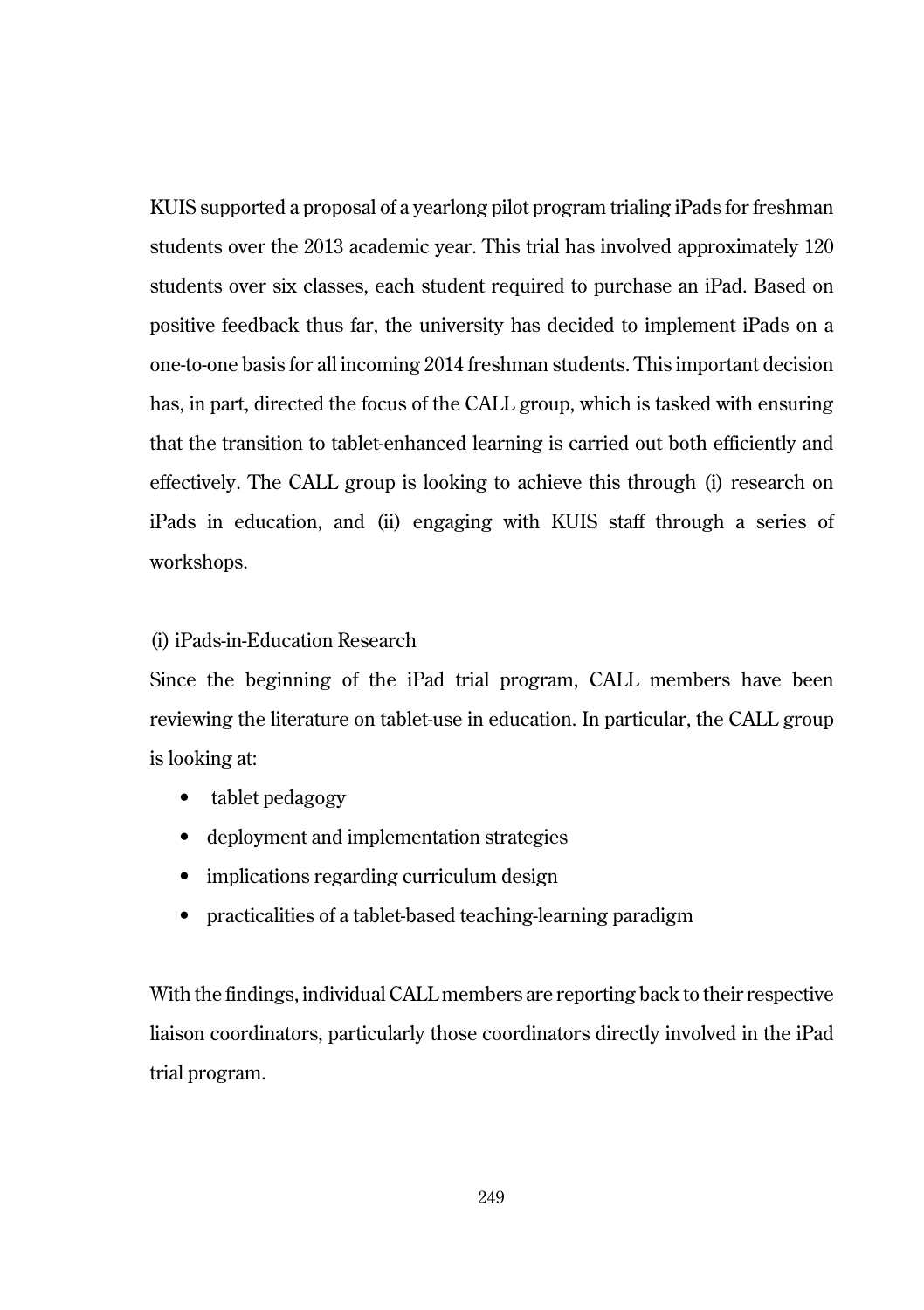#### (ii) Workshops

From November, teachers at KUIS are being provided with iPads to use in their classes. The CALL group recognizes the importance of supporting teachers for whom using tablets in an educational setting is a novel experience. Provision of support is essential because in order for tablets to be used effectively for teaching and learning, teachers need to enter the classroom with a certain degree of confidence and proficiency in using the technology. The CALL group is devising a series of iPad-specific workshops to facilitate the smooth transition to the university-wide adoption of iPads by freshman students and teaching staff. Tentative workshops proposals are as follows:

- **Introduction I:** hardware, settings, personalization, security, iTunes
- **Introduction 2:** KUIS policy, pedagogy, SAMR model, digital rights
- **Introduction 3:** connectivity: using adaptors, connecting to screens, airplay
- **Introduction to iWork:** Pages, Numbers, Keynote
- **Keynote:** creating and using
- **Pages:** creating and using
- **Creating Content:** iMovie & GarageBand
- **iBooks:** Authoring & Implementation
- **The Cloud:** storage management, iCloud, Dropbox, Google Docs, data transfer
- **Google Docs:** using documents, presentations, spreadsheets and forms
- **Services:** Moodle, Edmodo, blogging sites
- **Free Apps:** brainstorming, note-taking, recording, communicating

Other workshops will be added in response to the needs and requirements of KUIS teachers.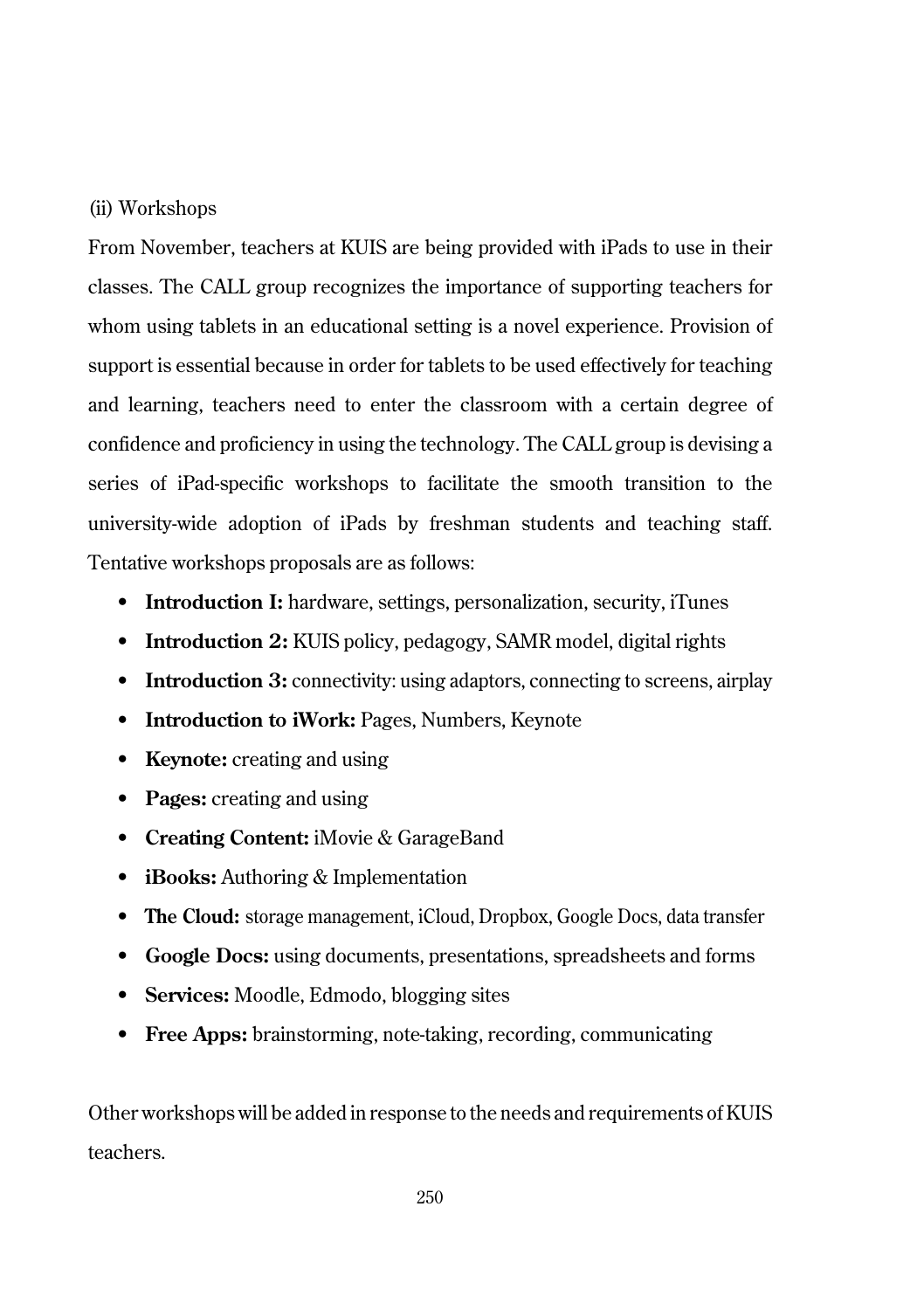## **Building 8**

The on-campus facilities at KUIS will be expanded, the decision having been made to design and construct a new building housing classrooms and other relevant educational facilities. The CALL group is involved in providing input regarding technology-enhanced learning spaces. This has involved the CALL group researching and proposing facets of the building design that support innovative tech-driven educational systems such the active-learning instructional model and flipped learning. Based upon CALL group research, Jason Ropitini has given presentations to KUIS faculty describing both of these systems and how they are made possible through various integrated and mobile technologies.

#### **Looking Forward**

The CALL group sees 2014 as a pivotal year regarding technology at KUIS as there will be a number of changes happening at KUIS upon which educational technologies will have a significant impact. iPads will become an integral component of the teaching-learning dynamic, and the CALL group will play an important role in the success of this technology. Also, a new facility will reach the critical final-design stage, and the CALL group will work on ensuring that such a facility supports technology-enhanced systems such as active learning environments and flipped learning. Finally, CALL will work on ensuring established technologies, like Moodle, are used efficiently and effectively.

# **References**

Brandl, K. (2005). Are you ready to "Moodle?" Language Learning & Technology, 9(2), 16–23.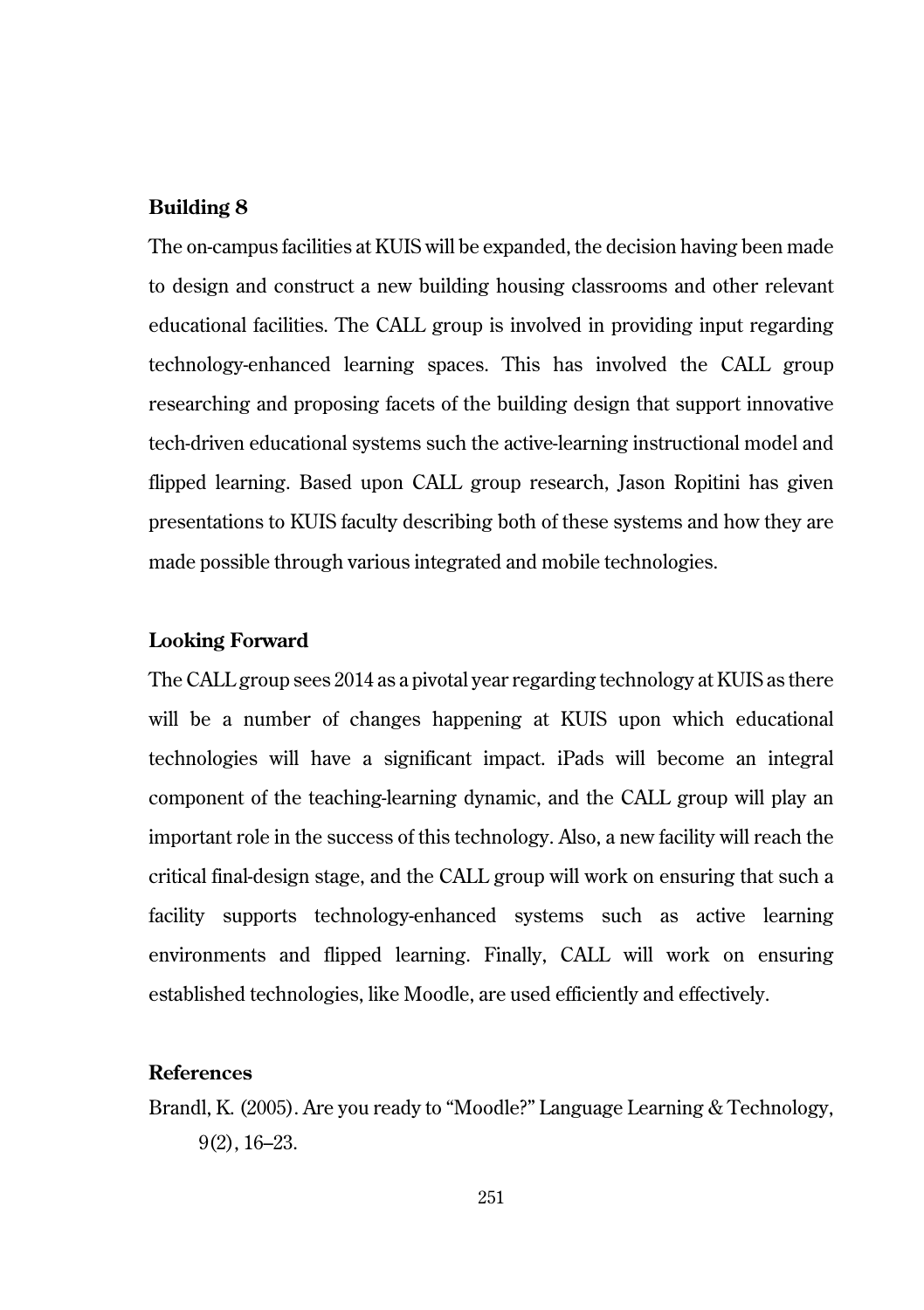- Dougiamas, M. (1998). A journey into constructivism. Retrieved from http://dougiamas.com/writing/constructivism.html
- Dougiamas, M., & Taylor, P. C. (2003). Moodle: Using learning communities to create an open source course management system. Paper presented at the EdMedia, Honolulu, Hawaii. Retrieved from http://dougiamas.com/writing/edmedia2003/
- McFarlane, C. (2013). iPads and Their Potential to Revolutionize Learning. In . Jan Herrington et al. (Eds.), Proceedings of World Conference on Educational Multimedia, Hypermedia and Telecommunications 2013 (pp. 1690-1695). Chesapeake, VA: AACE.
- Melhuish, K. & Falloon, G. (2010). Looking to the future: M-learning with the iPad. Computers in New Zealand Schools, 22(3), 1-16.
- Murray, O.T. & Olcese, N.R. (2011). Teaching and Learning with iPads, Ready or Not?. TechTrends: Linking Research and Practice to Improve Learning, 55(6), 42-48.
- Prensky, M. (2012). Digital natives, digital immigrants. On the Horizon. MCB University Press, 1.

# **G. CSK (English for Chinese, Spanish, Korean majors) 2013-2014 Year End Report**

**Project Coordinator:** Jaclyn Pitts

**Committee Members:** Yulia Nikolskaya, Lorraine Kipling

The CSK (English for Chinese, Spanish and Korean majors) committee is in its third year.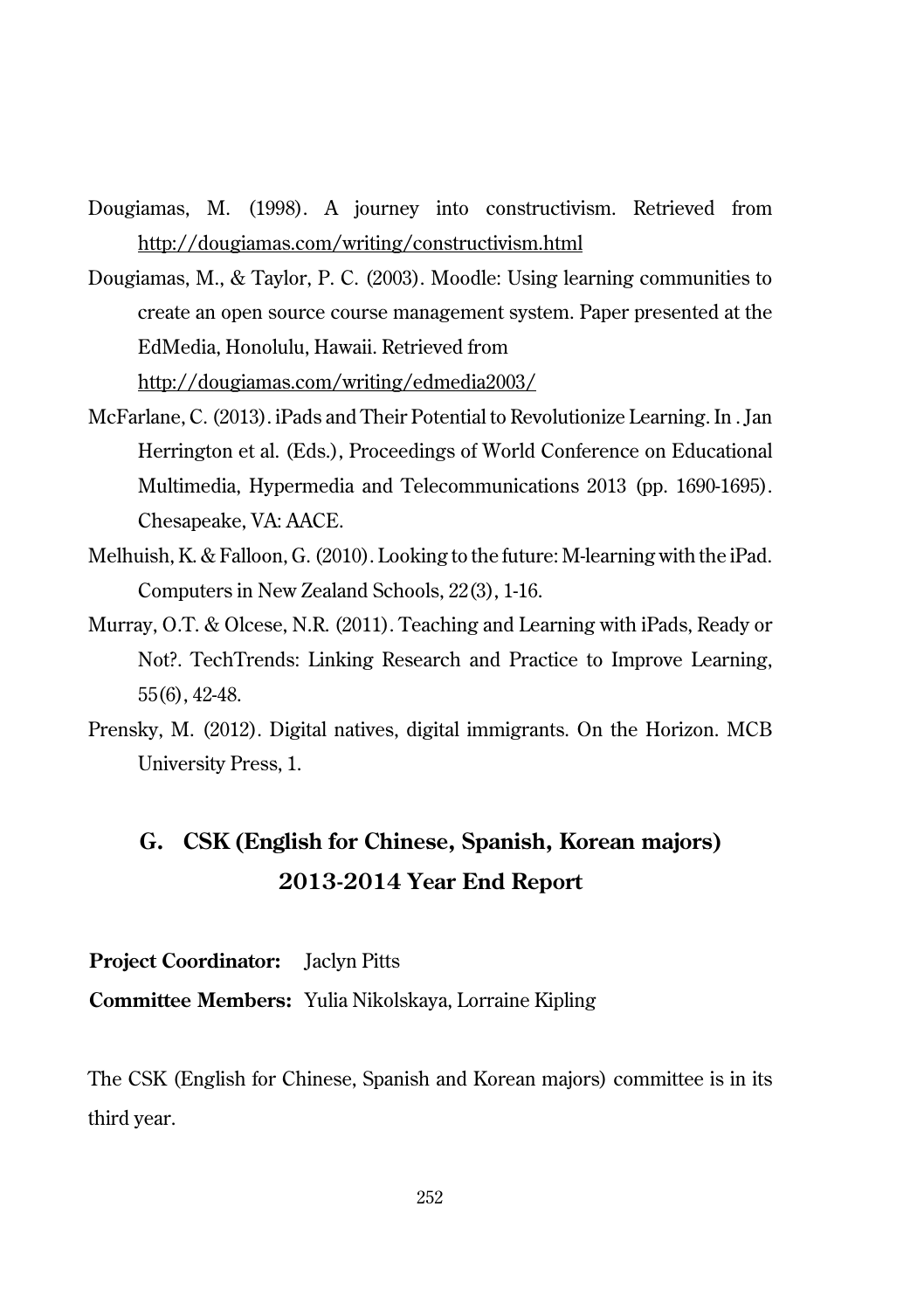During the spring semester, the group focused on creating lesson ideas and unit outlines for Sophomore CSK classes. As in previous years, the CSK committee has had many obstacles to deal with, with the biggest obstacle this year being a limited number of committee members. Therefore, it was decided that rather than creating concrete units, it would be more useful for teachers and more practical for the committee to create a bank of materials and suggestions for activities and presentations that teachers could adapt for use in their classes as appropriate. It was also decided in semester one that a textbook would be beneficial for low and mid-tier freshman classes. The teachers of these classes found that the students in these classes were unable to understand and therefore actively participate in lessons that had been used in previous years. Lorraine was able to discuss this with non-committee freshman teachers and it was decided that New English File: Pre Intermediate would be used from the start of semester two.

After completing the sophomore materials and implementing textbook use in semester one, the first half of semester two was spent primarily on meeting both as a committee, and also with our program director, Phil Murphy, and the CSK coordinator for non-ELI teachers, Tomoko Fujimura. In these meetings, we discussed future changes that will affect the ELI as well as smaller changes being made in some CSK classes. We also learned of possible changes regarding TOEIC preparation for CSK students and discussed ways that both ELI and non-ELI teachers could continue to stay informed about how this will be carried out in classes for the 2014-2015 school year. The latter half of the semester was spent gathering information and preparing for research projects to be carried out in the next school year.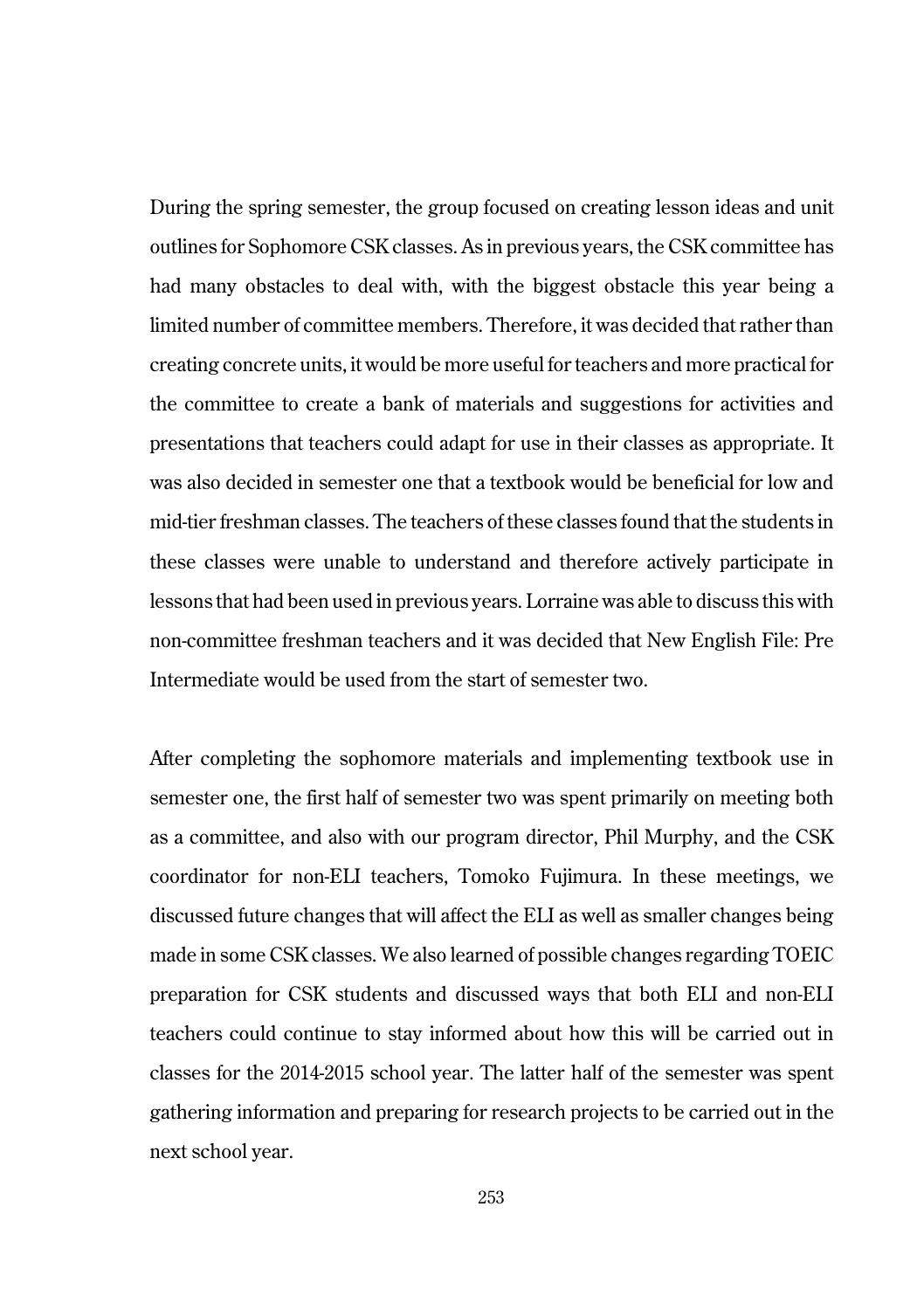### **RESEARCH MATTERS**

As a committee, it was agreed upon that there needs to be a clear description of what is needed by CSK teachers and what is expected of CSK students. In order to gather this information, the committee is preparing to meet with all CSK teachers to discuss their opinions, experiences and suggestions regarding the courses. The group will then compile the responses and use the information to guide future materials development decisions and teacher orientation meetings. We hope that this be this first step to a more formal needs analysis to be completed in the future.

## **H. The Kanda Assessment Project (KAP)**

| <b>Project Coordinator:</b>                       | <b>Arthur Nguyen</b>                          |
|---------------------------------------------------|-----------------------------------------------|
| <b>Committee Members:</b>                         | Yuko Sugiyama, Eric Setoguchi, Tamatha Roman, |
|                                                   | James Herbach, Aurélie Treadwell, Phoebe Lyon |
| <b>Director of Assessment:</b> Paul Lyddon, Ph.D. |                                               |

### **INTRODUCTION**

The 2013-2014 academic year was a time of transition for the Kanda Assessment Project (KAP) committee. In recent years, the scope of KAP has expanded to include development and administration of a wide variety of assessments for students from three different academic departments (see Table 1). Administered immediately prior to matriculation and again at the end of the first and second years of study, these assessments were tasked with the dual purpose of achievement measurement as well as placement testing. However, ongoing curricular reform within the English Language Institute (ELI) and departmentally targeted learner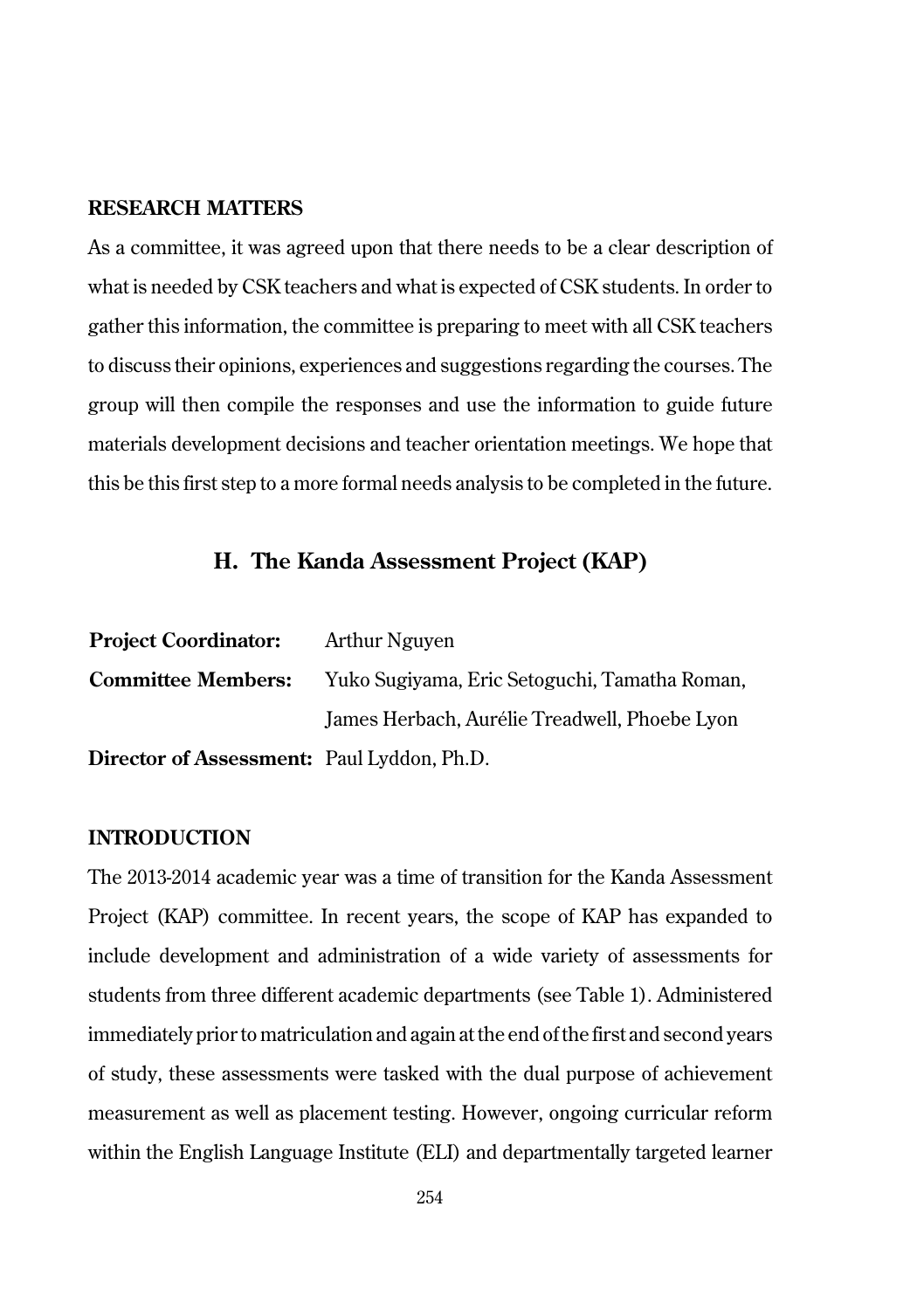outcomes under the new Global Human Resource Development grant precipitated an urgent need for greater efficiency and predictive validity as well as reliability of our numerous assessments.

|                                       | English<br>Freshmen | English<br>Sophomores | CSK      | <b>CSK</b><br>Freshmen Sophomores | <b>ILC</b><br>Freshmen | ILC<br>Sophomores |
|---------------------------------------|---------------------|-----------------------|----------|-----------------------------------|------------------------|-------------------|
| <b>KEPT</b><br>Writing                | $\Omega$            | $\Omega$              |          |                                   |                        |                   |
| <b>KAP</b><br>Group Oral              | $\Omega$            | $\Omega$              | $\Omega$ | $\Omega$                          | $\Omega$               | $\Omega$          |
| <b>KACE</b><br>Writing                |                     |                       |          |                                   | $\Omega$               | $\Omega$          |
| <b>KACE</b><br>Listening<br>& Reading |                     |                       |          |                                   | $\Omega$               | $\Omega$          |
| <b>TOEFL</b>                          | $\Omega$            | $\Omega$              |          |                                   |                        |                   |
| TOEIC*                                |                     |                       | $\Omega$ | $\Omega$                          | 0t                     | O                 |

Table 1. Testing Regimen for KUIS Departments Served by KAP in 2013

\*Bridge or IP

†Post-matriculation only

Initial KAP team efforts focused on the refinement of the instruments that were completed in 2012 and implemented in January and March of 2013. In this vein, KAP members worked together to create new materials, or revise existing ones, for each of the six different testing components we have been offering until now. In the case of the Listening and Reading sections of the Kanda Assessment of Communicative English (KACE), new and revised items were piloted in a total of 10 ELI classes, whose students and teachers were issued individual and composite score reports after statistical item analysis.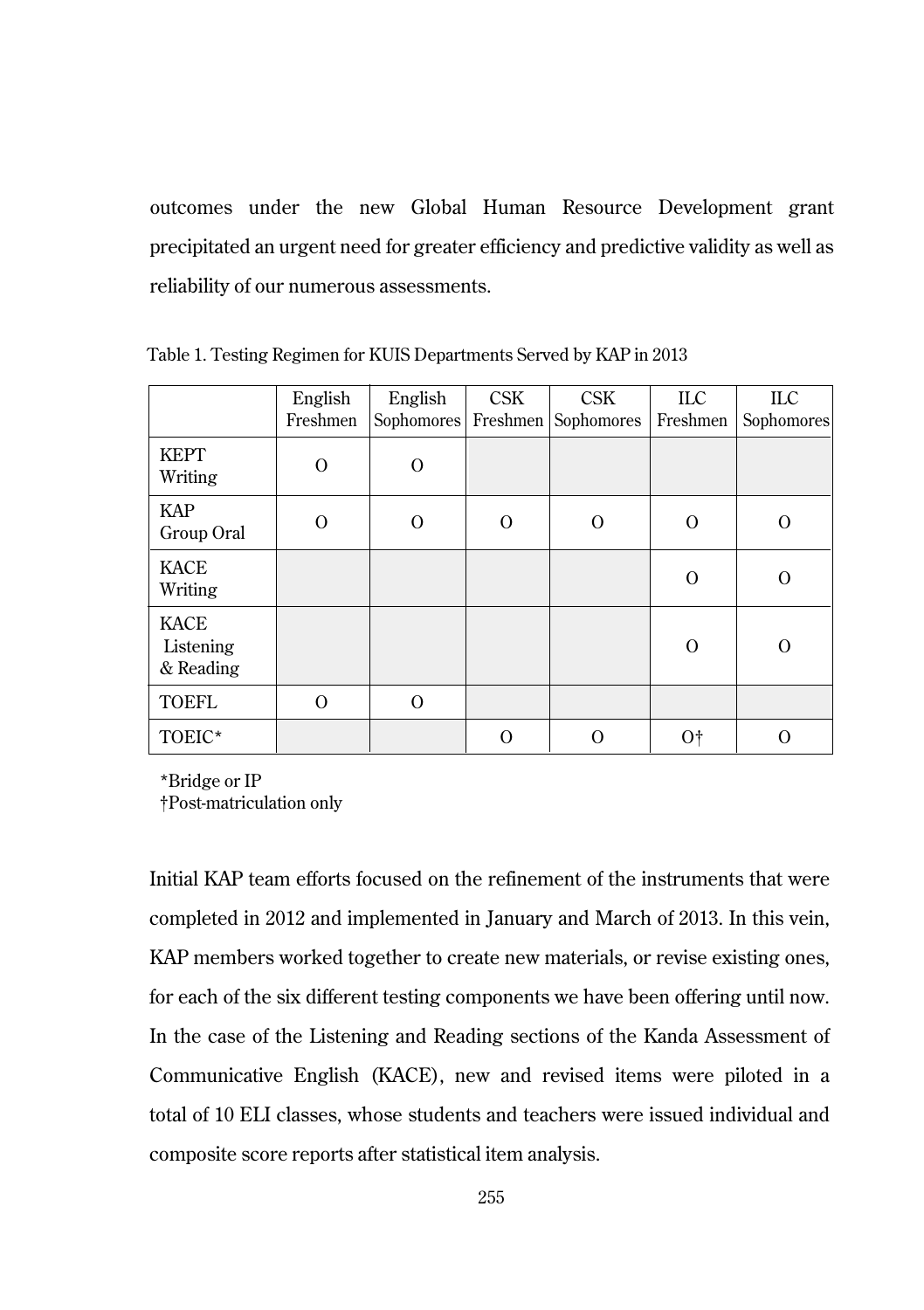Over the course of extended discussions with the various ELI committee coordinators and academic department heads, however, it became increasingly clear that the focus of end-of-year KAP testing should really be placement. For one reason, once the new ELI curriculum is complete, it will include a much more comprehensive system of key assessments to measure language growth and academic achievement. In the meantime, more highly reliable instruments with clearly established form equivalencies have now been adopted by each academic department, namely TOEFL in English and TOEIC in International Language and Culture (ILC). Consequently, the entire KAP testing battery was overhauled to create greater alignment with the current curricular trajectory (see Table 2).

|                                       | English<br>Freshmen | English<br>Sophomores | <b>CSK</b> | <b>CSK</b><br>Freshmen Sophomores | $\rm{ILC}$<br>Freshmen | ILC.<br>Sophomores |
|---------------------------------------|---------------------|-----------------------|------------|-----------------------------------|------------------------|--------------------|
| <b>KEPT</b><br>Writing                | X                   | X                     |            |                                   |                        |                    |
| <b>KAP</b><br>Group Oral              | $\Omega$            | $\Omega$              | X          | X                                 | $\Omega$               | Ω                  |
| <b>KACE</b><br>Writing                |                     |                       |            |                                   | X                      | X                  |
| <b>KACE</b><br>Listening<br>& Reading |                     |                       |            |                                   | X                      | X                  |
| <b>TOEFL</b>                          | $\Omega$            | $\Omega$              |            |                                   |                        |                    |
| TOEIC*                                |                     |                       | $0^*$      | $0^*$                             | O                      | റ                  |

**Table 2. Testing Regimen for KUIS Departments Served by KAP for 2014 and Beyond**

\*Under discussion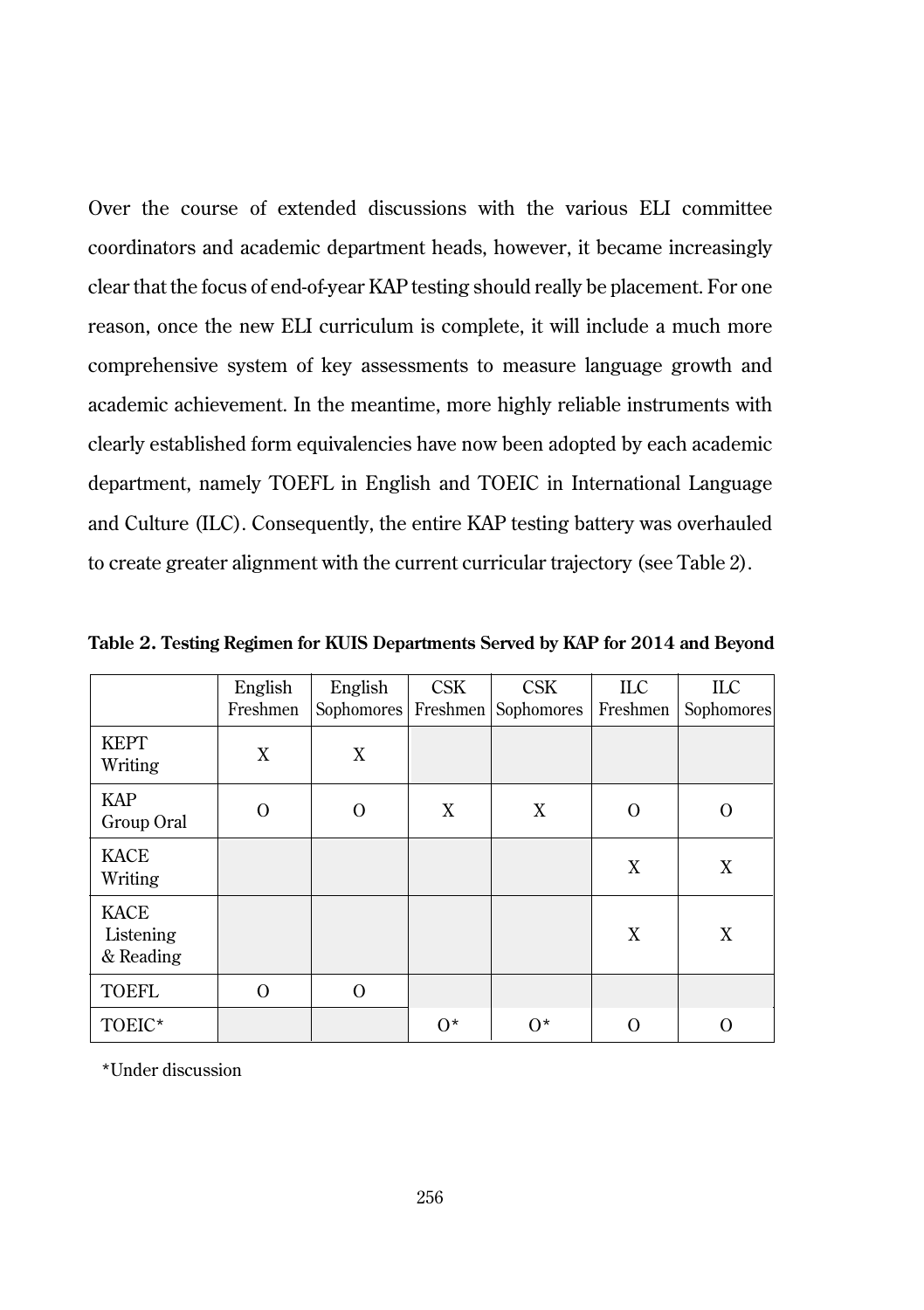## **TEST SCOPE REDUCTION**

The first step in the reforms undertaken this year was to eliminate testing for those students for whom placement was not relevant, namely all Chinese, Korean, and Spanish (CSK) students and English and ILC sophomores. Next, we abandoned test components with little significant placement value, because of redundancy, with commercial standardized tests that more strongly correlate with each other. These included the Kanda English Proficiency Test (KEPT) and KACE writing assessments. We also decided to discontinue the KACE Listening and Reading test, replacing it with a March TOEIC, for incoming ILC students, as a pretest to the one already now given in January.

## **ADDITIONAL TEST MODIFICATIONS**

Subsequent to the scope reductions described above, KAP testing remains in place for English and ILC freshmen only, and consists only of a speaking assessment, previously known as either the KEPT or KACE Group Oral. Hereafter, for the sake of simplicity, referred to as the KAP Group Oral, which has until now comprised of three separate components: a Picture Description Task, a Graph Description Task, and a Group Discussion. In addition, a number of alterations were also made to these sections.

First, the Picture and Graph Description tasks were targeted for revision as both seemed more closely tied to procedural knowledge than to language proficiency. The latter has now been cut entirely from the Group Oral, but has been slated for reinsertion (undoubtedly in a modified form) into one of the key assessments that will eventually be developed for classroom implementation. The former, on the other hand, was retained as it was originally intended as a warm-up exercise after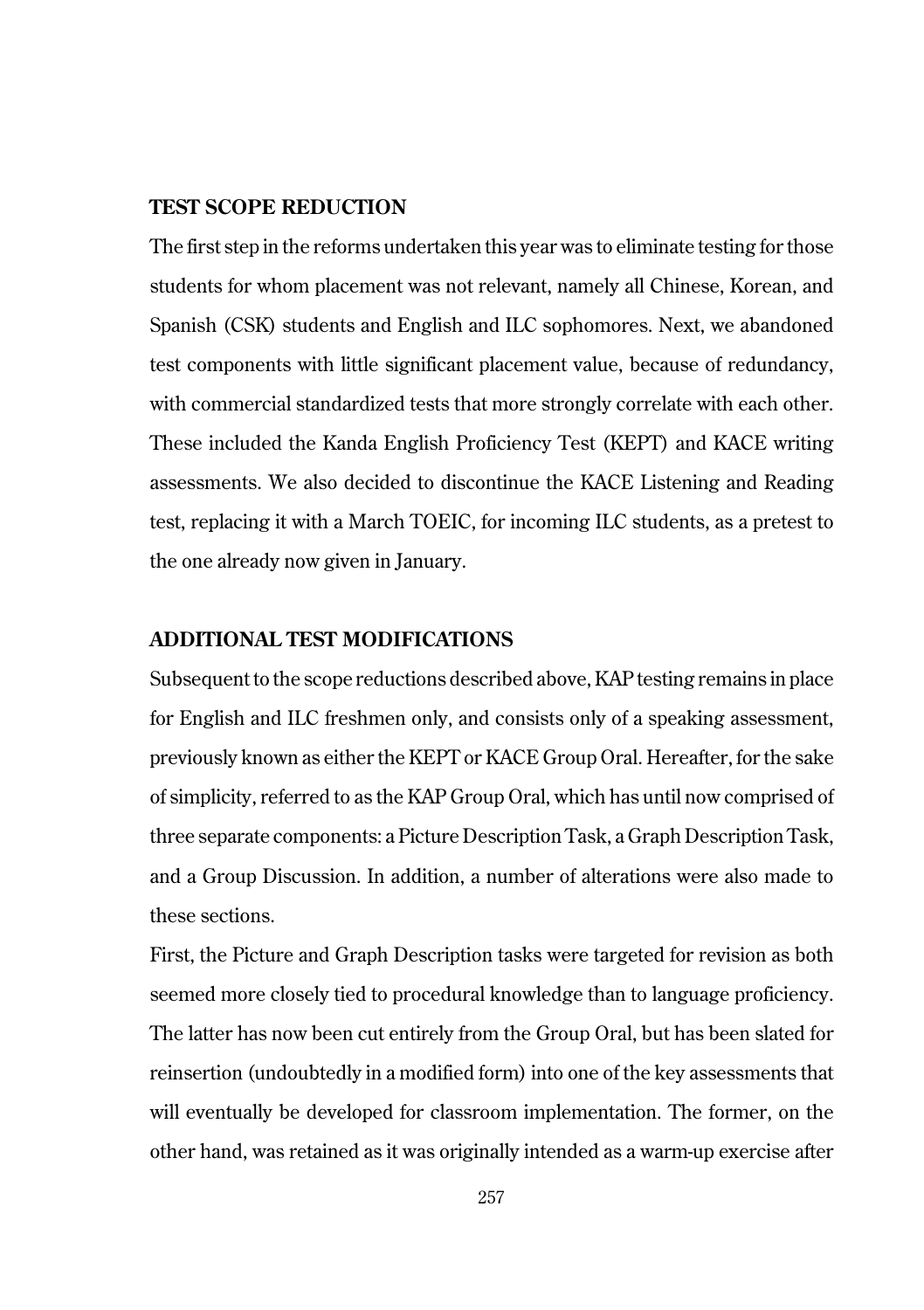earlier Group Oral administrations had elicited unacceptable numbers of unratable speech samples on the main Discussion Task. In future, however, this portion of the test will no longer be scored; thus, the format has been modified to allow all testing candidates to see all the images being described and thereby reduce testing anxiety. We have also now added an unscored, structured, 15-second individual student self-introduction at the very beginning of the test to encourage more natural interaction thereafter.

## **ADDITIONAL ACTIVITIES**

As a result of the changes to the Group Oral, a new procedural demonstration video was scripted for imminent filming. The completed video will be shared with students via a web link through Campus Web as well as made available to lecturers to show in class. It will also be viewable on a playback loop in the waiting room prior to actual testing sessions, the next of which are scheduled for late January and late March of 2014.

## **I. Media English Project**

| <b>Project Coordinator:</b> Shawn Hupka |                                                                              |
|-----------------------------------------|------------------------------------------------------------------------------|
|                                         | <b>Committee Members:</b> Joachim Castellano (semester one), David Faulhaber |
|                                         | (semester two), Ryan Lege, Carey 'Mamiko' Nakata,                            |
|                                         | Angela Sun                                                                   |

## **Introduction**

The 2013-14 academic year was another year of transition for the Media English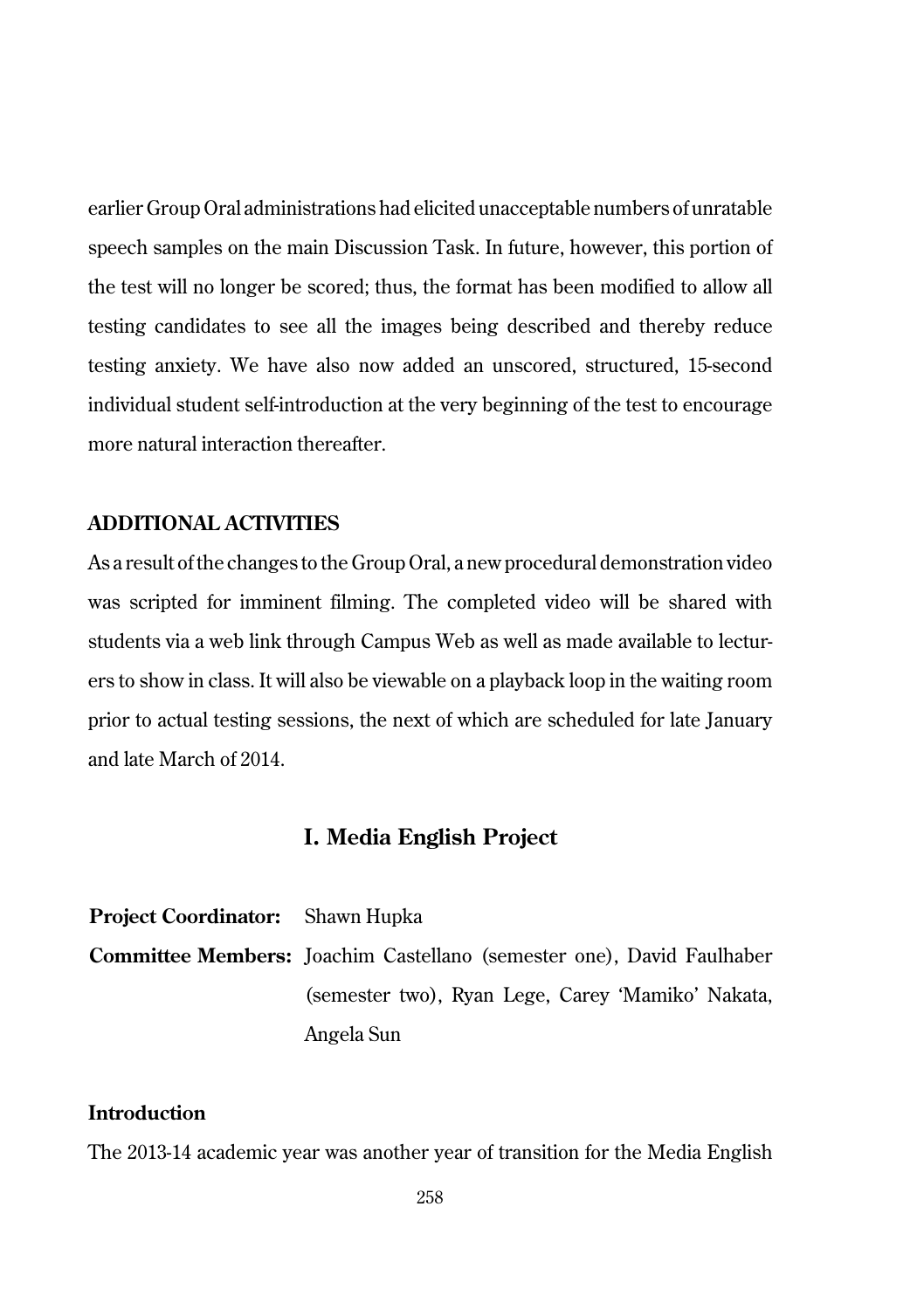Research Project Committee. The committee bid farewell to some members (including the outgoing coordinator) and welcomed others. The committee oversees materials development and research for all sections of Media English in the English Department. Media English is a compulsory course for students in the English Department. There are fourteen teachers (twelve from within the ELI) teaching nineteen different sections of Media English in the English Department.

#### **Goals and Objectives**

Committee members identified three priorities for this academic year: (1) sharing ideas and developing and disseminating classroom materials; (2) interviewing Media English teachers to determine professional needs; (3) developing a Poster Presentation (Developing Media Literacy Tools) for the JALT 2013 conference in Kobe.

(1) With the encouragement and support of management, the committee decided to reach out to the ILC and IC department coordinators and those teaching Media English courses within those departments. Several 'share' meetings were held throughout the first semester; Media English teachers from all departments were encouraged to join and/or participate. Indeed, there were lively discussions and presentations from both veteran and rookie Media English teachers from across the departments. A blog was developed to facilitate the sharing of ideas and materials; it is open to all teachers of Media English.

(2) After much discussion, the committee decided that interviewing Media English teachers would produce valuable data that will be helpful to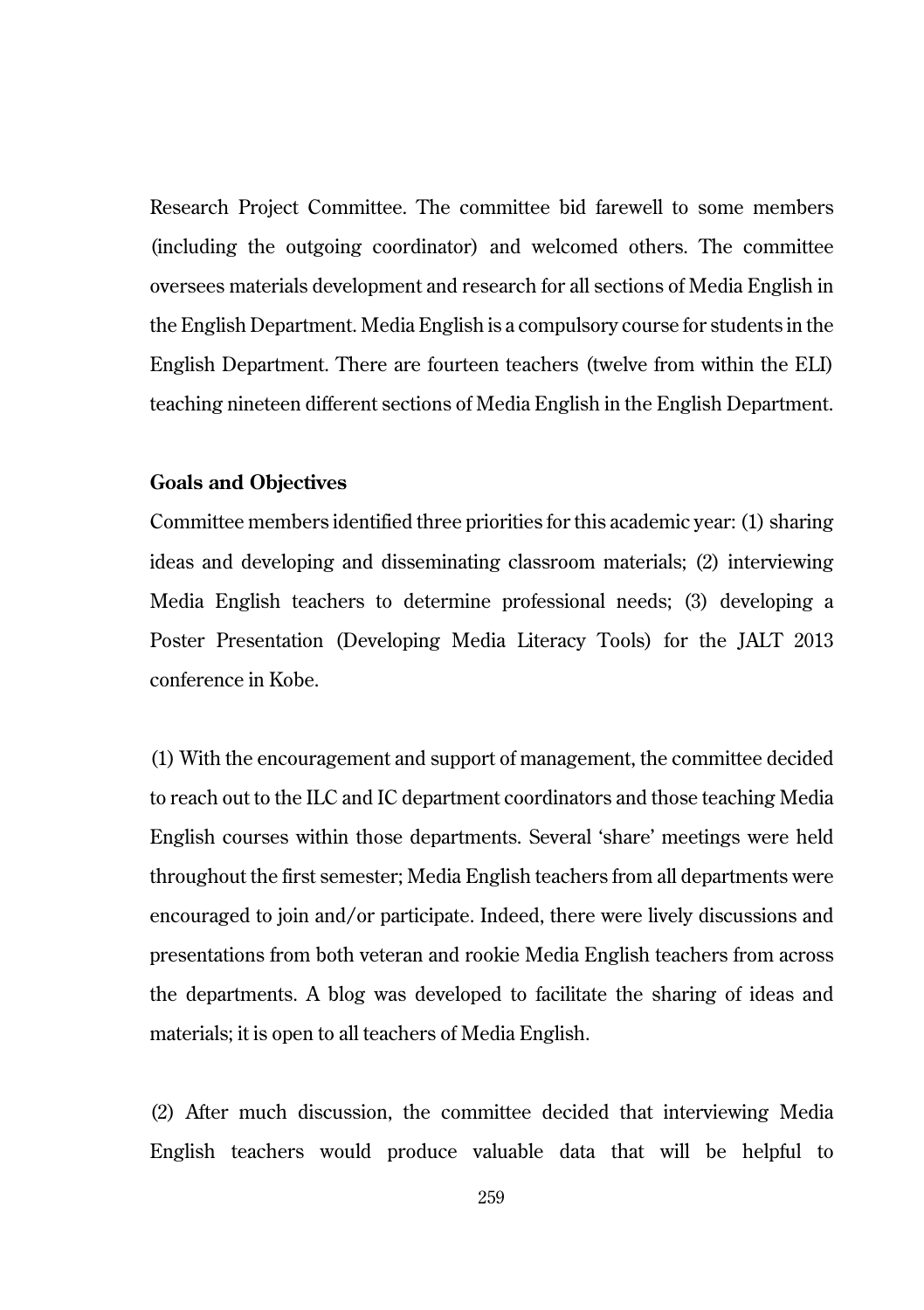Management, the committee and future ME committees. The committee wanted to determine how to address overall program needs while also respecting the diverse contributions and interests of teachers. As of this publication, this initiative remains in the pilot stage.

(3) Recognizing that there is much to learn from interactions with the diverse community of language teachers in Japan, members of the committee created and delivered a poster presentation (Developing Media Literacy Tools) at the JALT 2013 conference in Kobe. The poster is available for viewing on the KUIS Media English blog.

## **Individual Contributions**

**Shawn Hupka** was the coordinator of the Media English Research Project Committee. He organized and chaired meetings of the committee and made himself available to the many teachers of Media English in the English (and other) Department(s). In addition to organizing the 'share' meetings and creating materials for the ME blog, he did his best to facilitate the many tasks that the committee set out for itself. He was very happy to do this for his extraordinarily capable committee mates.

**Ryan Lege** has focused on developing solid course materials based on clear course objectives. He has contributed to the development of standardized Media English objectives that fall within the AIM framework and multiliteracies model. Along with other committee members, Ryan has been editing and supplementing the Media English Course Handbook. Ryan has designed and shared a 5-week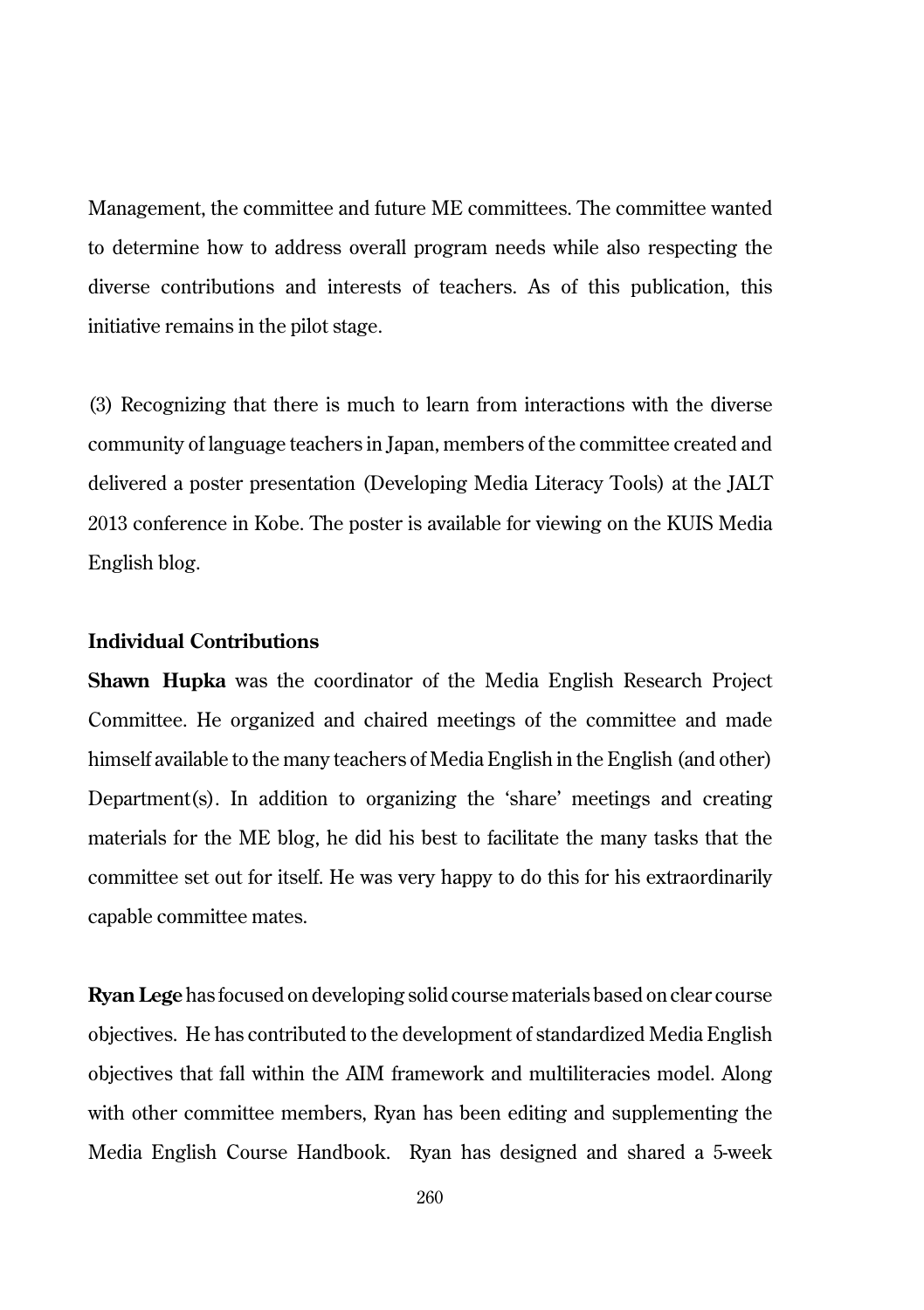statistics unit though Google Drive and the committee's blog. Ryan is also at work on developing some new materials that explore how the changing climate of social media has impacted other forms of media. Ryan also participated in Media English sharing meetings. In addition, Ryan participated in the Japan Association of Language Teacher's national conference in Kobe. Ryan helped design the presentation and organize the information therein. The presentation was well received.

**Carey (Mamiko) Nakata** has made and adapted materials with a focus on enhancing students' critical thinking, discussion, and vocabulary skills through a variety of media-related topics. In the first semester, Carey developed lessons on media literacy and news analysis. Her class has been working on a semester-long news production project that requires students to put the skills and language learned in the first semester to use. As a final product, students will create a 10-minute news show in which they are expected to write a detailed script and play the part of news anchor by demonstrating the ability to use language to achieve meaningful communication through initiating, responding, exchanging information, and developing the interaction.

**Angela Sun** has designed a new unit-based course for advanced English proficiency based on the North American Media Literacy Education framework. The course includes six units: news, photojournalism, advertisement, radio and music, video, and social media. Each unit trains students to access, analyze, evaluate, and create media messages. Materials and assessment ideas have been shared on the Media English blog and the Google Share Folder. Angela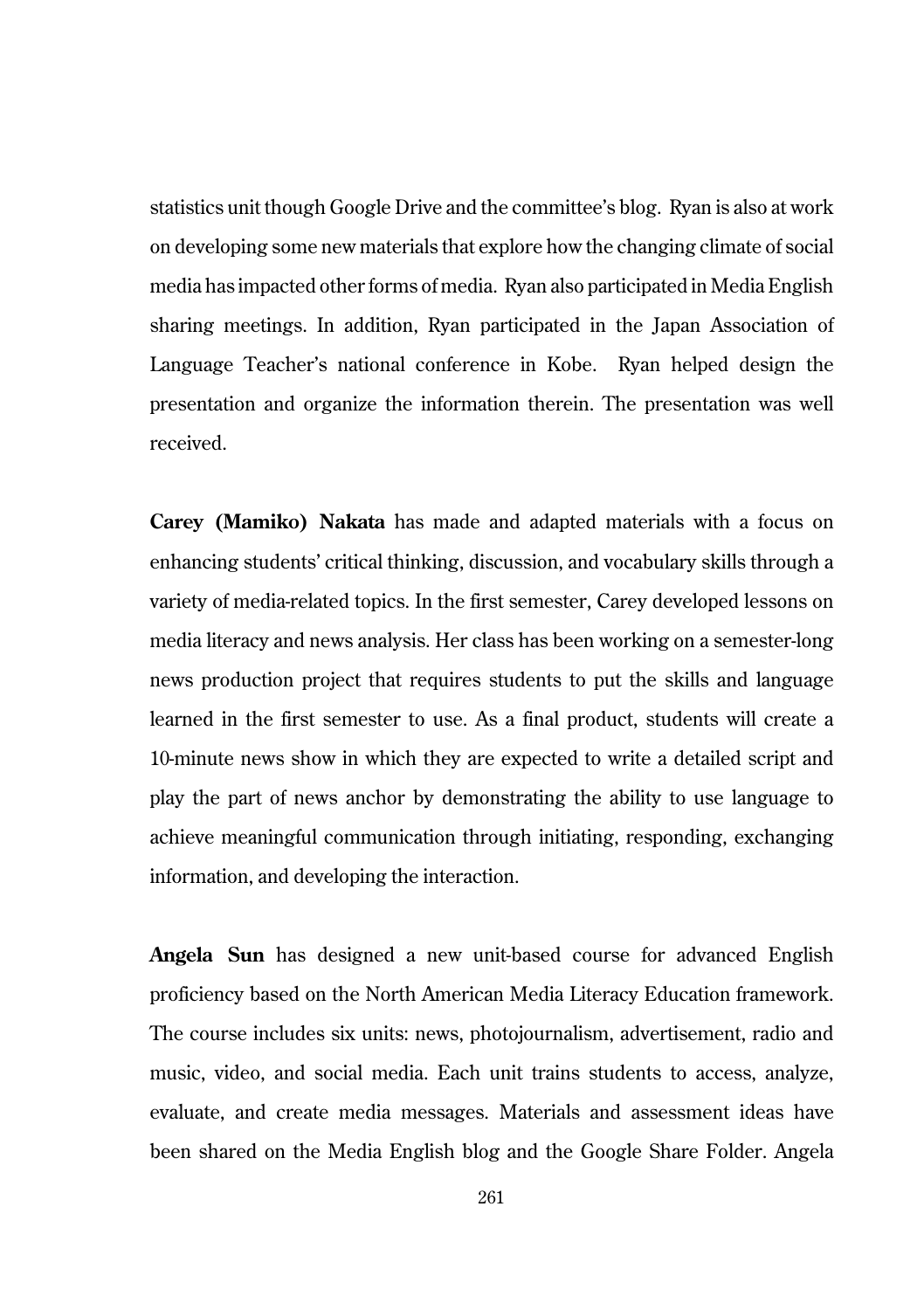participated in the drafting of the Media English Teachers' Handbook and in the committee's teacher interview project. She also worked with Ryan on the poster, "Creating Media English Tools", and presented at the JALT Conference in Kobe.

**David Faulhaber** joined the group mid-year but has been actively developing and piloting materials (for his 2 low-tier classes) focused on branding/brand management (including logos and jingles), street art, marketing techniques and tricks, spoof advertisements, infographics, and TED talks. Activities are geared towards developing a critical awareness in students as arbiters of meaningmaking, moving away from the mere consumption of media to a position that questions, subverts, and re-authors intended messages. David also contributed to the development of a poster that was presented at the JALT national conference in Kobe.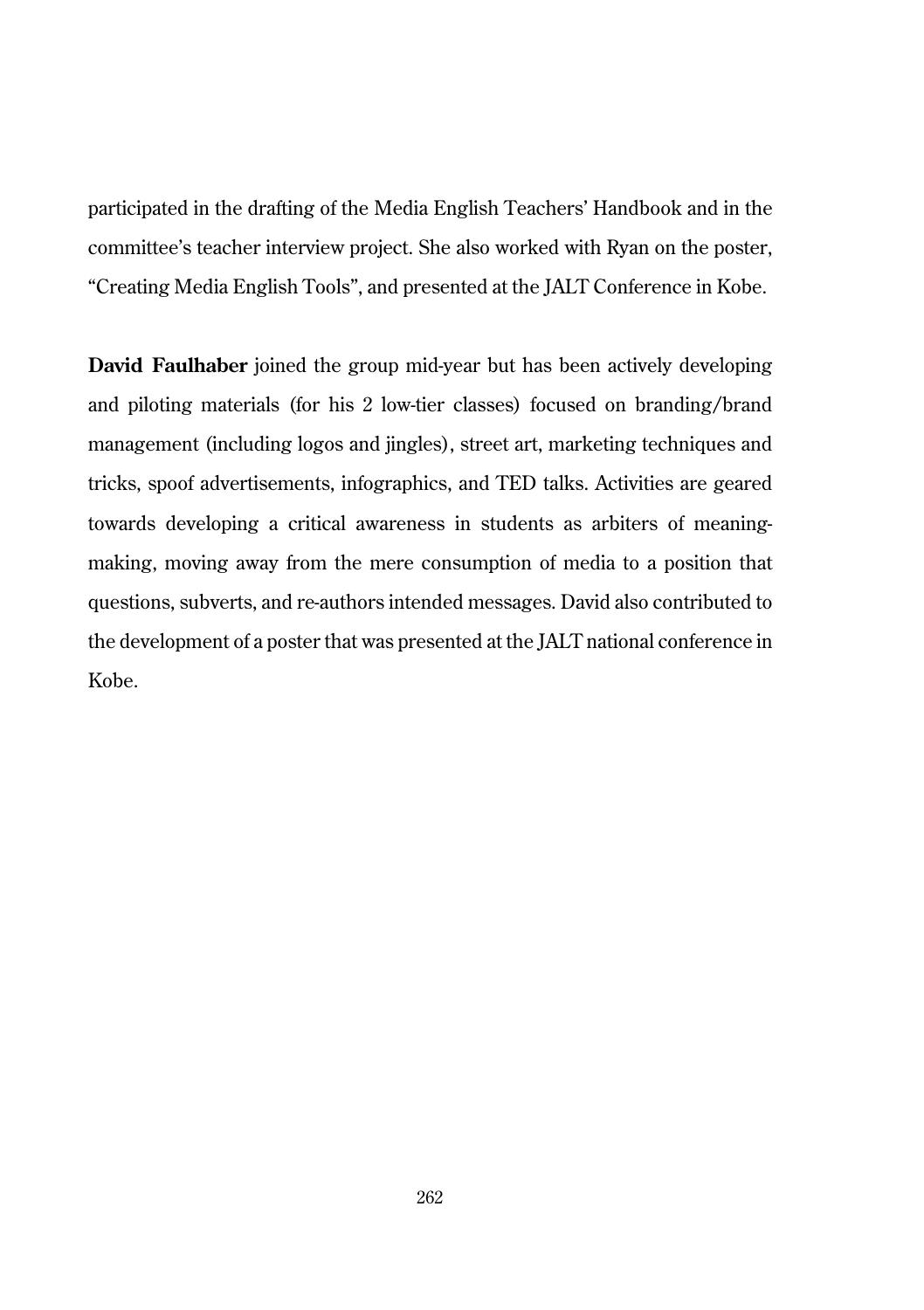## **J. The SALC Project Group**

**Project Coordinators:** Atsumi Yamaguchi, Jo Mynard

**Committee Members:** Akiyuki Sakai, Bob Morrison, Elizabeth Lammons, Keiko Takahashi, Junko Baierschmidt, Neil Curry, Rob Werner, Satoko Watkins, Yuki Hasegawa, Yuko Momata

## **Introduction**

The SALC project group has accommodated two sub-groups since the last academic year in order to provide opportunities to focus on the curriculum project (CP) or individual SALC research group (SRG) projects. This academic year, the SALC project set the mission statement: to promote learner autonomy by providing services, materials and self-directed learning opportunities for students, and examining the effectiveness and learning outcomes of those opportunities, materials and services.

This academic year the SRG was launched with seven members including Learning Advisors, a teacher, and an assistant manager (AM). The SRG aimed to accomplish evaluating the existing self-directed materials, opportunities, and learning communities as well as exploring self-directed online social networking opportunities. On-going duties related to other SALC services, such as newsletters and module updates continued as in previous years.

The curriculum project, which started in 2011-12 has continued to address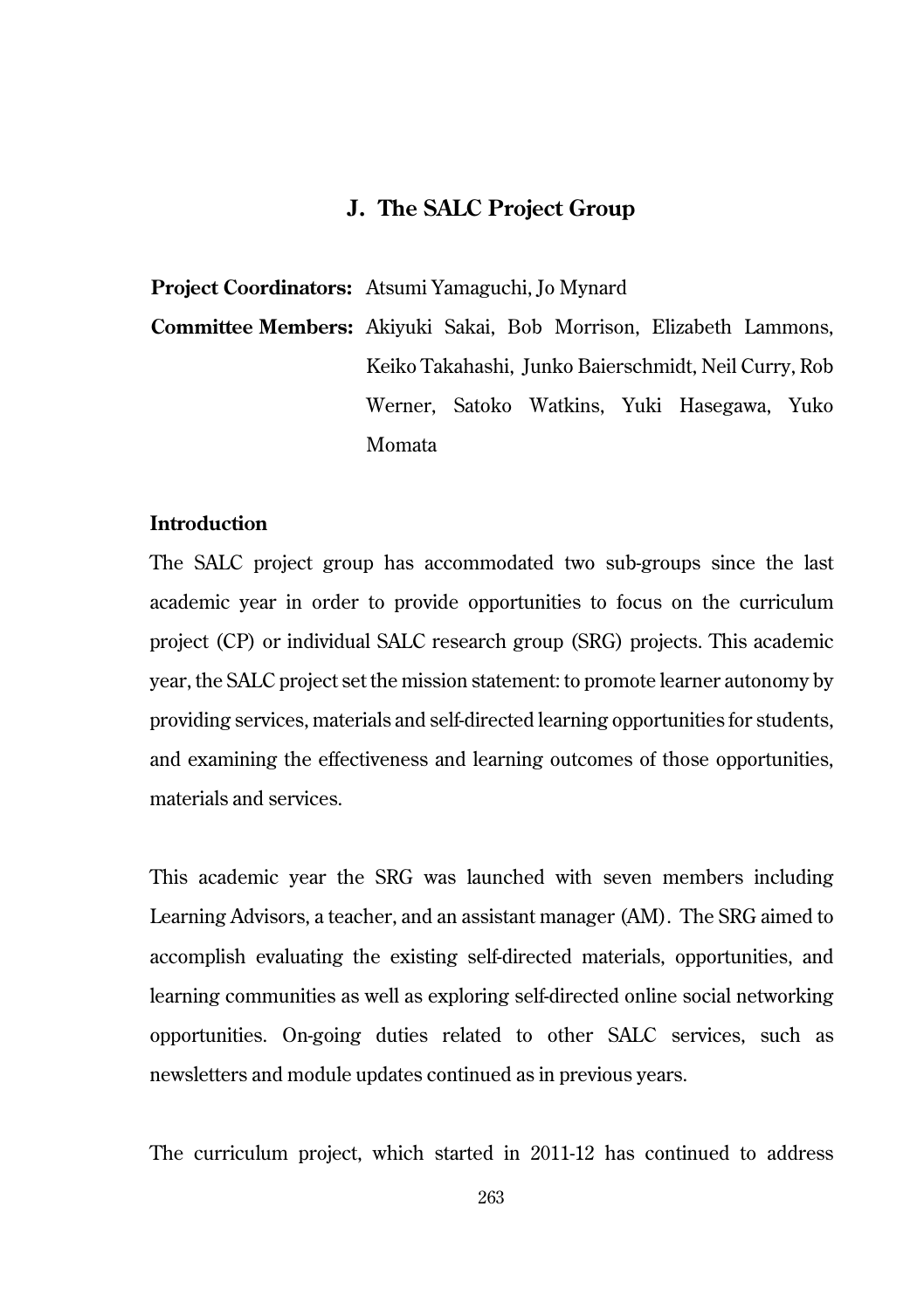curriculum issues and has seen several collaborative projects designing, building, piloting and implementing data-gathering instruments for evaluating the current curriculum and piloting and evaluating the pilot of a possible new curriculum. More details will be given in the SALC Curriculum Development Project section below.

### **SRG Research**

The 2013-14 research projects were organized with the aim of accomplishing the above-mentioned goals. The respective projects were designed to contribute one or two of the goals. A general overview of each project is presented below.

# *1. Investigating an autonomous development of student groups' involvement for promoting self-access learning*

### *Akiyuki Sakai*

The purpose of this study is to investigate the process of and reasons for involvement of student groups to promote self-access learning mainly within the SALC with the following research questions:

- 1) How is the culture of student-group involvement for promoting self-access learning created?
	- a) What framework (and techniques) do student groups use to involve themselves in promoting self-access learning?
	- b) What actions do student groups take to involve themselves in promoting self-access learning?
- 2) Why do student groups try involving themselves in promoting self-access learning?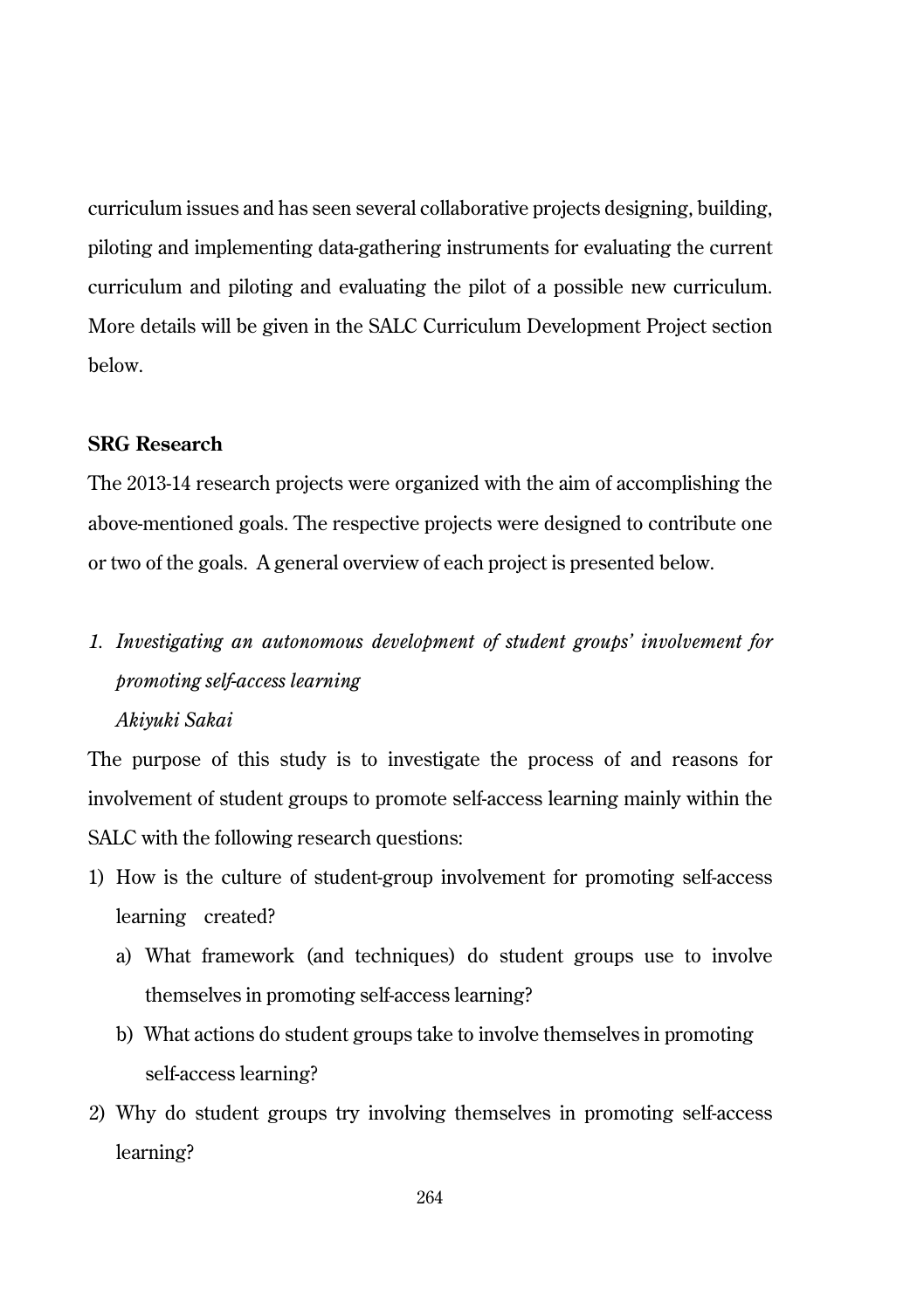Through a small-scale ethnographic approach, the researcher found one student group uses different communication tools/settings to plan about, thus involve themselves in, promoting self-access learning. Those are the uses of weekly meetings, LINE application mainly for their hand-held devices, and group email. The group tends to use the meetings as the place for generating new ideas and confirm consensus, LINE as the place of discussion, and group email as the place to list the decisions made.

Once the planning is done, the group uses a different set of communication tools (Facebook, Twitter, and posters) to reach the target audience of their promotional activities. The group involves itself in seasonal events at the SALC as well, hosting activities that benefit students who use the SALC more often.

The group in reality may not have a very clear reason why they want to involve themselves in promoting self-access learning despite the fact that they have something equivalent to a mission statement. While their reason for their involvement may be subtle, the group certainly shows some kind of territorial attachment to the SALC from time to time, especially when another group comes in to promote the SALC.

2*. Establishing a framework for evaluating movies/TV shows as effective self-directed learning resources Atsumi Yamaguchi*

This pilot study explores potential effects of films/ TV dramas for English language learning in the self-directed learning context. Whereas many movies/TV shows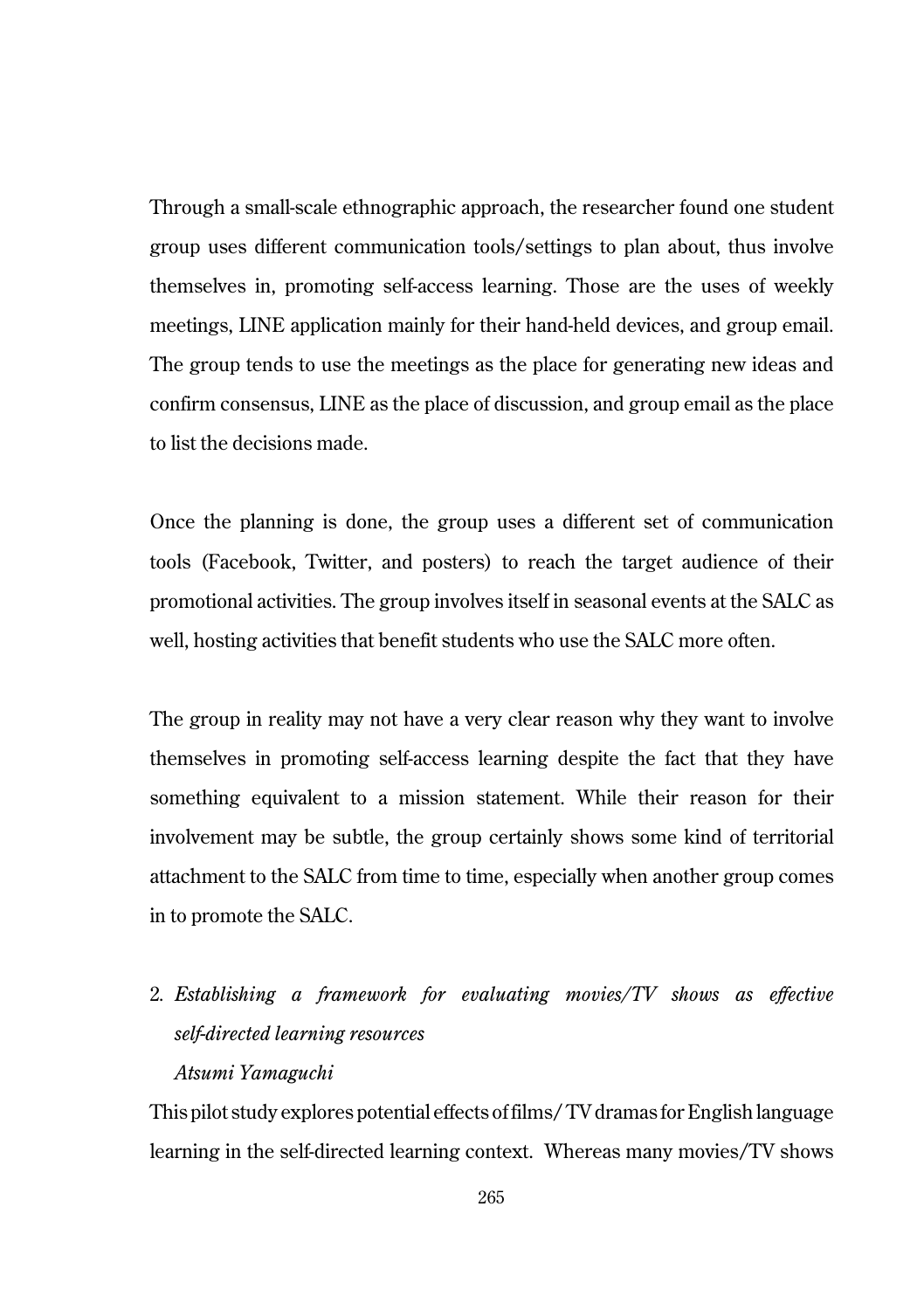are stored in the SALC, no framework has existed in relation to selecting appropriate materials. A framework may help Learning Advisors to purchase suitable movies/ TV shows as well as learners to select a resource for their self-directed learning. Thus, the aim of this study is to explore answers to the research questions:

- 1. What is the potential effect of the use of films/TV shows in the self-directed learning context?
- 2. What criteria do experienced learners of English employ when they advise other learners about selecting movies/ TV shows in the self-directed learning context?
- 3. What criteria should be taken into account when selecting films/TV shows for the SALC?

Drawing on Glaser's (1992) grounded theory approach, data was gathered from experiential learners of English who has extended experiences of learning with films/ TV dramas. Two Learning Advisors and a SALC student staff member participated in this study so far. They answered open-ended written survey about their experience learning with films/ TV dramas. Consequently, semi-structured interviews were conducted to clarify meanings of what they had written. Until now, the information to enrich the written survey data was added from the interviews onto the data source. The compiled data was open-coded and focused-coded. The codes were largely divided into two categories: 1) criteria to select films; 2) outcomes gained from the use.

- 1) Criteria to select films:
	- Accents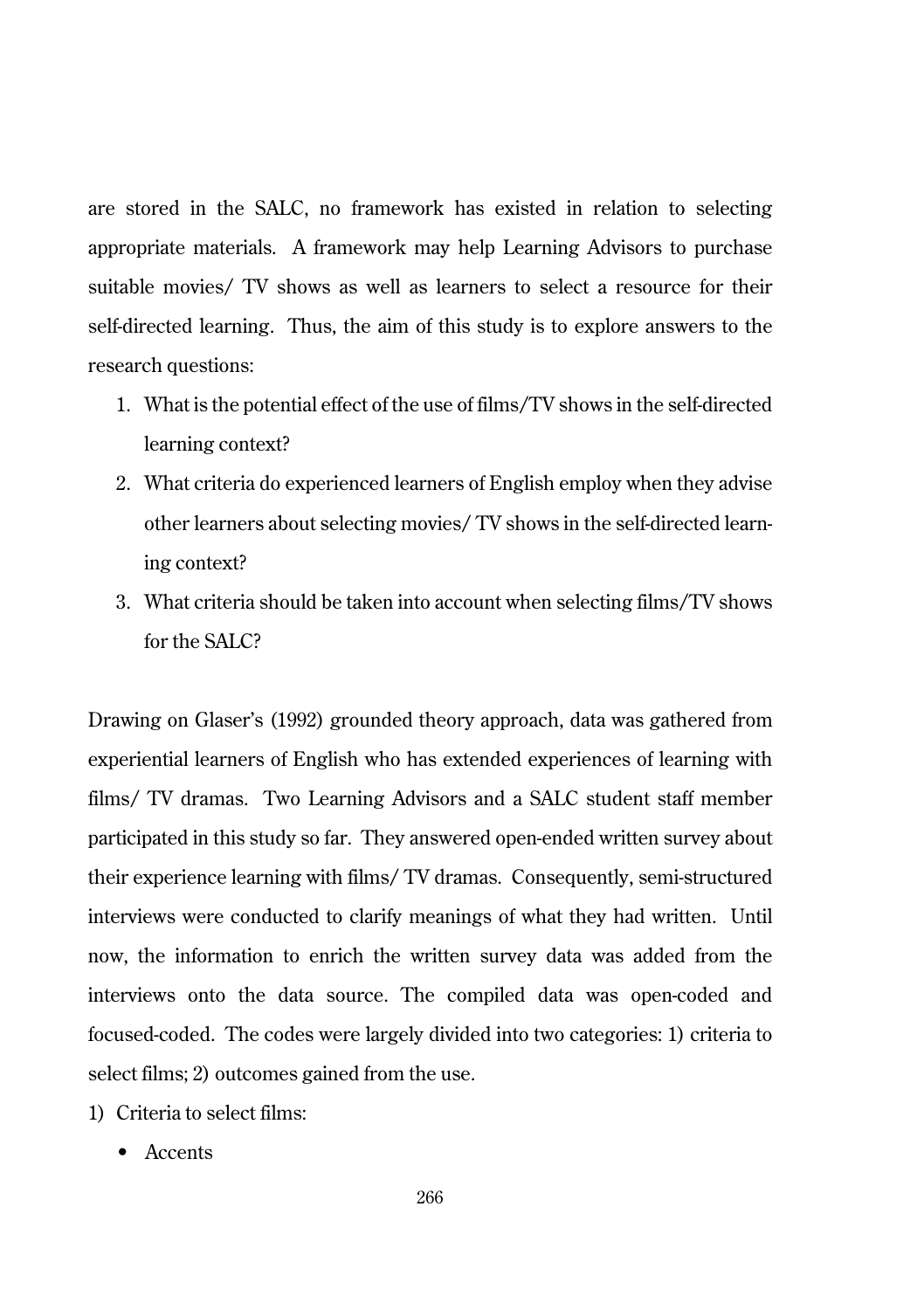- Contexts
- Storyline
- Level of English
- Role model
- Popularity
- Register
- 2) Outcomes gained from the use:
	- Authentic expressions
	- Context and discourse
	- Facial and body expressions
	- Tonal expressions
	- Cultural input
	- Reinforcing identity
	- Professional development
	- Topics to talk about

In the next phase, more data will be obtained from SALC student staff. The results will be reported in the SALC Project Group summary report folder (Moodle) in late January 2014.

2. *A longitudinal case study of a self-directed learner's literacy development strategy Brian Morrison*

This research investigated the following questions: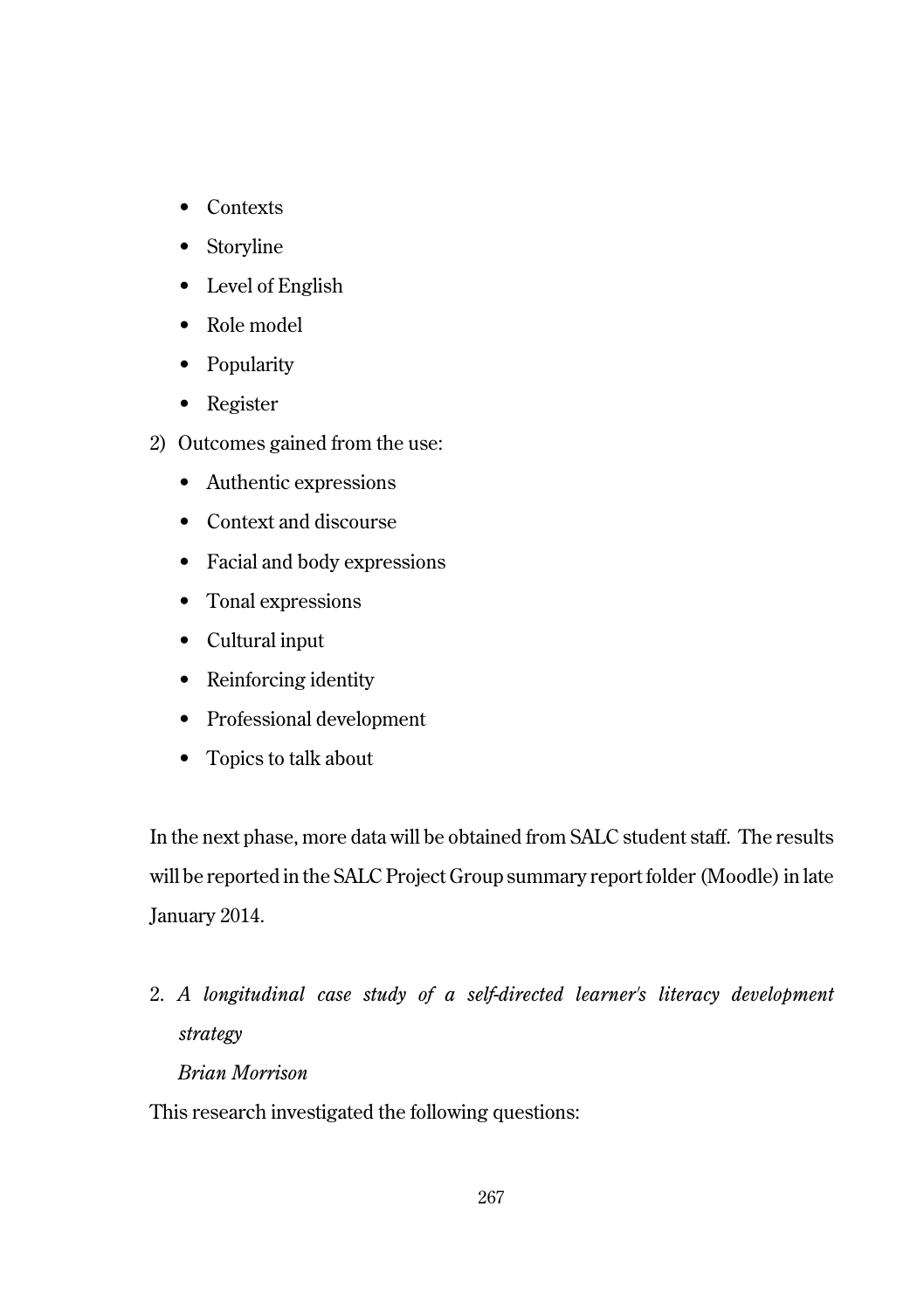- 1. How did an exceptional student achieve success in writing?
	- a. What was her original learning plan in each sophemore module?
	- b. How did each new learning plan compare to the previous module's modified learning plan?
	- c. How did each learning plan evolve as each module progressed?
	- d. Are there identifiable critical moments in this data?
	- e. If there are identifiable critical moments in this data, what role does the LA play in these?
	- f. What were her perceptions of this change?

A content analysis of 3 learning journals and final reports from one learner was initiated to identify the activities in the LPs and how these had been adapted and added to as each module course progressed. The information from each week's work has been categorized as S-U-R or E (valuate) and input into a spreadsheet with student's comments in the reflection section and follow up LA comments to consider what prompted the changes. The data analysis is ongoing and will be completed by January 2014 and the results uploaded to the SRG Moodle in January 2014.

3. *Degrees of directiveness in written feedback and a student's responses Brian Morrison*

This research investigated the following questions:

### *Research questions*

- 1. What ideas did the LA suggest?
	- a. How could the ideas be categorized using the degrees of directiveness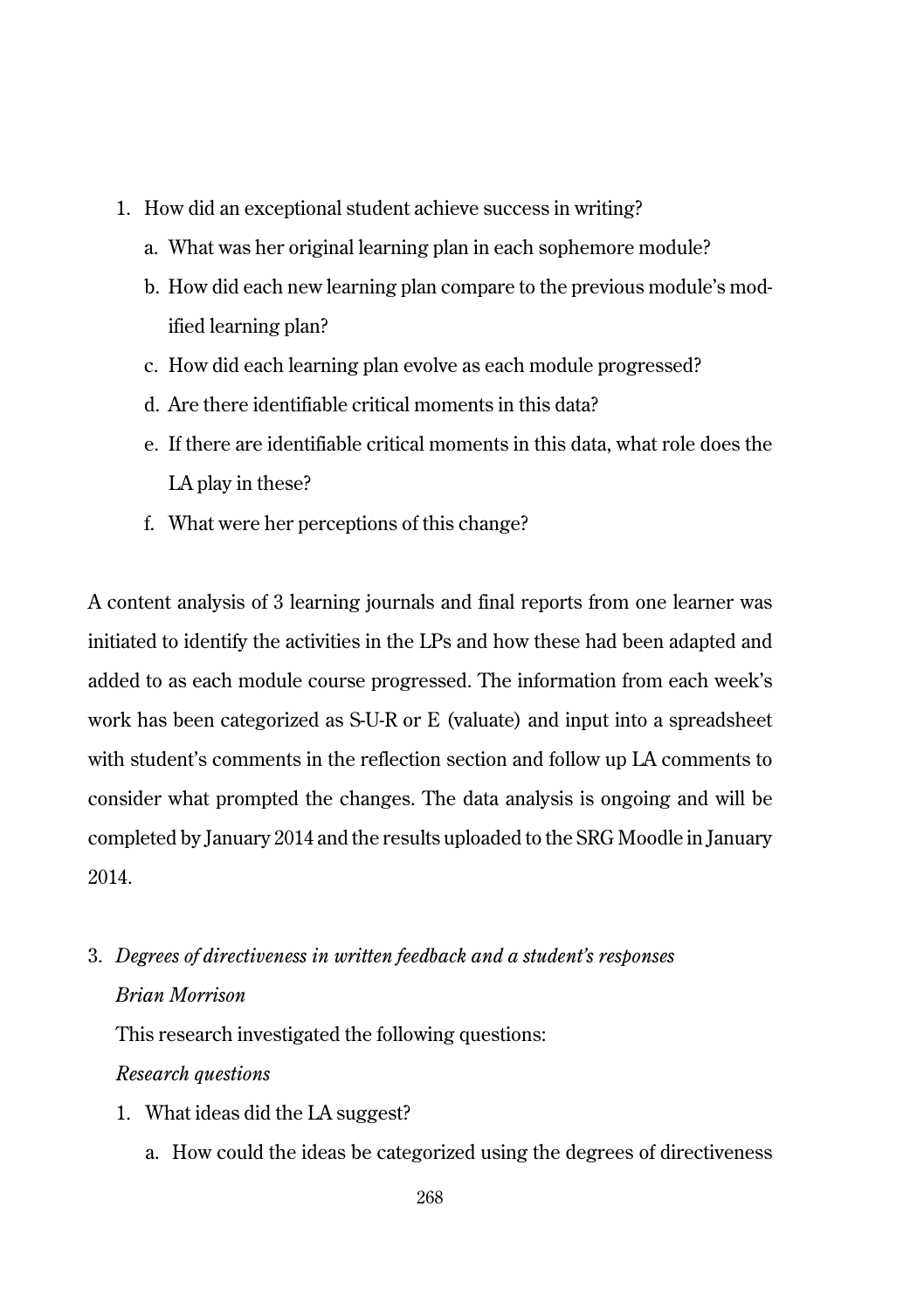framework?

- 2. How did the student respond?
	- a. Linguistically?
	- b. In action?
- 3. How did the LA respond to the student's response(s)?
	- a. How could the responses be categorized using a written discursive devices framework?

A discourse analysis of 3 learning journals and final reports is underway to identify the role of LA input, learner responses, and LA responses in the evolution of a learning plan. The data analysis will be completed by January 2014 and the results uploaded to the SRG Moodle in January 2014.

4. *To investigate suitable techniques for reducing Foreign Language Anxiety (FLA) and increasing confidence for KUIS students Neil Curry*

Many students at KUIS complain of affective issues which often relate to FLA, namely fear of making mistakes when speaking and as a result being thought of negatively by peers. It is my supposition that Learning Advisors (LAs) and subsequently students will benefit from having techniques and tools to address these issues when they arise.

The research questions are as follows:

1. What are effective techniques for addressing confidence / anxiety-related issues?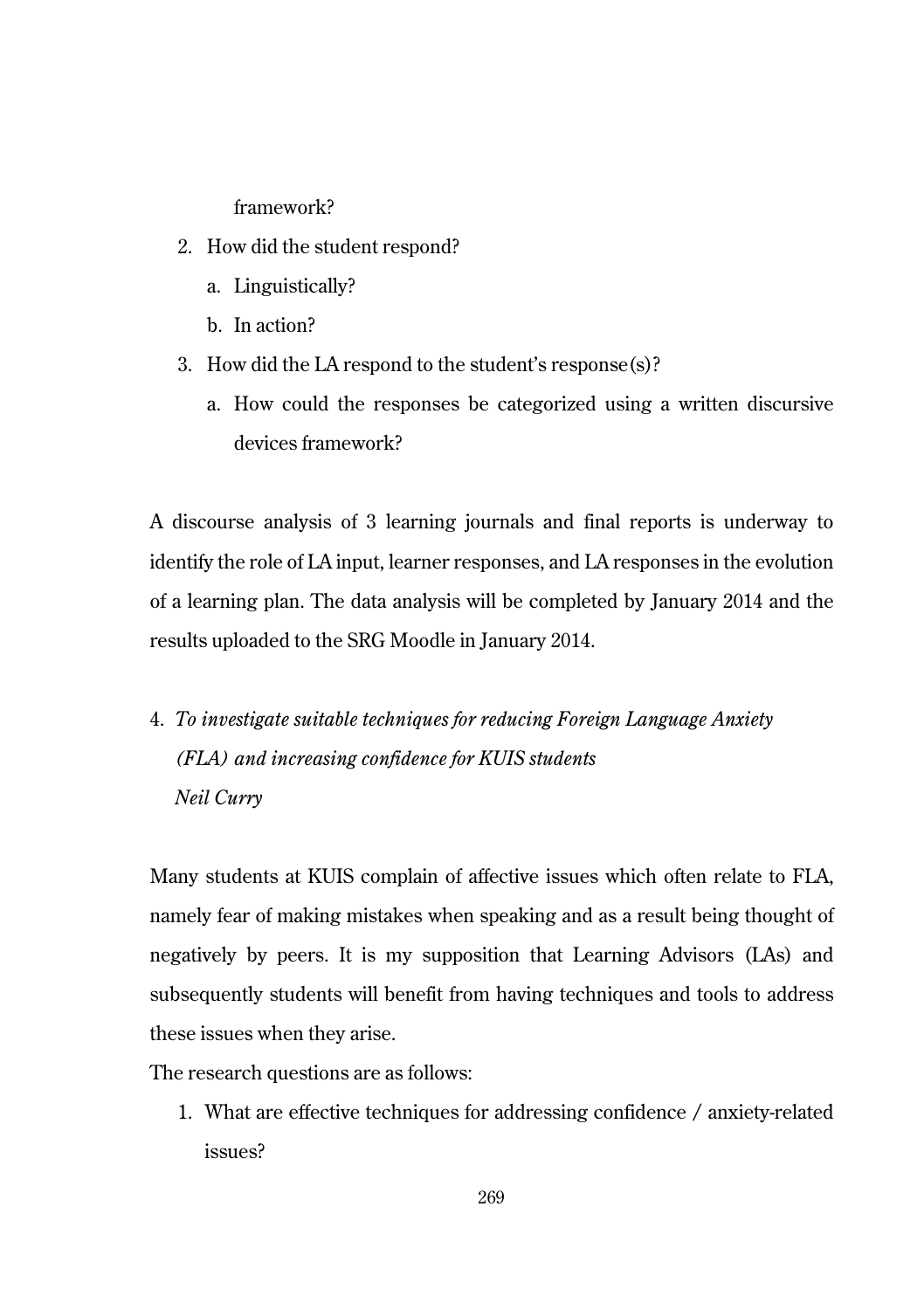- 2. Which (if any) aspects of Cognitive Behavioural Therapy (CBT) can be applied for individual advising for FLA?
- 3. Is it possible to establish a standard template for these techniques?

Through background reading the researcher determined that CBT shares several points in common with existing approaches used by LAs to help students realize independent learning goals, and the study will concentrate solely on adapting CBT methods. An article describing this reasoning has been written and will be submitted for publication.

Research began with 4 students in Semester 1 who had stated suffering from FLA. Regular interviews / advising sessions are held to discuss strategies and goals for gaining confidence, and we have utilized goal-setting strategies and handouts. The meetings are recorded, and will be transcribed and coded for determining how much progress was made.

As of October 30th, one student has dropped out, and another has discontinued stating she now feels confident in class. Research continues with the remainder. An interview / questionnaire will be conducted in December to obtain feedback on the methods used.

Also in December, the researcher will present the CBT-inspired methods and handouts to the other learning advisors, in order to gain their input and so that the methods can be trialed on a wider basis next academic year.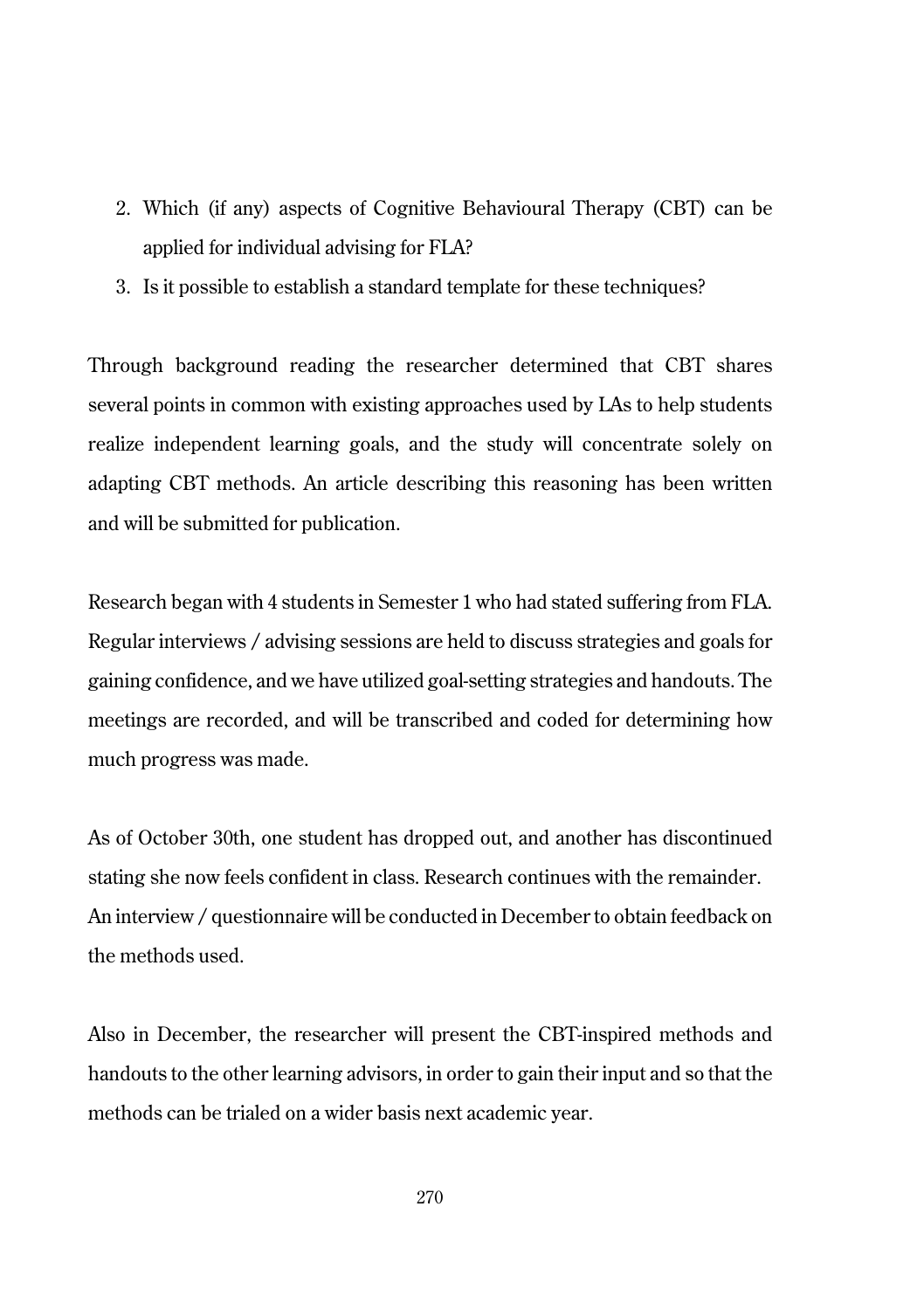## 5. *Investigating learners' development of autonomy through a speaking task Robert Werner*

This qualitative study applies the learner-based approach toward autonomy to an investigation of students' plans for improvement in speaking. Participants, who were freshmen in an English for International Communication class, completed a series of assignments in which they recorded a conversation with a successful user of English, reflected on it, and formulated a plan to improve their performance for the next one, before they repeated the process several weeks later. They utilized a number of online and print resources, including Edmodo (a social networking platform), to implement their plans.

The research was designed to investigate the following questions:

- What types of goals for improvement did students set for themselves?
- What means did students choose in trying to achieve these goals?
- How did external factors (motivation, institutional structures, and other classes) influence students' choices?

The data consisted of four improvement plans submitted by each student over the course of a semester. Twenty-four of the twenty-six students in the class signed consent forms, so only these students' data was used. Plans were analyzed and coded according to the grounded theory approach to find common categories and identify emergent patterns. Seven overall themes, classified as goals, emerged from the data: vocabulary, fluency, preparation, pronunciation, listening, grammar, and pragmatics. In addition to goals, the data was coded as means toward achieving the goal. Finally, the analysis included the quality of students'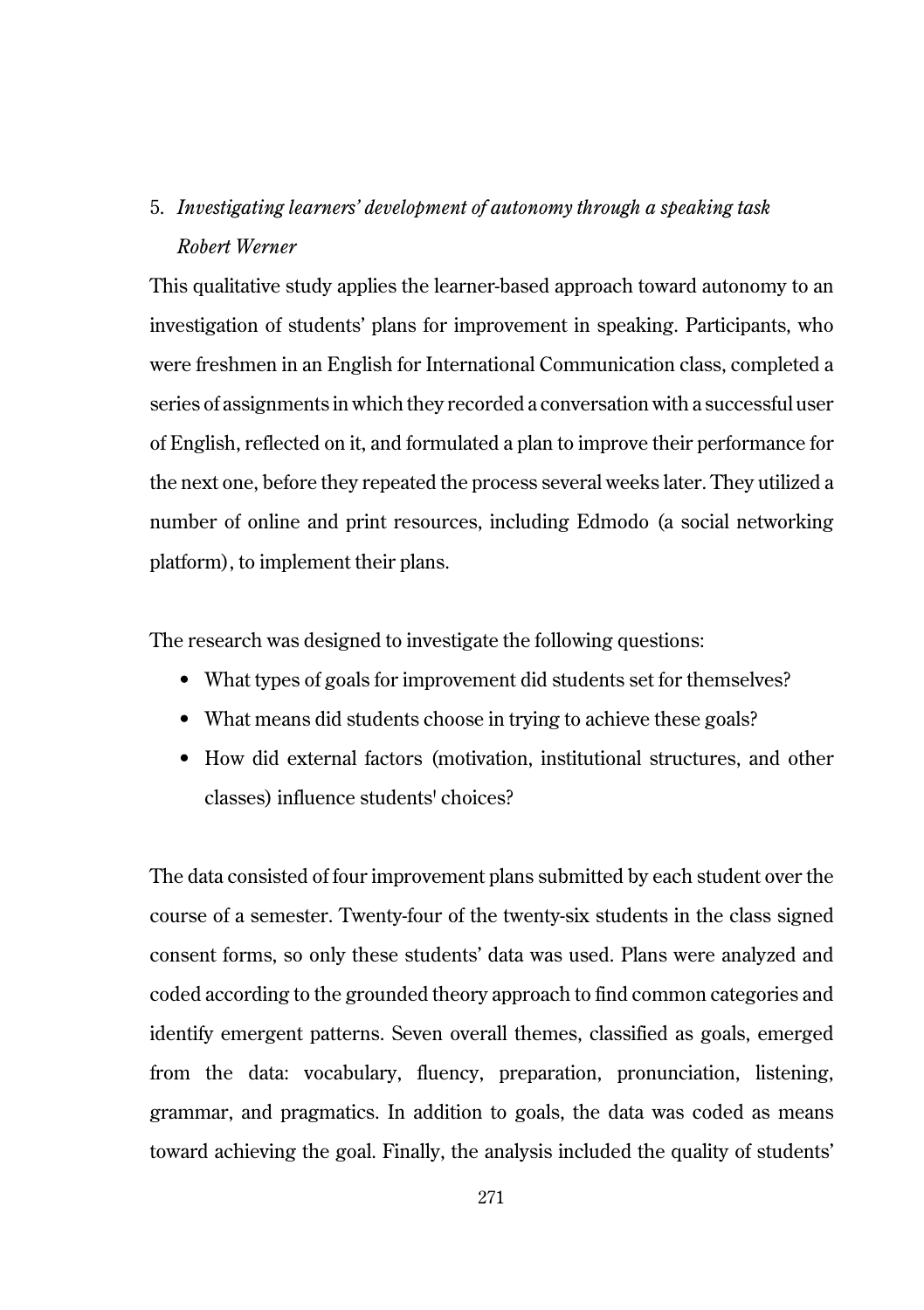decision-making with regard to appropriate choices that could lead to success in improving speaking.

Results showed that students made a variety of decisions on which means to employ in improving. Some of these decisions were appropriate and would appear to increase the likelihood of success in working toward their intended goal (if they carried out the plan correctly). Other decisions were not as well thought out and might not have led to the desired outcome without making adjustments.

## 6. *Examining students' feedback to SALC Learning Course 1 for improving materials*

### *Yuki Hasegawa*

This research is a continuation of the study conducted in 2011 which evaluated the benefits of conducting self-access work in the classroom. The 2011 study examined students' perceptions of the effectiveness of the program and obtained feedback on the course from students by conducting a questionnaire and focus group discussions in Japanese. Changes were made to the design of the course based on feedback from the research and also from the feedback received from the students who took the SALC Learning Course in the second semester of 2012. This research aims to find out the effectiveness of the changes and to what extent the course materials match the SALC's self-directed learning course principles. The research questions for this research are as follows:

- 1. What reactions do students have to the SALC Learning Course Content and format?
- 2. Based on the checklist created by the SALC curriculum group, to what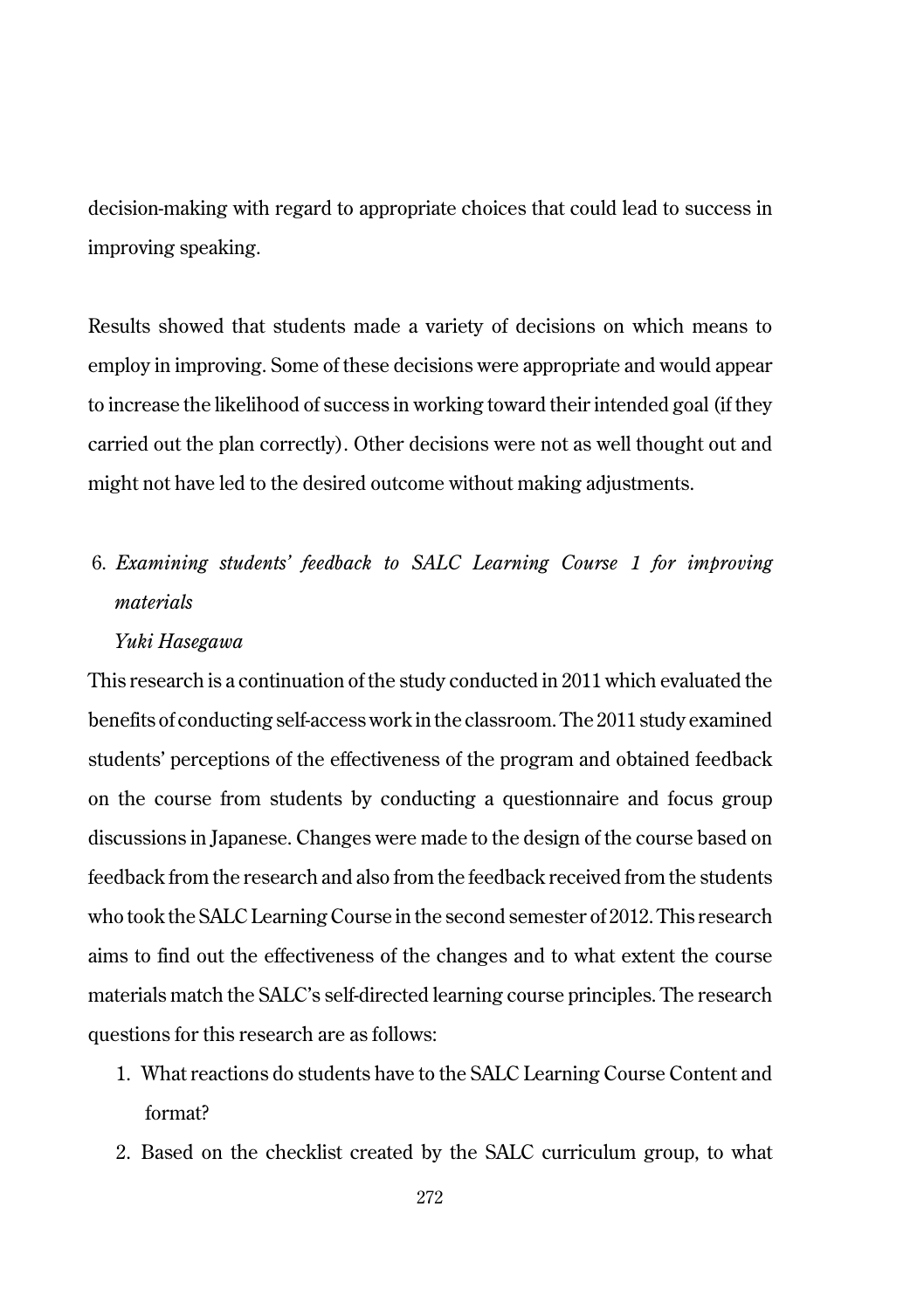extent do the course materials match the SALC's self-directed learning course principles?

In semester 1, Students who were taking the SALC Learning Course 1 were asked to fill out a short report at the end of each class reflecting on their learning and the class content. They had the choice to write the report either in English or Japanese. 20 students were enrolled in the course and all 20 students have agreed to have their data used for the research.

A final questionnaire was created and administered at the end of the semester. The questionnaire aimed to find out more in detail about the students reactions toward the materials used in the course.

Data gathering has been completed and the data are now in the process of analysis. The data analysis is expected to be completed by the end of January 2014 and the findings will be ready for the group by then.

## **Other SALC services and recourses**

This academic year the LAs divided areas of the SALC up and took responsibility for these to allow easier liaising with AMs and the Project Coordinators. To best support KUIS students' self-directed learning, the SALC team has put the following services into practice.

## *1. SALC materials*

Every year, the SALC is given a generous amount of material budget so that it can be used to make sure we have new and updated materials. Several years ago, the SALC started to review its selection of materials by checking a) the contents for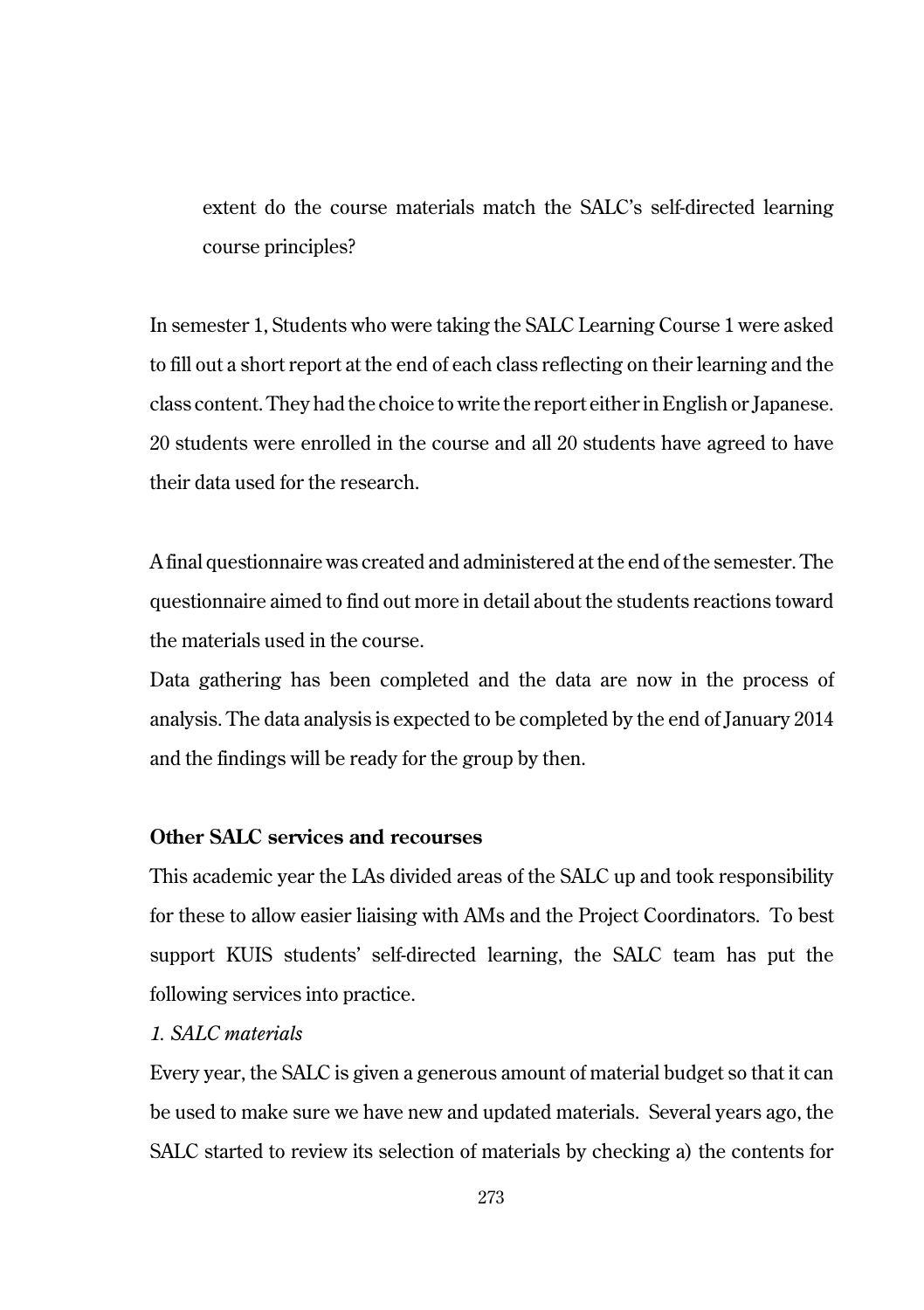their relevancy i.e. are they good for self-access; b) number of usage; c) availability of newer edition etc.

This reviewing process took place in the following sections:

- Movies and Listening (music CDs) shelves With increasing collection of movies and music CDs, materials with low usage within the past 2 or 3 years have been withdrawn to the store room.
- Worksheets (in Listening, Speaking, Writing, Grammar, Vocabulary areas) – Worksheets without a copy of the original book has been discarded due to copyright reasons.
- Reading With growing numbers of graded readers, titles with multiple copies have been reduced to less number of copies.
- PCs in some areas have or will be replaced with new PCs. PCs in 6 Speaking Booths have been upgraded to Windows 7 from Windows XP. With this upgrade, any software that is not compatible to Windows 7 has been removed. Individual Study Area 2 and Writing PCs – Currently requesting approval to purchase 12 computers. Will be upgraded to Windows 7 from Windows XP.

### *2. SALC Modules and SALC Learning Course*

*Akiyuki Sakai, Atsumi Yamaguchi, Bob Morrison, Elizabeth Lammons, Jo Mynard, Junko Baierschmidt,, Keiko Takahashi, , Neil Curry, Satoko Watkins, Yuki Hasegawa*

Reviews and discussions for modifications that may occur in future versions of the First Steps, the Learning How to Learn and the Sophomore Modules have continued to involve all Learning Advisors of both SRG and CP research members. The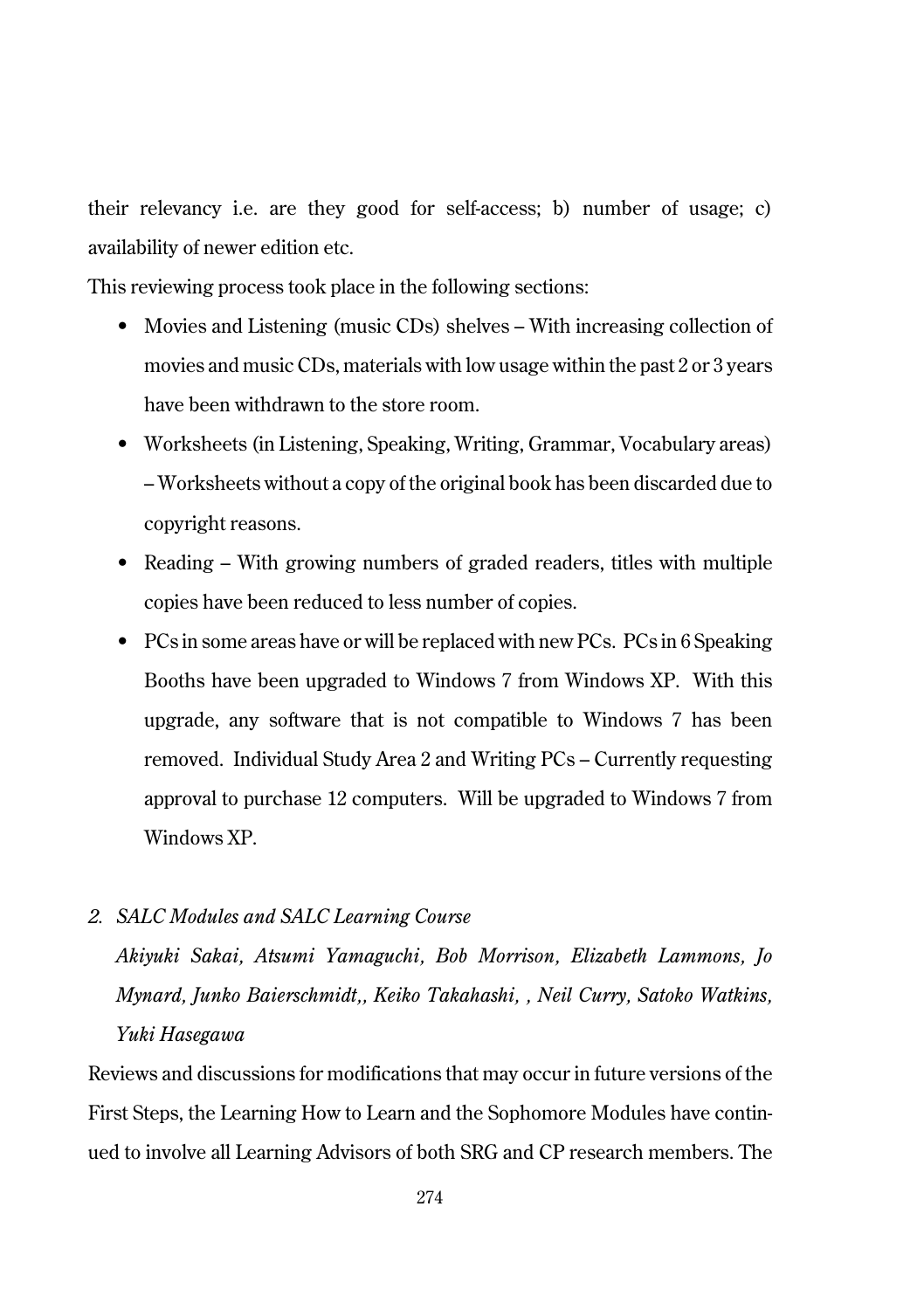SALC Learning Courses (SLC) 1 and 2 were offered to ML Department students, and, in the second semester, SLC 1 was offered to the students of Chinese, Spanish, and Korean departments. The course materials were reviewed and modified by Learning Advisors who were in charge of teaching those courses.

### 3. *SALC Newsletter*

## *Akiyuki Sakai, Elizabeth Lammons, Miho Funakura, Robert Werner, Noriko Takasago, Yuko Monden*

SALC Newsletter has been published since 2001 for the purpose of promoting the SALC. For the first issue in the academic year 2013-14, the editing team consisting of two learning advisors and an Assistant Manager welcomed a new member, another ELI teacher, to conduct interviews for the newsletter. The team decided to continue to focus content on those working both in the SALC and in the ELI communities as well as activities within these communities. In addition, the team continued to include scenes from the SALC on the cover and continued to evaluate the content to make the articles more accessible to students.

The contents of the newsletter vary per issue, but the consistent columns include the following features: Interview and People in the SALC. Interview is based on an interview with an ELI teacher about their travel and living experiences. The video of the complete interviews are available in the SALC. This year the People in the SALC column has featured new Learning Advisors, Assistant Managers and SALCers. The How Do I Use? page continues to focus on different sections of the SALC and advises students on how to use those sections to optimize their selfdirected learning. Other features that were included in the newsletter include the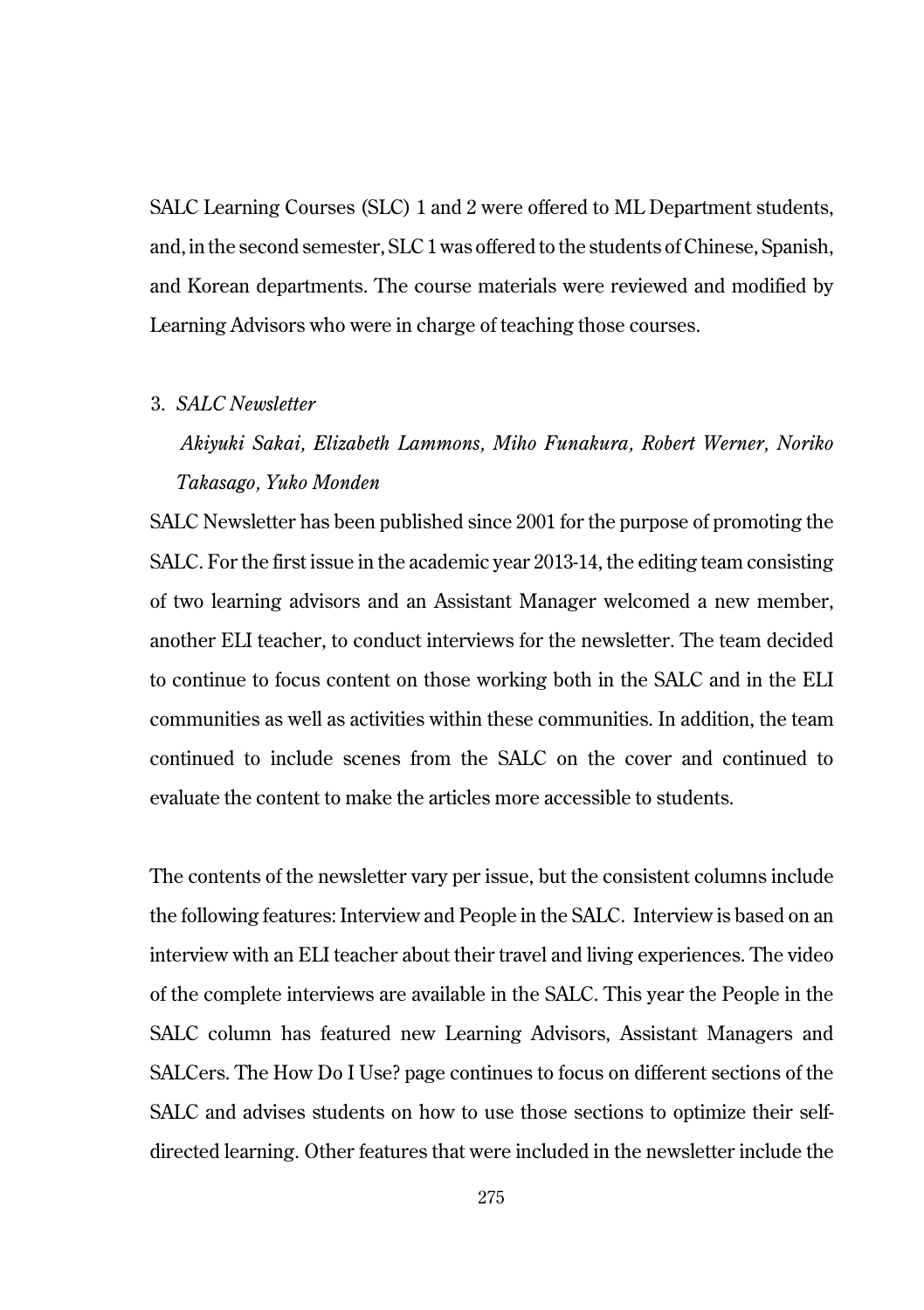SALC schedule, news via SALC twitter and facebook, and SSC (SALC Student Committee) announcements and recommendations.

Two issues were published in July and October, 2013. Two more issues will be published in January and April in 2014. The articles are also available online. Archives are kept by the SALC Assistant Manager in charge of organizing the newsletter.

# 4. *Student involvement in the SALC: the work of the SALC Student Committee (SSC)*

### *Akiyuki Sakai*

The SSC continues to meet weekly to discuss possible ways to promote the SALC by giving insights using their own perception as students. During the seasonal events at the SALC, the SSC introduced and hosted activities that benefit those who use the SALC more often. It was a part of the group's continuous effort from the previous year to promote more frequent and extended use of various resources in the SALC. With that intension, the group began approaching different events with clearer and different aims this year. The group planned and hosted the wafuku party entirely on their own and plans to host two different activities for the ELI Christmas party. On the other hand, the group decided to discontinue hosting an activity at the ELI Halloween party, focusing on helping promote student-tostudent or student-to-teacher interaction by mingling among the crowd instead. With more than a 450 student turnout for the event, the decision contributed positively to better running it. The group put its own booth up during the ELI freshman party and Hamakaze festival to contribute to the events and promote itself.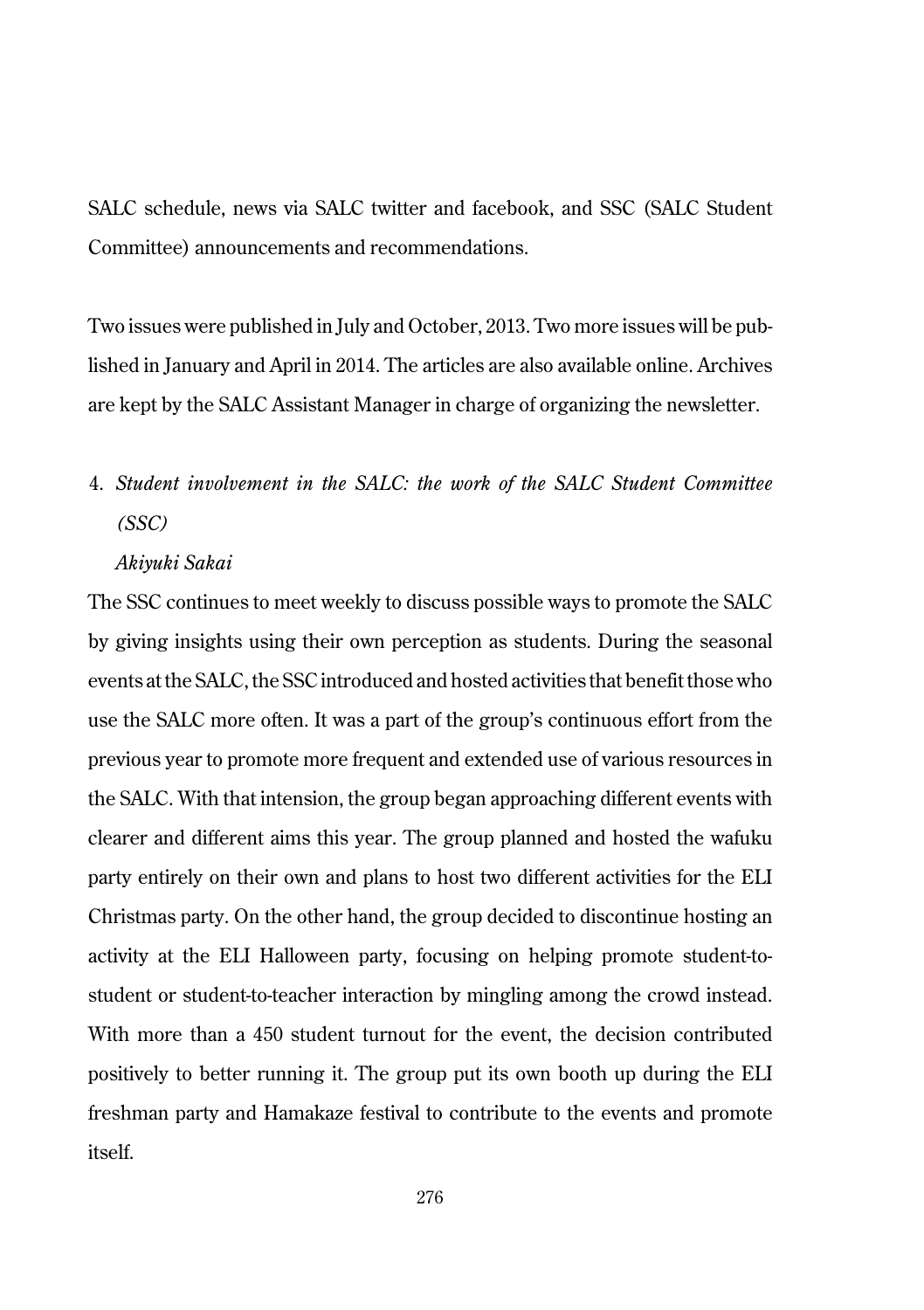The SSC attended the first Student Involvement in Self Access Centers Conference (SiSAC) in February. The group gave a presentation on their challenges in promoting the SALC. The group interacted with other student groups from other universities and found itself as the most independent group.

## **Part 2: Ongoing SALC Curriculum Report**

**Project members:** Junko Baierschmidt, Neil Curry, Elizabeth Lammons, Jo Mynard, Keiko Takahashi, Satoko Watkins

This is an ongoing project and this report provides a summary of the main work completed in the 2013-14 academic year by SALC Learning Advisors (LAs).

## **1. Background**

The systematic review of the SALC curriculum began in 2011 in order to ensure that the modules, courses and services offered to KUIS students continue to meet their self-directed learning (SDL) needs. For a summary of work completed prior to this year, see Hasegawa and Thornton (forthcoming), Takahashi et al. (2013), Thornton (2012; 2013), and reports in previous volumes of the present journal (Studies in Linguistics and language Teaching, published by Kanda University of International Studies). This year's work included the following elements depicted in the model (Figure 1):

- Finalising the principles which will guide future SALC courses and modules
- Drafting SDL Learning Outcomes for KUIS freshman students
- Evaluating the current freshman curriculum (First Steps Module)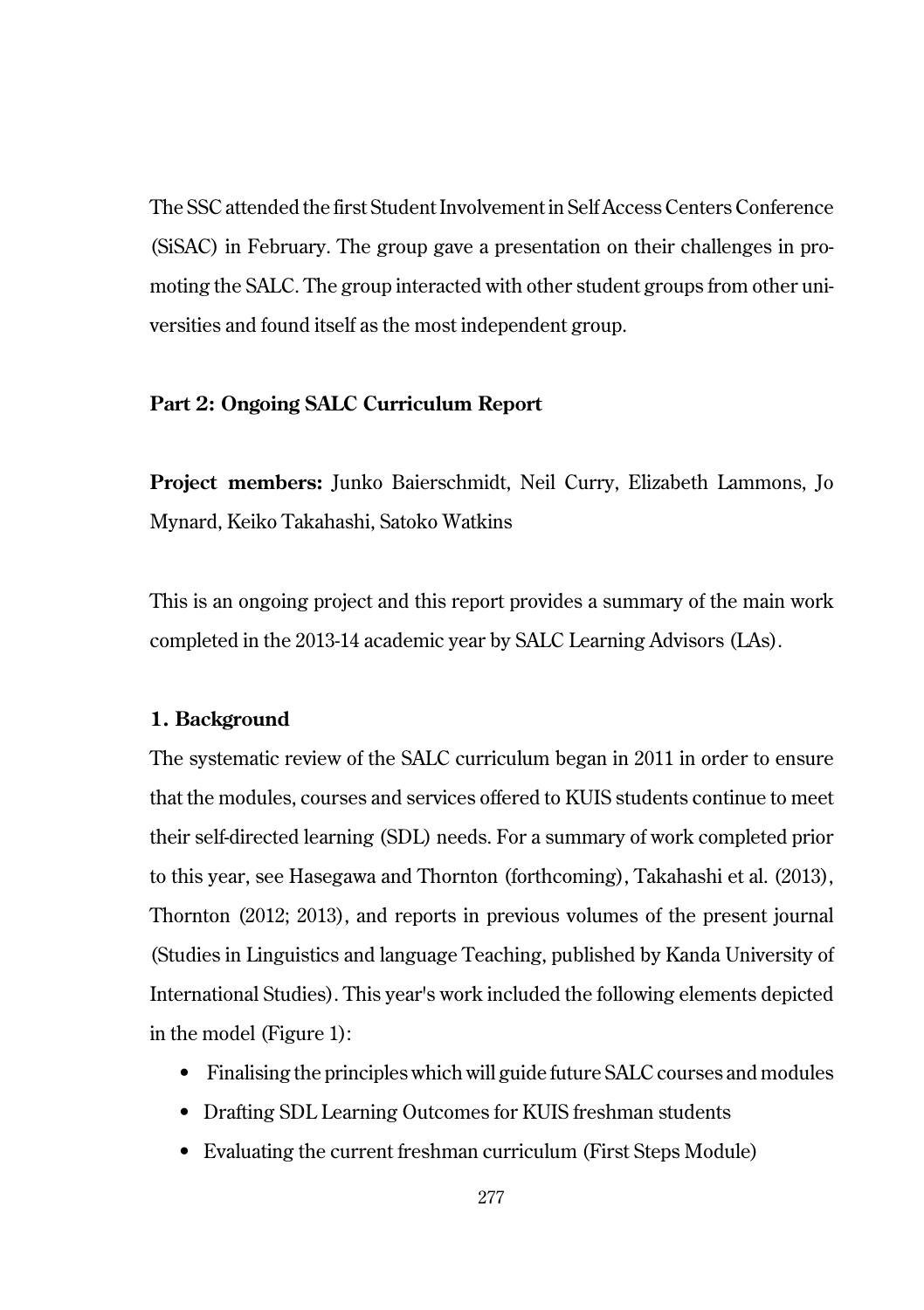- Re-designing the content, sequencing, format and assessment ready to pilot
- Piloting a the new version with one freshman class
- Evaluating the pilot
- Analysing the results
- Deciding the curriculum format for 2014 and beyond



*Figure 1: The Curriculum modification framework (adapted from Nation and Macalister (2010) by Thornton, 2012)*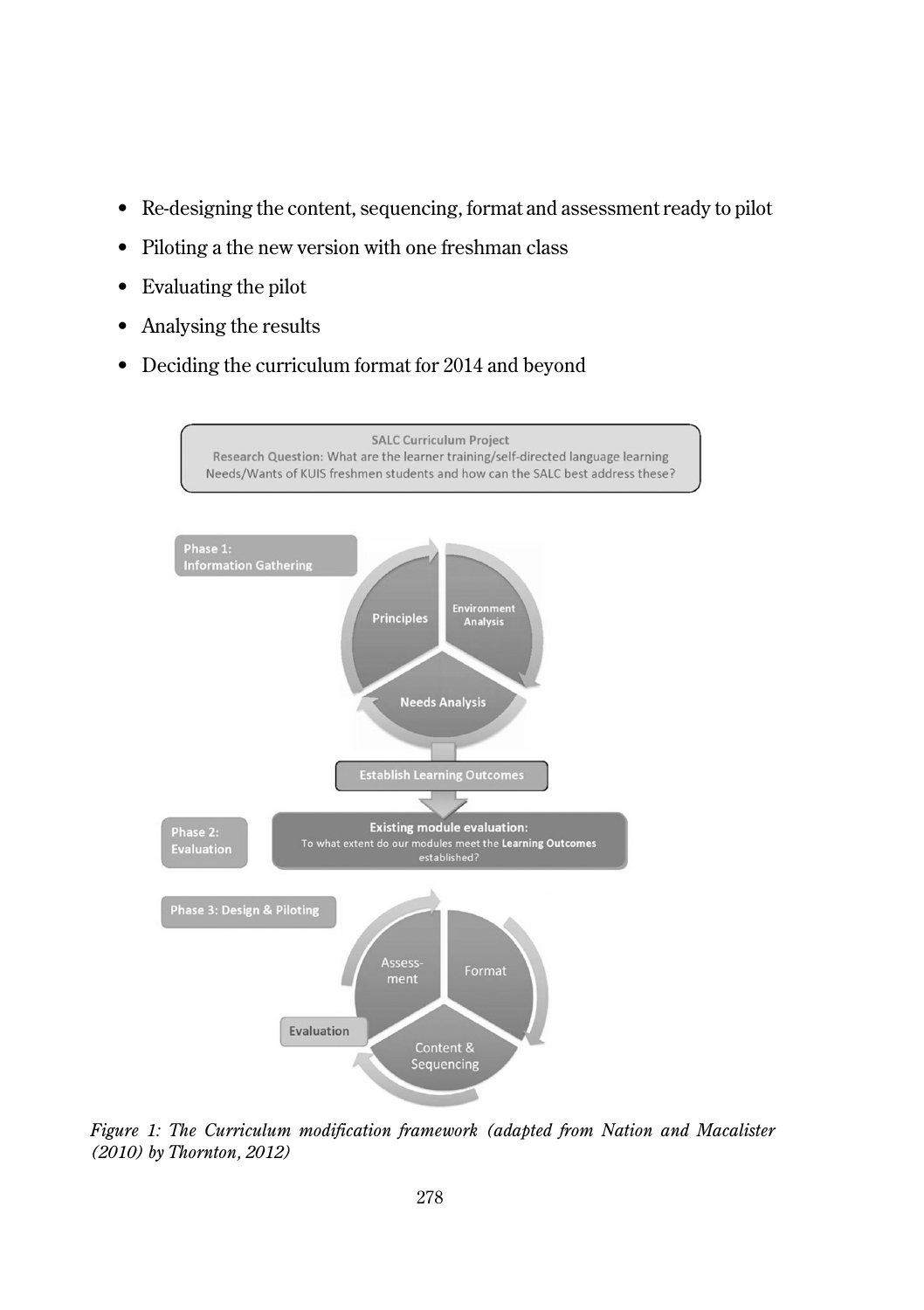### **2. Evaluating the current curriculum**

### *2.1 Establishing principles*

After the needs analysis was completed, the LA team discussed the summary of the results from the different stakeholders (see Takahashi, et al., 2013). Based upon the results of the environment analysis, the needs analysis, focus groups, literature and established learning outcomes, the LAs decided on principles. Using Nation and Macalister's (2010) subdivision of principles, the team set about creating principles for content and sequencing, format and presentation and assessment. Each section of the principles was discussed first via Google Docs in working groups, and then with the whole LA team to ascertain which principles were necessary. The principles were created as "should" statements to assist in determining whether the statements have been realized in the current and future iteration of the SALC curriculum. Further details of the principles can be found in Lammons (forthcoming, 2013), but they included the following:

- A. Content
- B. Objective
- C. Awareness & Control of the learing process
- D. Learning history
- E. Implementation of concepts
- F. Implementing an outside class learning plan
- G. Personalisation of content
- H. Learning Burden for students
- I. Teach- & learnability of concepts and content
- J. Availability of materials
- K. Reflection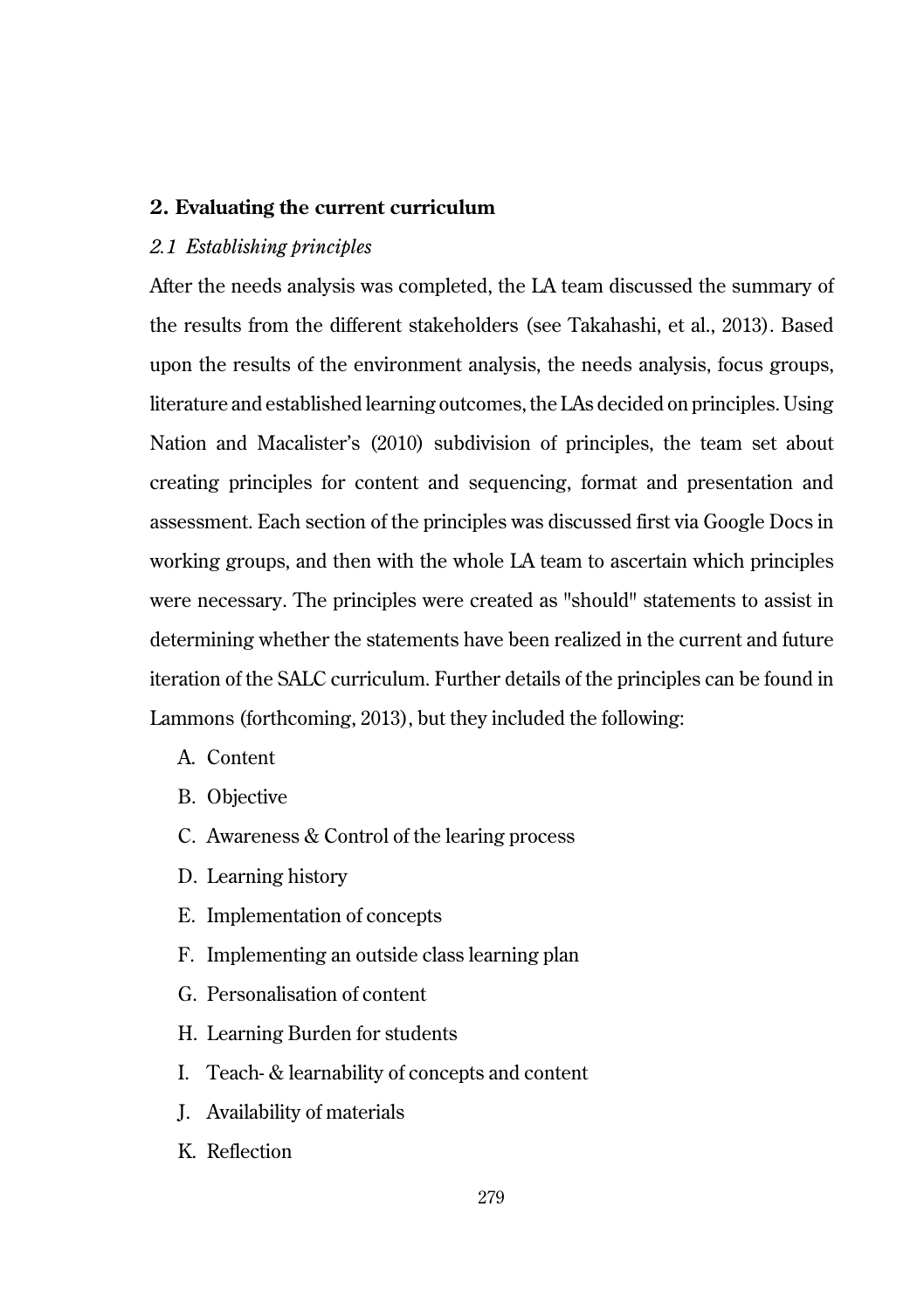#### *2.2 From principles to checklists*

Once the team had established principles, small working groups were created within the curriculum team to turn those principles into working "checklists" that could be used to evaluate the current First Steps Module, the Learning how to Learn Module, and any other SALC course or module. The three working groups created checklists for: content and sequencing; format and presentation; and assessment. Each working group examined the principles in that area and shaped them into questions that could be used to determine whether those principles were being met through the current modules. The team then reformed into two groups: one group designed and piloted a new version of the SALC freshman curriculum (discussed in Part 3 of this paper), while the other focused on using the checklists to evaluate the First Steps Module.

### *2.3 Evaluation of the First Steps Module using the checklists*

After the first drafts of the checklists were created, the SALC curriculum team evaluated the questions in terms of wording and usability. Once the checklists were finalized, the working group used them to evaluate the First Steps Module. After evaluating the module using the checklists, the groups met again to discuss their findings and to make recommendations about aspects that were unearthed during the evaluation process. This process was also conducted with the Learning How to Learn Module. Throughout these stages the entire LA team was updated on the progress of the creation and implementation of the checklists and also the results through Moodle and by sharing files in Google Drive.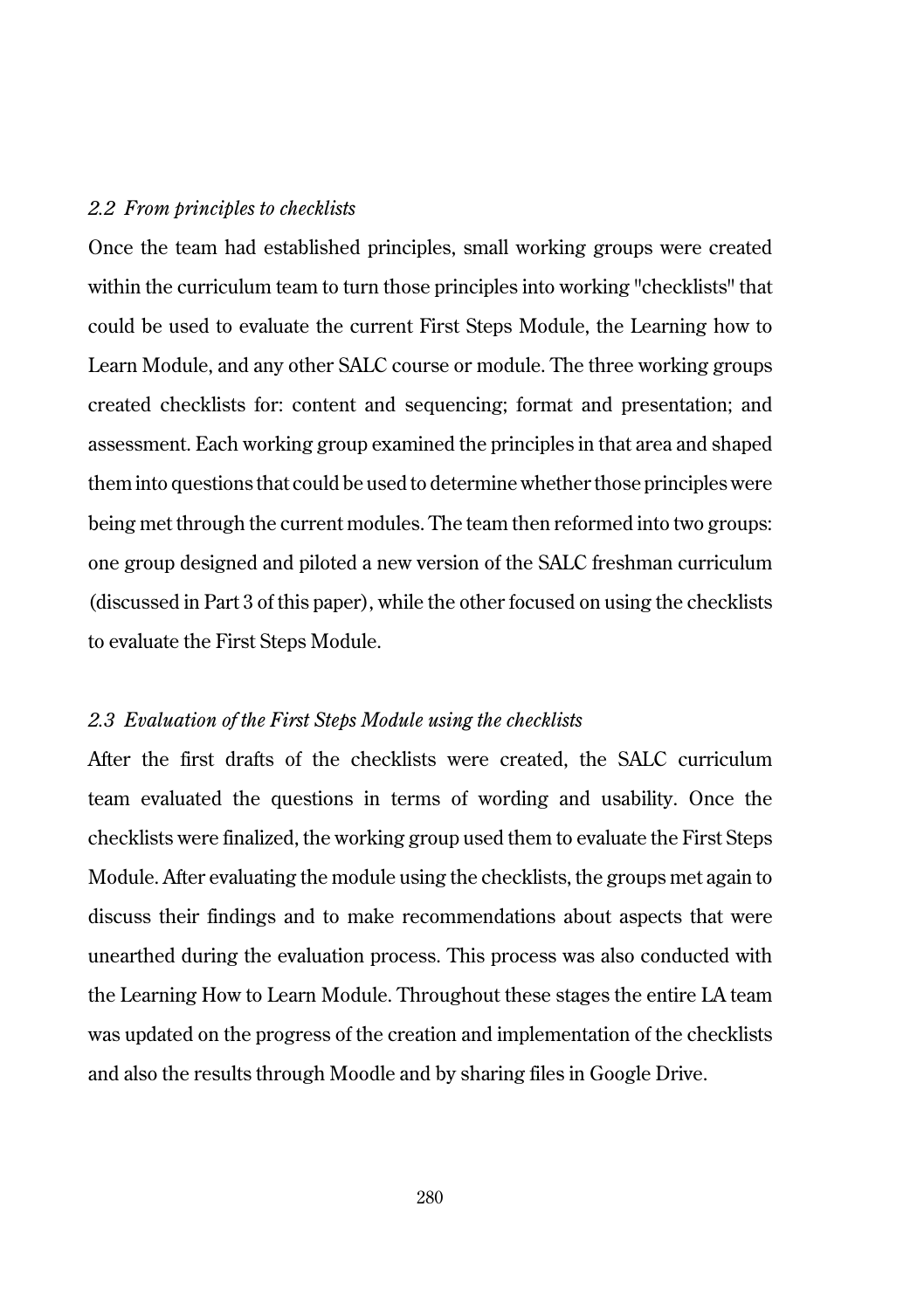### *2.4 Documenting findings*

After evaluating the existing modules, the weaknesses of the format and presentation, assessment, content and sequencing were organized into a spreadsheet. Areas of priority were scaled according to areas that definitely needed to be addressed to areas that do not need to be addressed. Weaknesses included input that is not always comprehensible, unrealistic learning burden, too much repetitiveness with writing goals, clarity of instructions, insufficient time for self-evaluation, not enough time for implementation, students do not implement a plan, and others that were addressed but are too lengthy for inclusion here. A comprehensive explanation of the results of the checklists is included in a SISAL column (Lammons, 2013).

### **3. Designing and Piloting a New Curriculum**

While one group evaluated the existing curriculum using the checklists, the other group planned and piloted an alternative freshman curriculum.

### *3.1 Content and sequencing*

The content was chosen based on what had been identified during the previous stages of the research as "Core Course Content" (CCC). The sequence was chosen based on previous experience with working with students on other SALC courses and modules. The CCC (in order) was:

- Using the SALC and ELI
- Analysing needs, and setting and reviewing goals
- Selecting, using and evaluating materials
- Selecting, using and evaluating strategies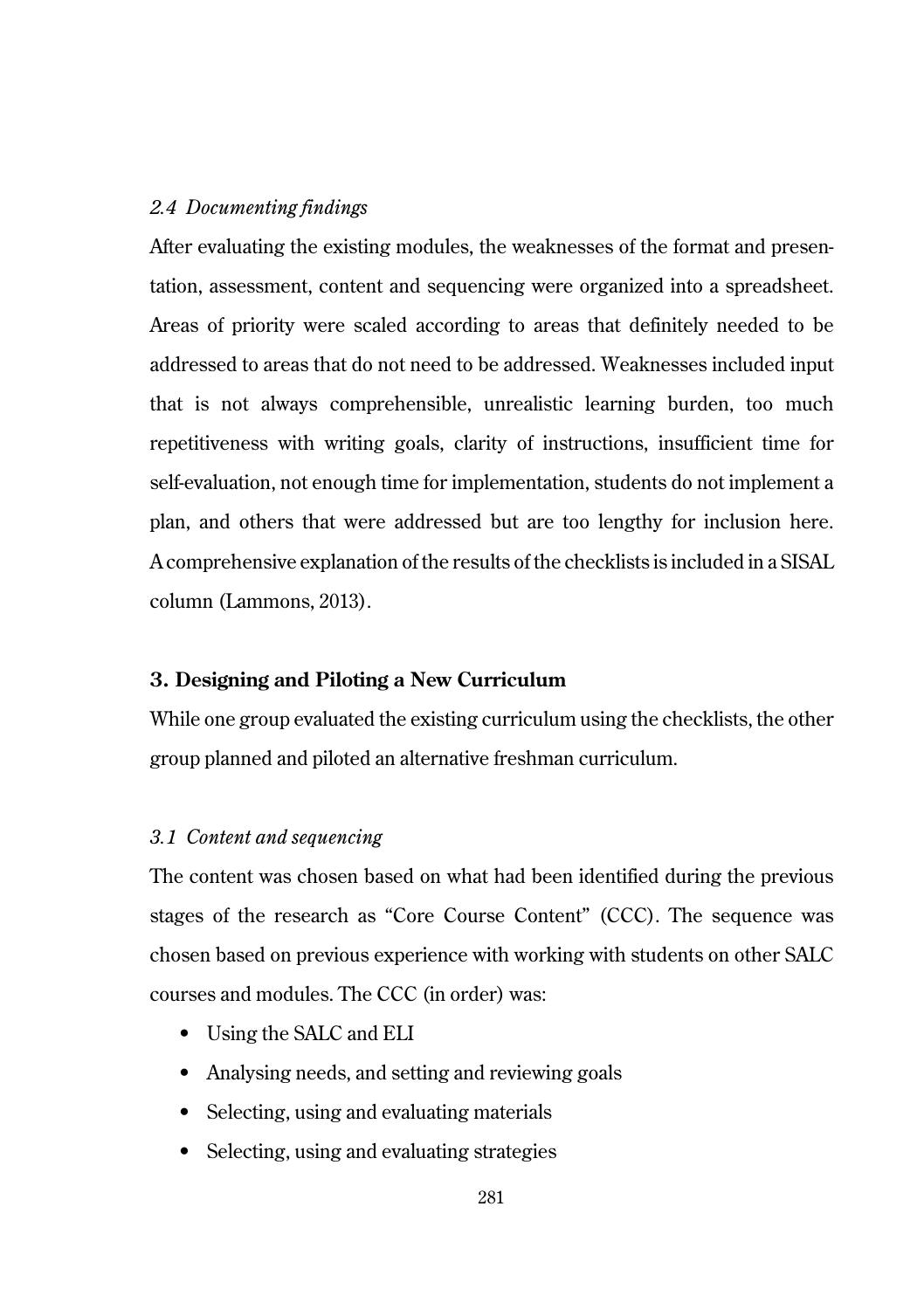- Making, implementing and evaluating a learning plan
- Evaluating linguistic gains

### *3.2 Format and presentation*

In order to address all of the principles and potentially reach all freshman students eventually, it was decided that one practical way would be to deliver the CCC during Freshman English class time. A new course began in 2013, so the team used the opportunity to pilot a new approach with a new course. One Freshman English teacher kindly agreed to participate and made four class periods available in May and June 2013. The pilot class consisted of 20 students who were part of the new Advanced track English programme. All of the students agreed to participate in the pilot study.

## *3.3 Assessment*

The evaluation rubric was constructed based on the learning outcomes and CCC and closely matched the rubric that the students were evaluated on in their Freshman English classes. i.e. there were three categories: Approaches the standard, Meets the standard and exceeds the standard.

### **4. Evaluating the pilot**

### *4.1 Approach to evaluation*

For the evaluation process, the team followed the modified version of evaluation steps that Lynch (1996)'s suggests:

- 1. Determine the purpose of the evaluation (audience and goals)
- 2. Determine what is being evaluated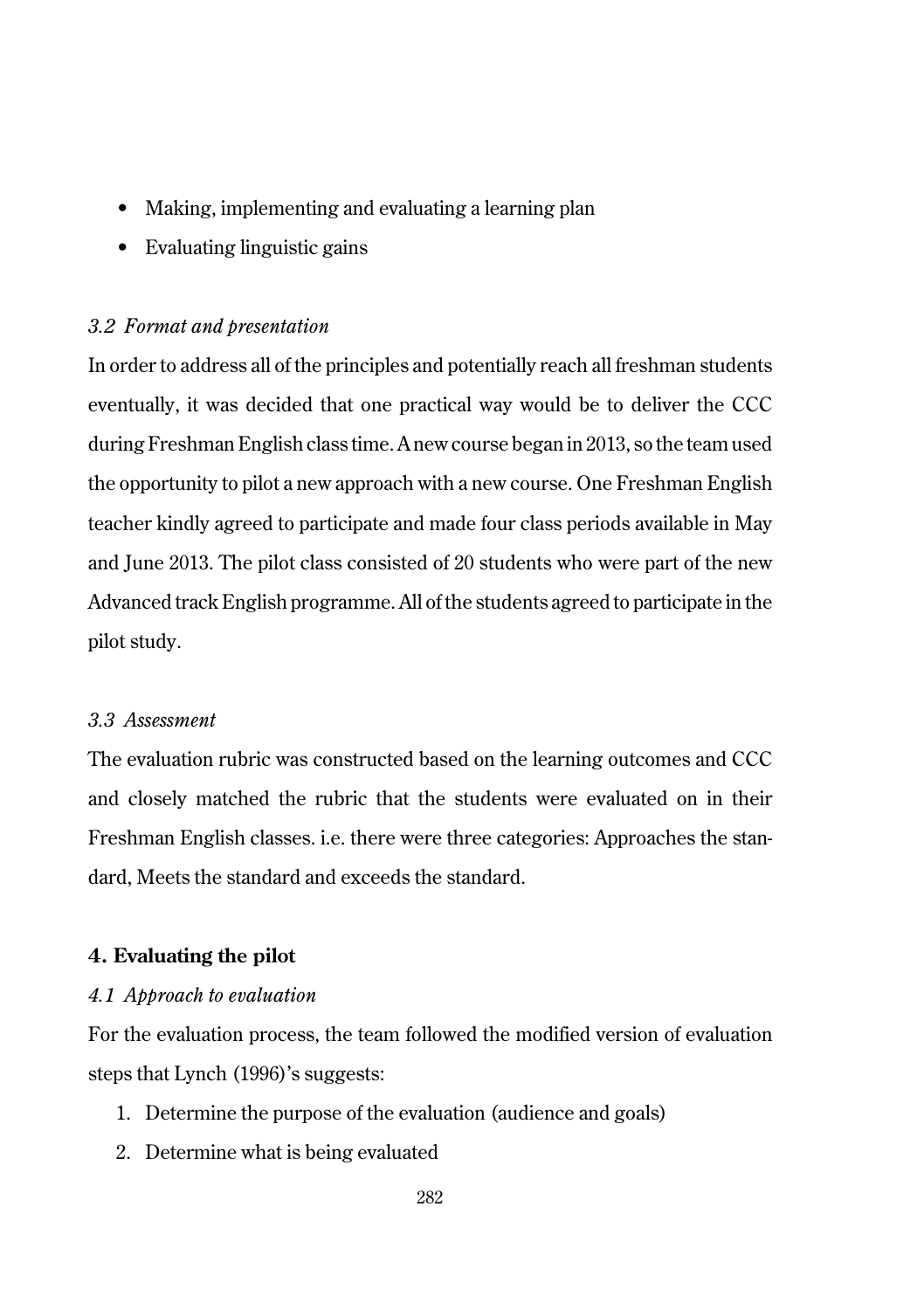- a. Objectives
- b. Materials
- c. Teaching
- d. Testing (Evaluation)
- 3. Determine how to evaluate (select a design)
- 4. Collect the data
- 5. Analyze and interpret findings

Also, based on the suggested tools to evaluate teaching and learning in terms of amount of learning, quality of learning, quality of teaching, quality of curriculum design and teacher learner or sponsor satisfaction by Nation and Macalister (2010), the following tools were chosen (Figure 2):

| <b>Focus</b>                  | Tools                                                               |  |  |
|-------------------------------|---------------------------------------------------------------------|--|--|
| Amount of learning            | Self-evaluation (pre- / during / post-intervention)                 |  |  |
|                               | Examination of weekly student work                                  |  |  |
|                               | Examination of implementation phase and grading                     |  |  |
|                               | Student attitude survey at the end of the workshop portion          |  |  |
|                               | Examination of content                                              |  |  |
| Quality of learning           | Self-evaluation (pre- / during / post-intervention)                 |  |  |
|                               | Examination of weekly student work                                  |  |  |
|                               | Examination of implementation phase and grading                     |  |  |
|                               | Weekly LA observation notes                                         |  |  |
|                               | Teacher observations                                                |  |  |
|                               | Student attitude survey at the end of the workshop portion          |  |  |
| Quality of teaching           | Weekly LA observation notes                                         |  |  |
|                               | Teacher observations                                                |  |  |
|                               | Student attitude survey at the end of the workshop portion          |  |  |
| Quality of curriculum design  | Evaluation of content                                               |  |  |
|                               | Evaluation of content and grading bands using Principles Checklists |  |  |
| Teacher, learner satisfaction | Student attitude survey at the end of the workshop portion          |  |  |
|                               | Weekly LA observation notes                                         |  |  |
|                               | Teacher observations                                                |  |  |

*Figure 2. Evaluation tools*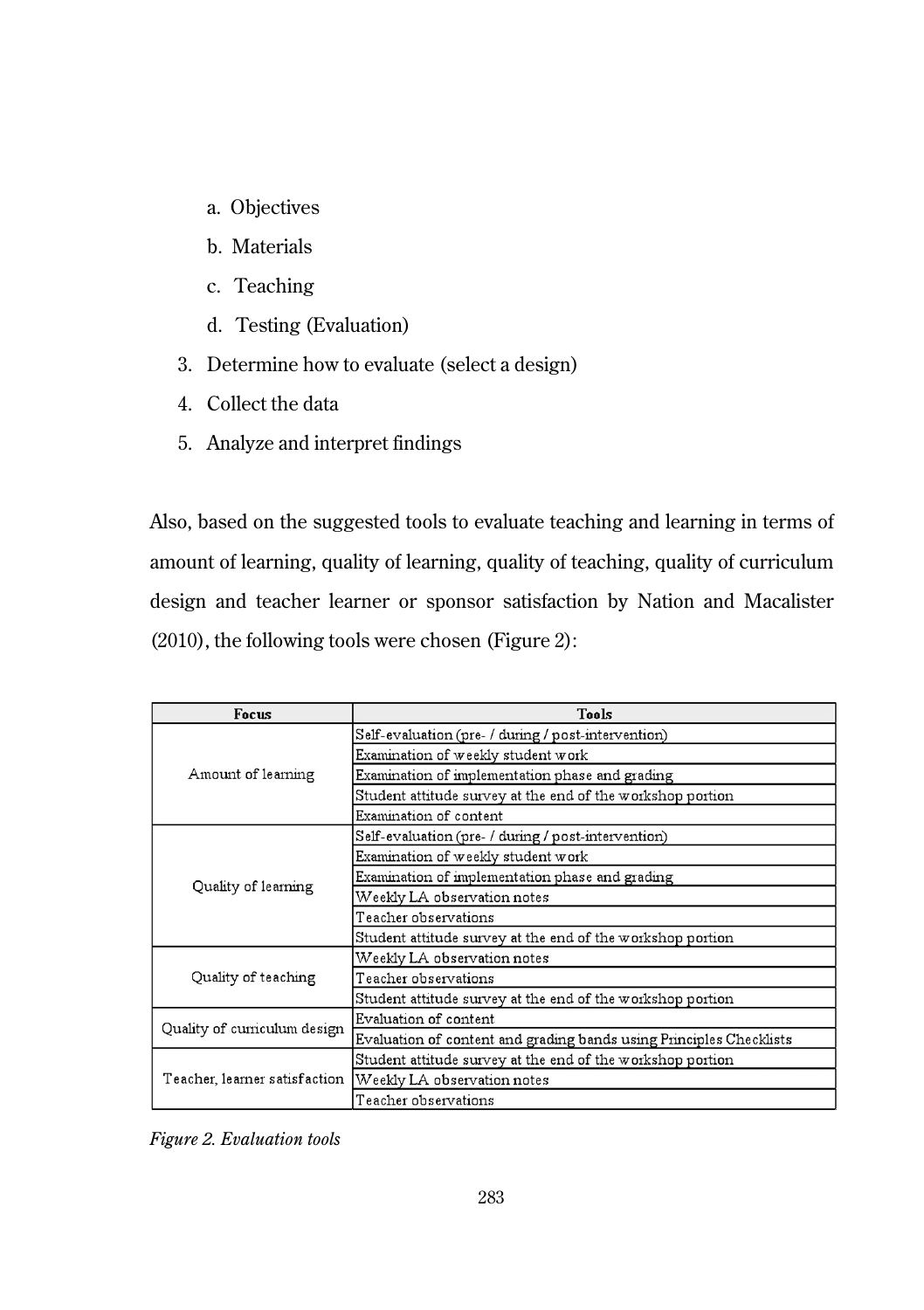### *4.2 Summary of Findings*

In the interests of space, only a few of these tools will be discussed here

#### *4.2.1 Student self-evaluation of SDL skills*

At the start of the course, students completed a short self-evaluation questionnaire, divided into two parts. The purpose of part 1 (8 questions) was to evaluate students' existing knowledge of the SALC and learning advisors, and of the SDL skills (goal-setting, finding weaknesses, choosing resources and learning strategies, and evaluating) which they would be learning through the course. As well indicating this, it also served to raise awareness among the students of the types of skills involved in independent learning.

It was found that the majority of students (around 70%), although being somewhat familiar with the SALC, were not aware of how to apply SDL skills.

The second part (6 questions) covered students' previous SDL experiences, both in English and in other areas. This served to remind students of the opportunities for learning outside the classroom and as a discussion point to share their experiences.

Part 1 was repeated at the end of the course to provide a comparison, and results showed that now around 80% stated knowing how to utilize the skills.

### *4.2.2 Student survey*

A student survey was conducted in order to better understand students'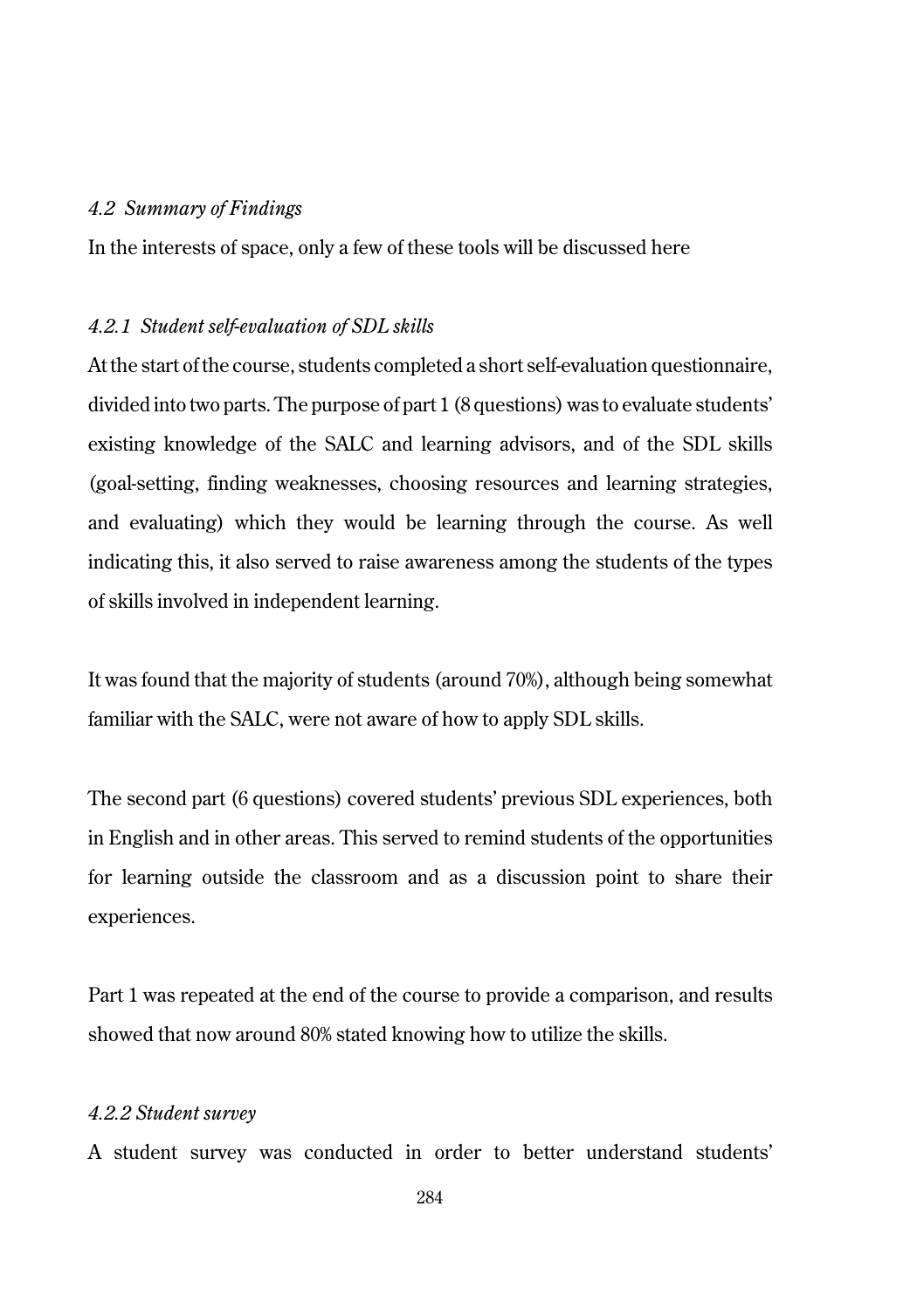perceptions of the SALC activities. The survey was created based on the three research questions below.

- 1. How useful and interesting did the students perceive the SALC activities to be?
- 2. What were students' views on the activities themselves?
- 3. Why did students choose / choose not to implement their learning plans?
- 1. How useful and interesting did the students perceive the SALC activities to be?

In the first section of this survey, the students were asked to rate whether twelve SALC activities were useful and/or interesting according to five scales: "Very useful/interesting," "Useful/interesting," "Somewhat useful/interesting," "Not useful/interesting," and "I can't remember what this is." The students perceived all activities to be either "Very useful" or "Useful" with the exception of one item; thinking about previous learning experiences. The items that were perceived to be the most useful by the majority of the students were getting written comments from my learning advisor; setting big and small goals; evaluating language gain; making a learning plan; and trying different strategies; whereas, the only item in which the majority answered "Very interesting" was getting written comments from my learning advisor. The students perceived all the activities to be "Interesting" with the exception of two items; thinking about previous learning experiences and writing reflections each week. As previous research has indicated (Mynard, Takahashi, & Yamaguchi, 2011) students have mixed views on the role of written reflections due to the lack of clear understanding of its purpose; moreover, it was once again shown that students value written advising from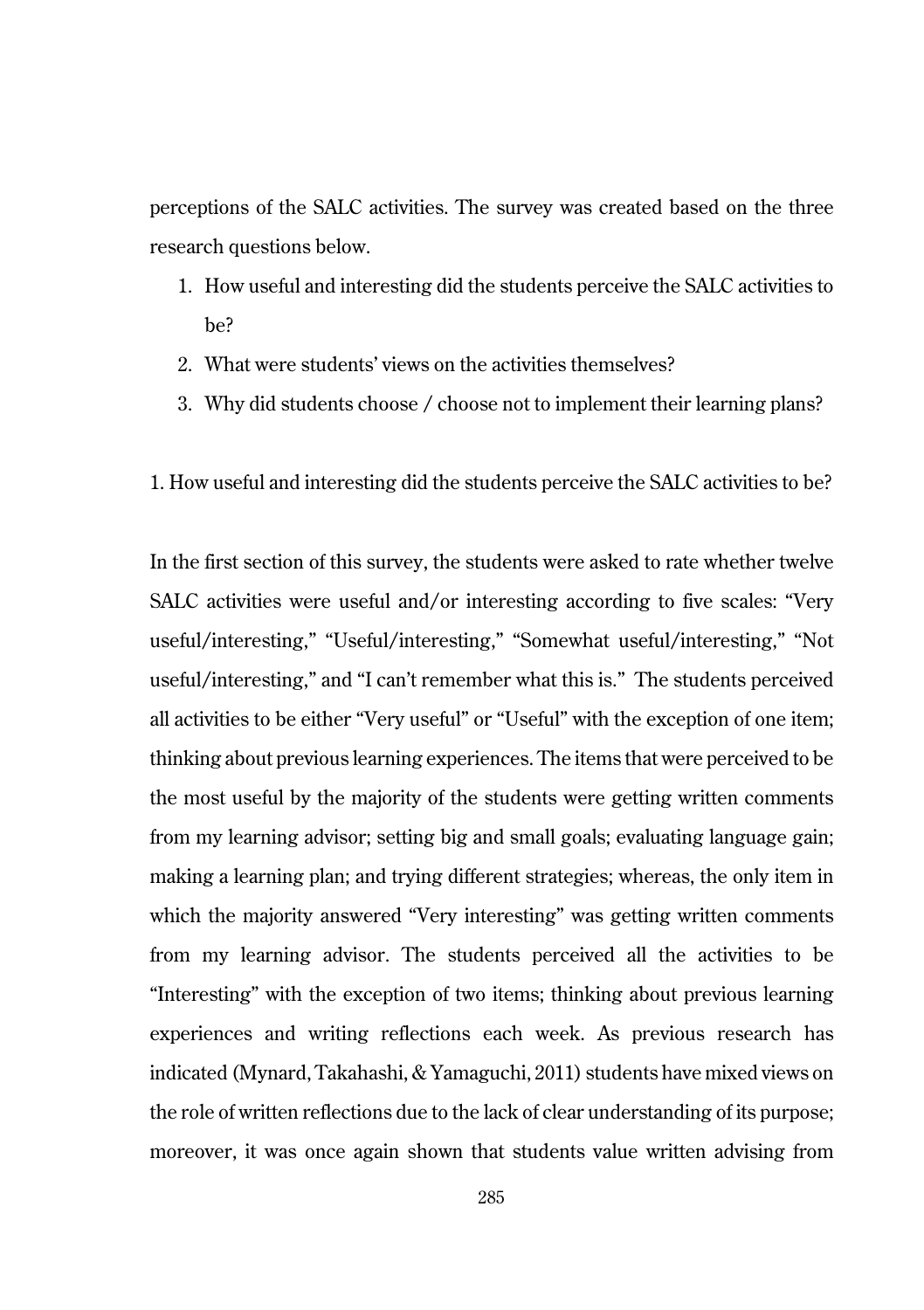learning advisors.

2. What were students' views on the activities themselves?

In the second section of this survey, the students were asked to rate seventeen statements regarding 1) levels and speed, 2) preference, 3) effectiveness and learning gains of the SALC activities in the four scales: "Strongly agree," "Agree," "Disagree," and "Strongly disagree."

- 1) Levels and Speed:
- Most students felt that the level and the time spent on the activities in class was sufficient.
- 2) Preference:
	- · All students enjoyed working with learning advisors
	- · 95% (except for one student) wanted to continue working with a learning advisor
	- · 90% said they want to take an optional SALC module in the future.
	- 50% preferred to write reflection electronically.
- 3) Effectiveness and Learning Gains:
	- · All students found that studying content through in-class workshops was effective.
	- · 85% believed that they benefited from discussing ideas with other students.
	- · Although 70% thought they needed more help, the 95% believed that they were able to apply the concepts to their own learning.
	- $\cdot$  84% thought that the SALC activities made them think more deeply about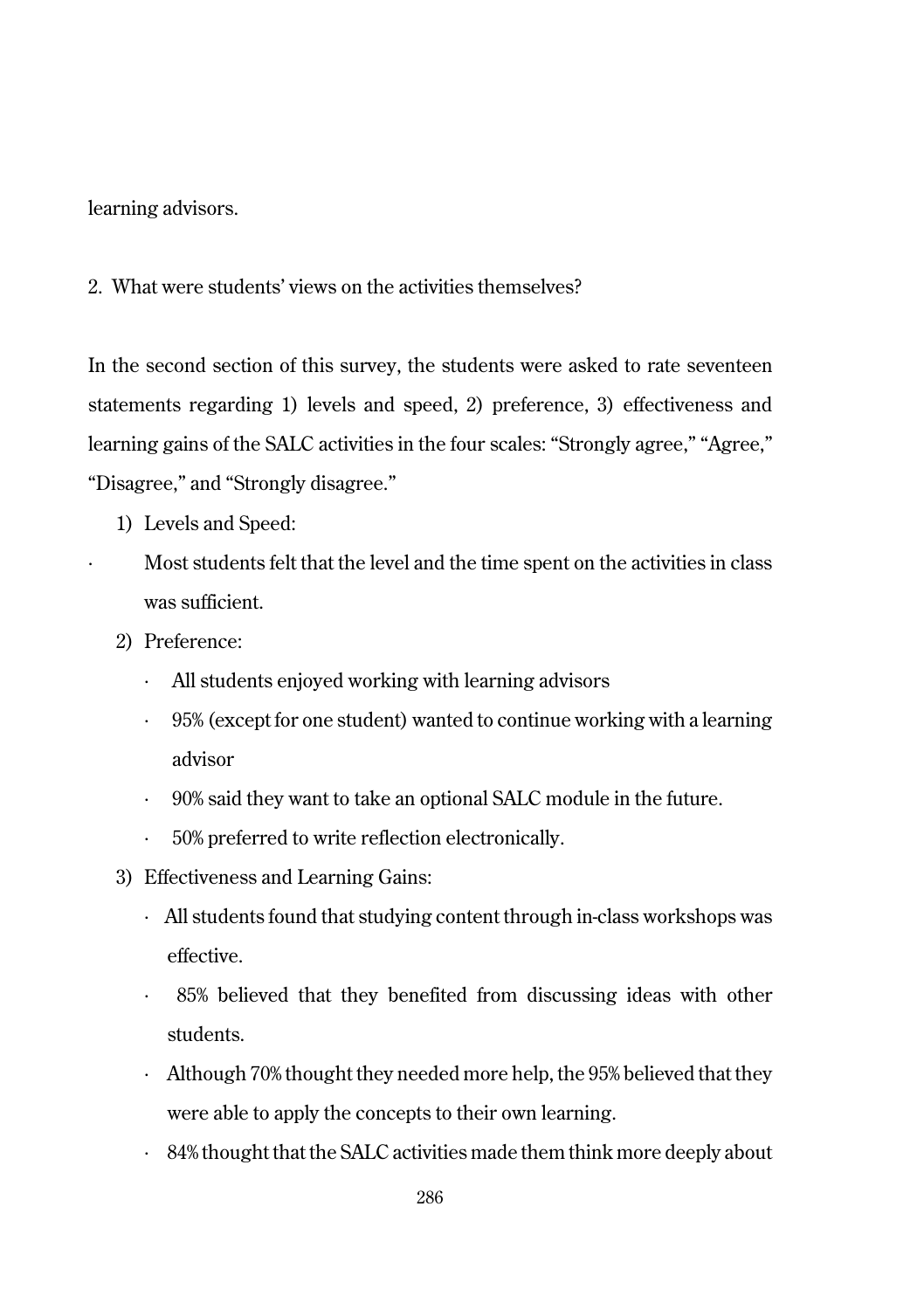how they learn English.

Moreover, in the third section of the survey, students were given comment boxes for three open-ended questions. The students reported their six different aspects of learning gain: 1) learning how to learn, 2) diagnostic skills, 3) goal-setting, 4) different learning strategies, 5) affective factors, and 6) how to use the SALC.

3. Why did students choose / choose not to implement their learning plans?

In the fourth section, 85% (seventeen students) said they chose to implement their learning plans and 15% (three students) chose not to. Those who decided to continue mentioned the six aspects of learning gains that they reported in the previous questions as their reasons. Whereas, those who decided not to implement their learning plan expressed their desire to continue but explained that their schedule would not allow them to do so.

Based on the analysis of these results of three research questions, it is fair to say that students' perceptions of the SALC activities were positive and appreciative.

## *4.2.3 Researcher notes*

During the pilot period, the three learning advisors (LAs) involved in class activities kept field notes based on their observations of what was happening both inside and outside class. At the end of the pilot period, these notes were used alongside the other research tools in order to all felt that their participation was enjoyable for students, and discovered various benefits for LAs, teacher, and students. First, LAs were able to raise awareness of their own roles and how best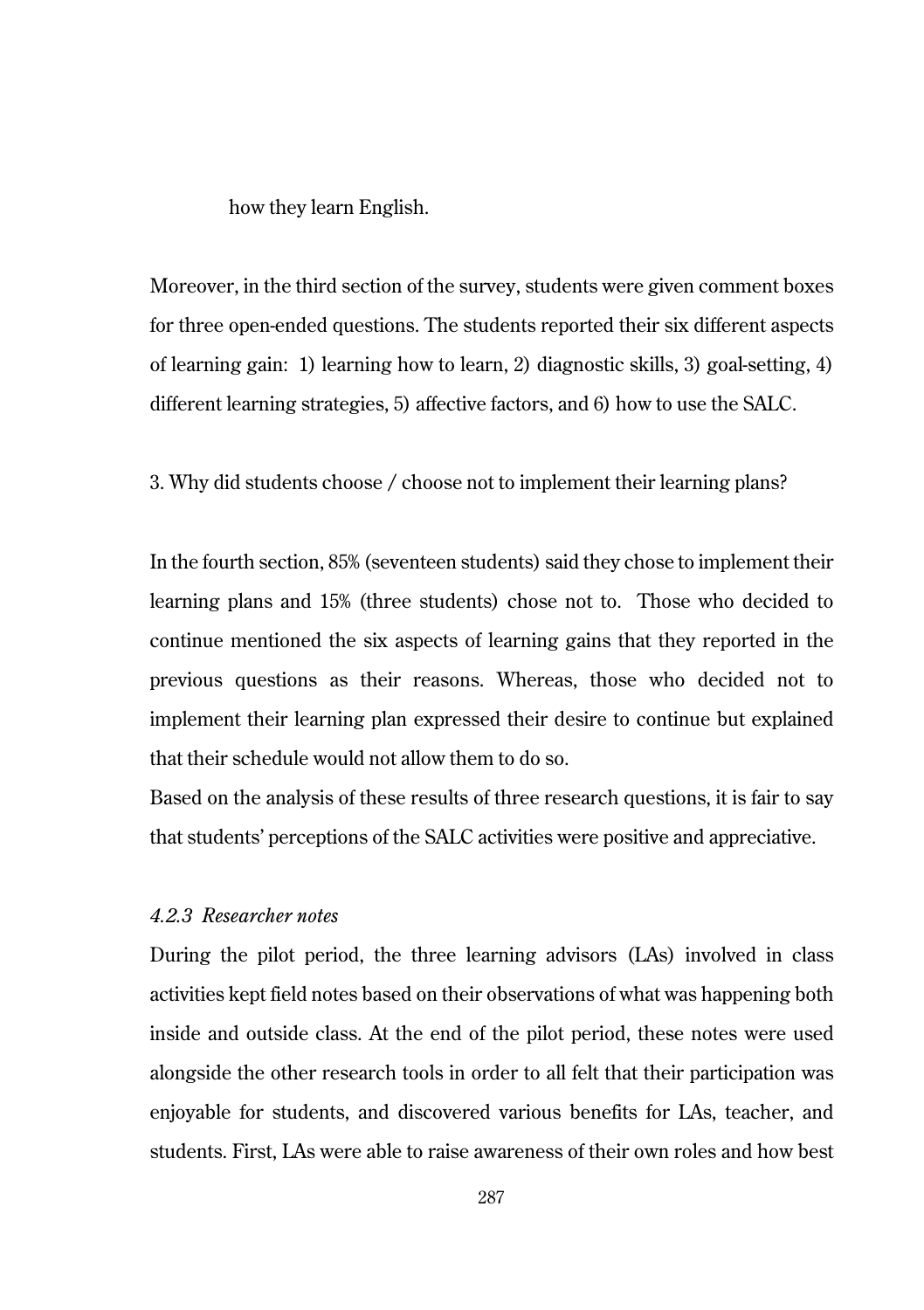to support students. Also, LAs found it satisfying to learn about students in person rather than mainly through written advising. Second, through the visible integration with the freshman English curriculum, the teacher gained an understanding of the LAs' roles. Third, it appeared that the students were able to demonstrate a better understanding of how to use and reflect on strategies because of the class activities compared with FSM. Additionally, having some activities in the SALC allowed much easier access to resources and space for the students to try out their strategies. As a result, over half of the students decided to implement the optional learning plan, which is a higher uptake than FSM to LHL.

## *4.2.4 Checklist evaluation*

Evaluation of the content and sequencing of the course activities was achieved using the same checklist described in Part 2 of the paper. The following course stages were evaluated separately:

- Orientation / initial goal setting
- Unit 1 (resources)
- Unit 2 (learning strategies)
- Unit 3 (writing a learning plan)
- Learning plan implementation

The evaluation revealed that the courses generally fulfilled all principles, but that the following points need to be addressed:

For the orientation stage:

- More scope for peer-sharing activities should be provided
- Goal-setting should comprise total lesson time and the SALC orientation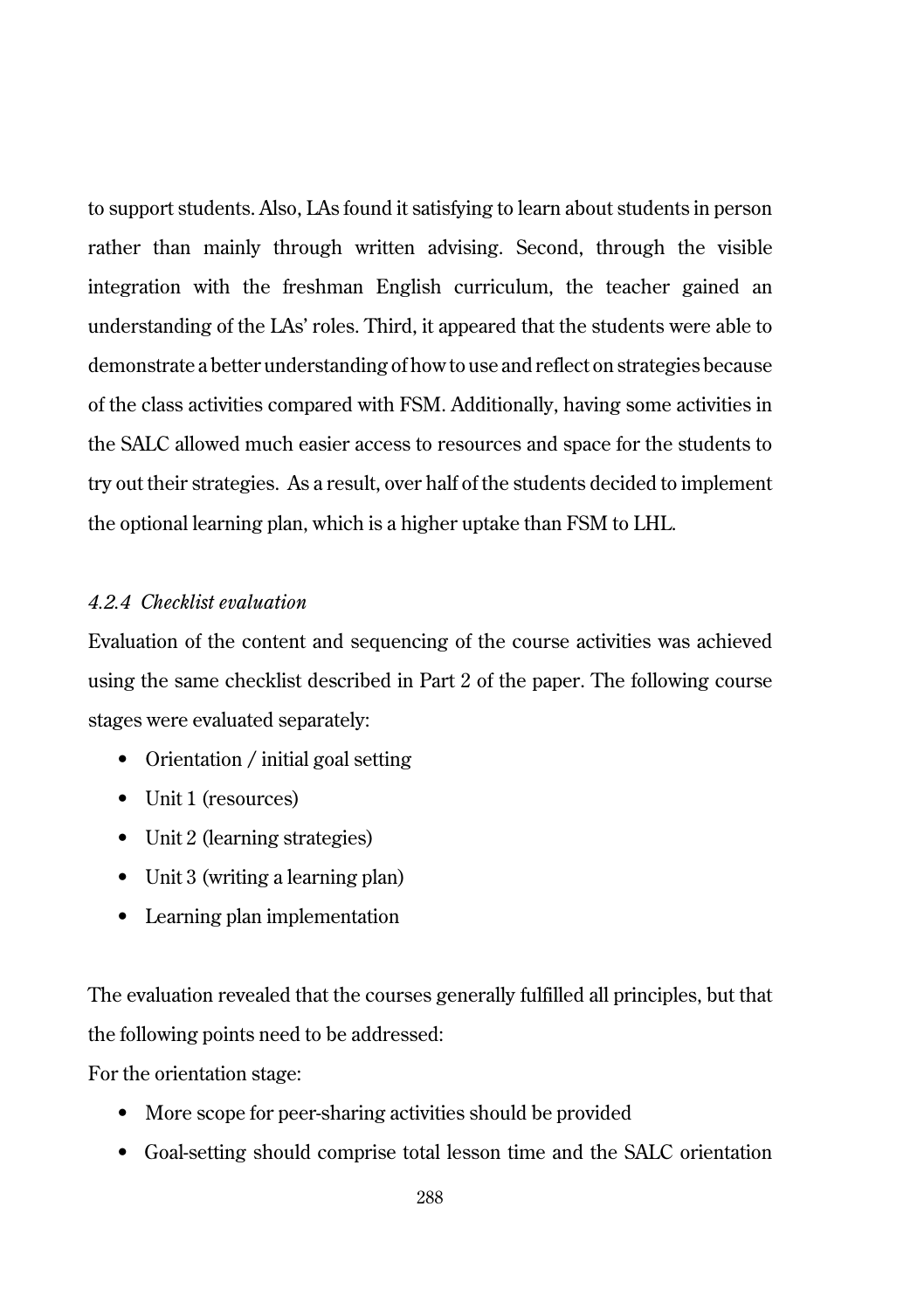should occur at a different point

- There should be some guidance on how to reflect at this stage For Unit 2
- Socio-, but not affective skills were covered For Unit 3
- The activities were challenging for the learners, but they were not expected to uptake at this point
- A sample learning plan would be a useful aid For the implementation stage
- Socio-affective skills were not covered
- Learning burden needs discussing with teachers
- An extra session (a one-to-one meeting or during class time) for monitoring the implementation process would be useful
- Another possible one-to-one session could help cover training/activities to suit learners' readiness
- Guidance and training for reflection could be embedded into main course, but this would need consultation with teachers

## *4.2.5 Evaluation of the assessment rubric*

Some suggestions came out of the discussions about the Pilot course assessment rubric with the following suggested changes:

- Make the learning outcomes clearer in the document for students (whether in ibook form or paper form)
- Make sure the Grading Band has all the learning outcomes shared with student in the document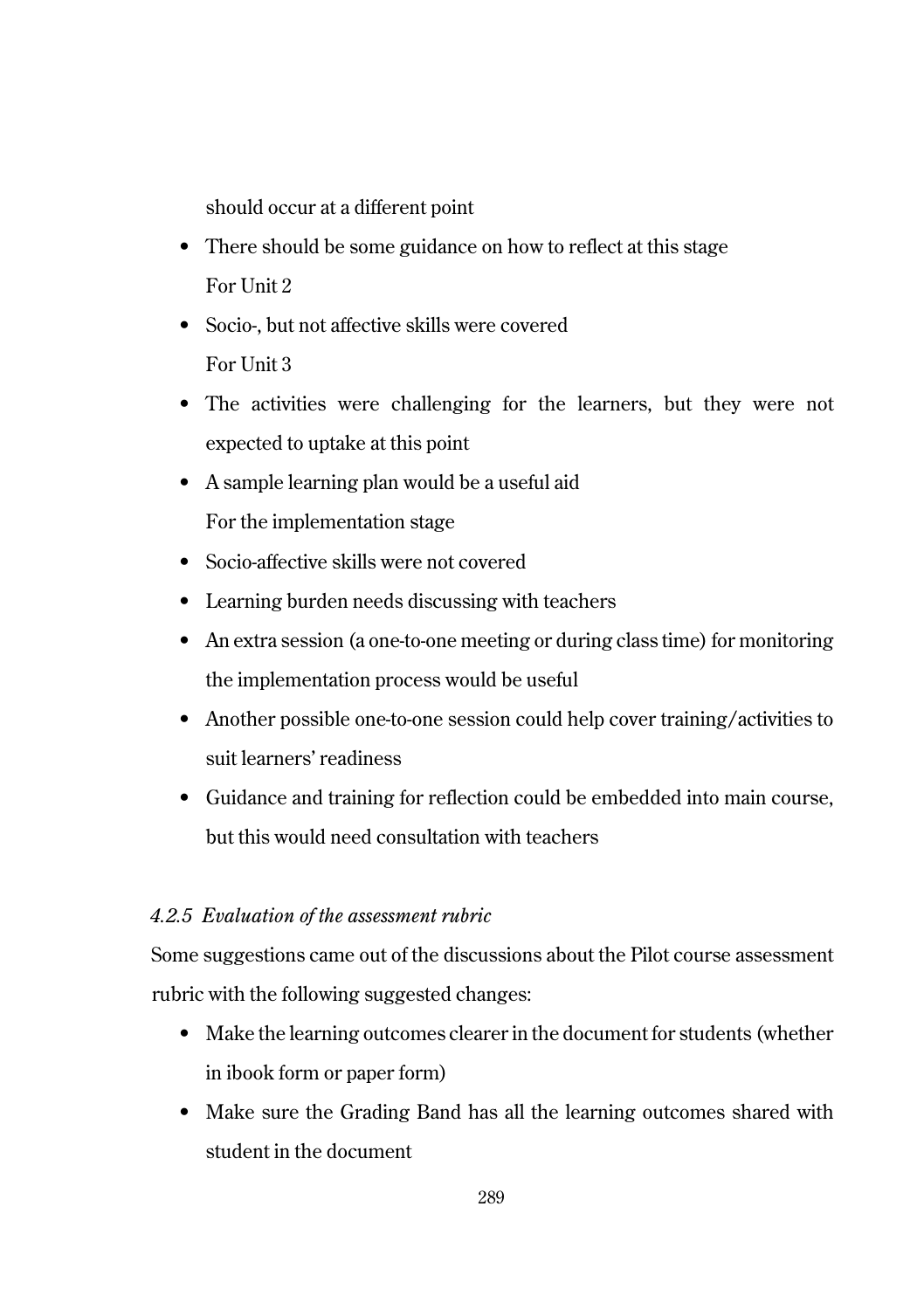- Include specific information about the workload in the documents for students
- Include clear requirement and policies for late submissions and missing/incomplete and penalties for missed work in the document
- Share the Grading Band with student at the beginning of the course
- Missing descriptors need to be added
- Example reflections should be shared with students
- An LA comment box would be useful

Other issues were also discussed that would improve the assessment instrument and these will be addressed over the coming years, for example, idea related to definitions, the nature of what should be assessed, and the wording and structure of the grading bands.

## **5. Conclusions and next steps**

Based on the analysis and students' needs and the subsequent evaluation of the existing curriculum, it is clear that some changes need to be made in order to adequately address students' needs.The pilot curriculum was an opportunity to see how the curriculum might work in a different format, but decisions need to be made in the coming months regarding the format of the SALC curriculum from 2014 and in future years. What is clear is that based on the research, students clearly *need* self-directed learning skills in their freshman year, but how support with developing these skills is offered still needs discussion not only on the SALC team, but with teachers / curriculum writers in the ELI and beyond.